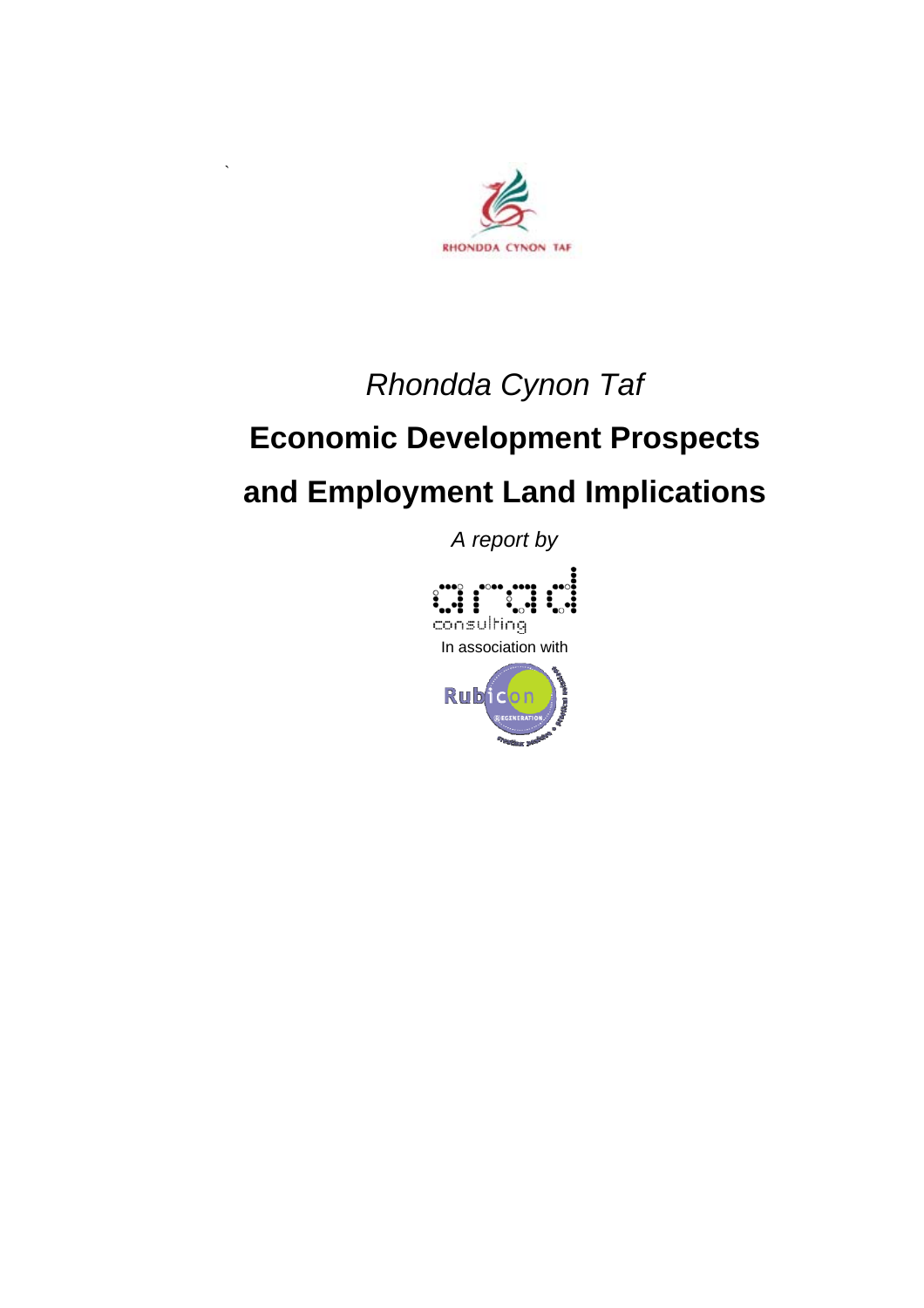## Contents

| $\mathbf{1}$   |       |                                                        |  |
|----------------|-------|--------------------------------------------------------|--|
|                | 1.1   |                                                        |  |
|                | 1.2   |                                                        |  |
| $\overline{2}$ |       |                                                        |  |
| 3              |       |                                                        |  |
|                | 3.1   |                                                        |  |
|                | 3.2   |                                                        |  |
|                | 3.3   |                                                        |  |
|                | 3.4   |                                                        |  |
|                | 3.4.1 |                                                        |  |
|                | 3.4.2 |                                                        |  |
|                | 3.4.3 |                                                        |  |
|                | 3.4.4 |                                                        |  |
|                | 3.4.5 |                                                        |  |
| 4              |       |                                                        |  |
|                | 4.1   |                                                        |  |
|                | 4.2   | Overview of Current Provision in Rhondda Cynon Taf  57 |  |
|                | 4.2.1 |                                                        |  |
|                | 4.2.2 |                                                        |  |
|                | 4.2.3 |                                                        |  |
|                | 4.3   |                                                        |  |
|                | 4.3.1 |                                                        |  |
|                | 4.3.2 |                                                        |  |
|                | 4.3.3 |                                                        |  |
|                | 4.3.4 |                                                        |  |
|                |       |                                                        |  |
| 5              |       |                                                        |  |
|                | 5.1   |                                                        |  |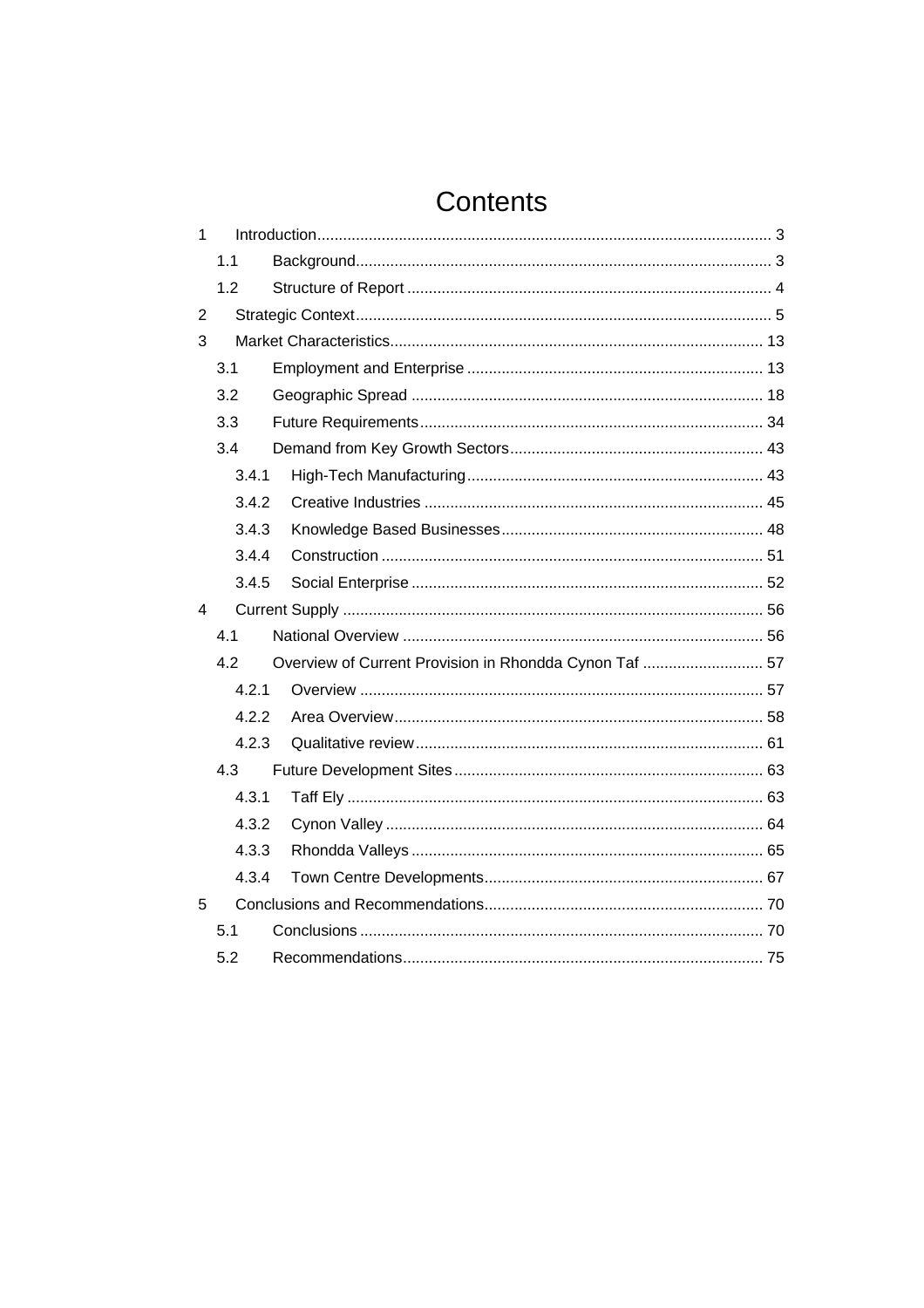## <span id="page-2-0"></span>1 Introduction

## **1.1 Background**

The potential for the Rhondda Cynon Taf economy to grow will depend mostly on the competitiveness and productivity of its businesses. All businesses need appropriate premises for their operation – whether a small office or a major development site. Rhondda Cynon Taf has to ensure a supply of appropriate sites and premises to meet projected employment growth over the next  $5 - 10$  years. In particular, the area has to develop property that can support and encourage higher value enterprises and investment, specifically high technology and growing clusters, e.g. creative industries; and needs to ensure the development of strategic sites that provide major opportunities for investment and growth.

Securing a sustainable economy also must entail securing the future of the towns as centres of economic activity. The town centres play a vital role as centres for business, commerce, leisure and recreation and in knitting communities together. However, falling employment, low levels of investment, the construction of out-oftown retail and leisure facilities and the dominance of Cardiff have taken much of the social and economic life from many town centres. Co-ordinated action will be required to promote and intensify retailing, services, employment, leisure and housing in town centres across the area. Boosting the confidence and image of town centres and increasing their number of visitors will play a critical role in reinforcing the culture and character of communities.

The Rhondda Cynon Taf Local Development Plan will be a key vehicle for nurturing sector specialisms within the County Borough through appropriate land allocations and enabling policies, and will help to aid the development of the economy for the next fifteen years.

Rhondda Cynon Taf County Borough Council commissioned Arad Consulting, in association with Rubicon Regeneration, to undertake a study that will aid the development of the 2006-2021 Local Development Plan. The objective of the study is to analyse the demand for employment land within the County Borough, as well as review the current employment land offer and streams of employment land that may be available in the future.

Critically, the study builds upon the Review of the Economic Regeneration Strategy of Rhondda Cynon Taf (2006) and incorporates the future needs of key growth sectors within the County Borough.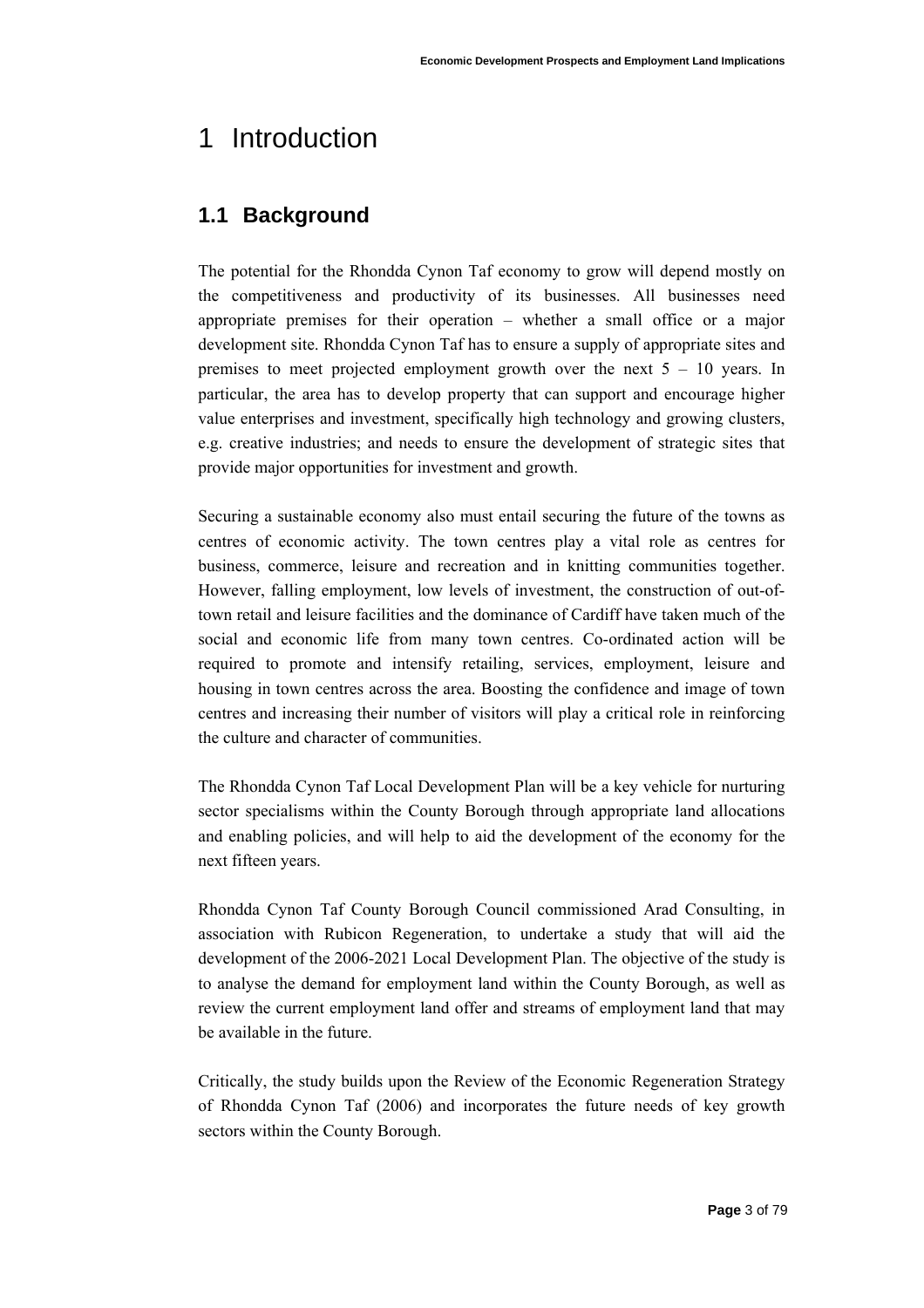<span id="page-3-0"></span>The views reported within this document are those of the consultants and those consulted during the course of the study, and does not reflect the views of Rhondda Cynon Taf County Borough Council.

### **1.2 Structure of Report**

The report is based on an extensive programme of research and consultation and is divided into the following chapters:

**Chapter 2** sets the strategic and policy context at a national, sub-regional and local level that will influence the demand and supply of employment land within RCT; **Chapter 3** provides an assessment of market demand characteristics in relation to type, quality and geographic spread;

**Chapter 4** reviews the current (and future) supply of employment land within RCT; **Chapter 5** provides and analysis and assessment of employment land in the County Borough in response to demand and supply characteristics, and

**Chapter 6** sets out suggested recommendations to ensure that future provision of the supply of land and premises - in terms of the scale, type, location and timing of development – to meet local employment and sector needs.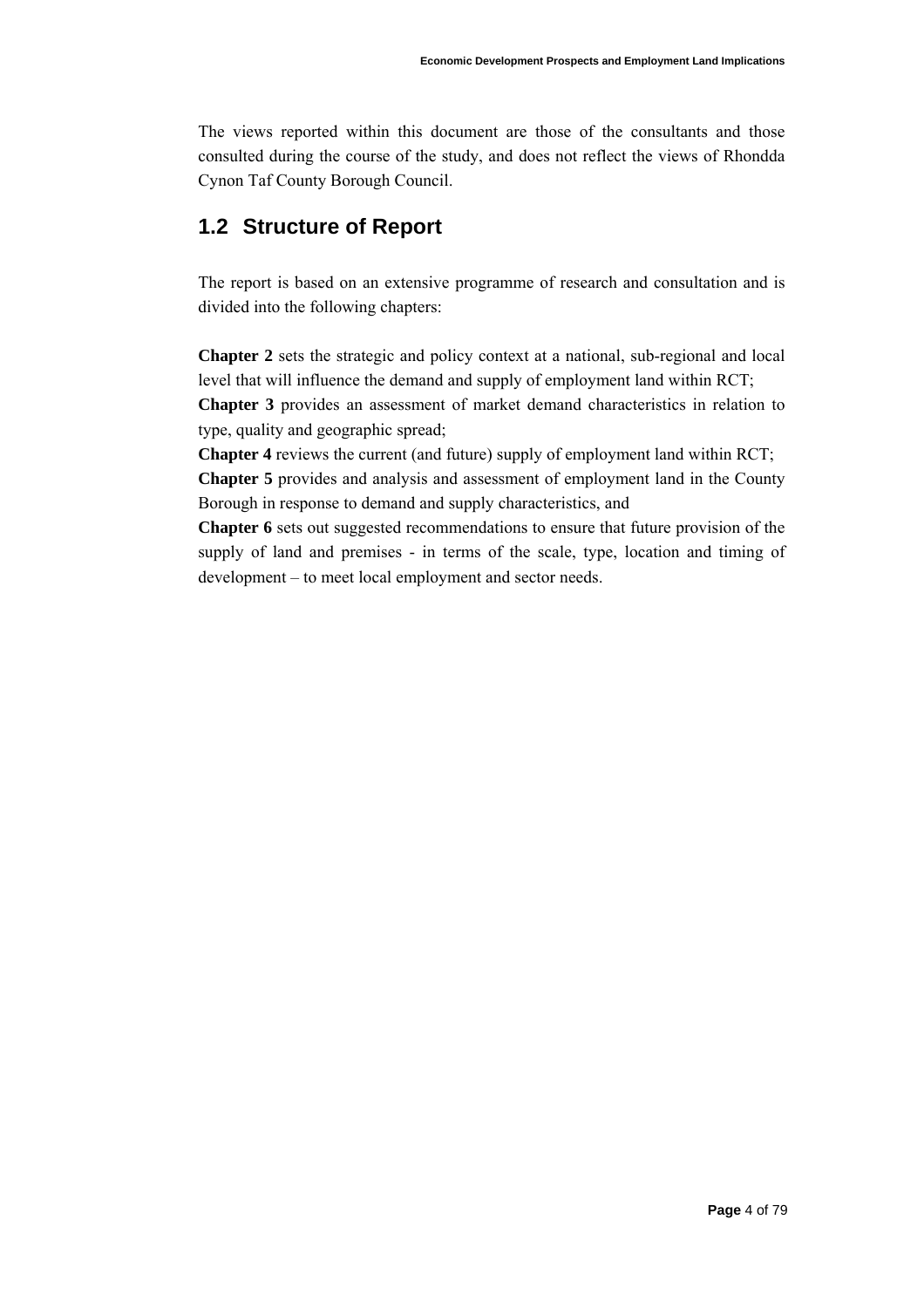## <span id="page-4-0"></span>2 Strategic Context

The Council recognises the importance of industrial and commercial development to help both the local and national economy prosper. The LDP will guide development across the whole administrative area. It is important the Rhondda Cynon Taf Local Development Plan is comprehensive and operates in line with other strategies and policy priorities which aim to foster growth and the regeneration of the Welsh economy. In terms of meeting economic development objectives and priorities, there are a number of key policy documents and reports that provide an important policy context and will influence spatial planning for Rhondda Cynon Taf including:

- The Wales Spatial Plan :
- Wales: A Vibrant Economy The Welsh Assembly Government's Strategic Framework for Economic Development;
- WDA Property Strategy for Wales;
- Heads We Win A Strategic Framework for the Heads of the Valleys, and
- EU Structural Funds Convergence Programme

Some of the key policy implications for the economy of Rhondda Cynon Taf, are given below.

#### **Wales Spatial Plan**

The Wales Spatial Plan provides the national / regional strategic framework for land use planning, whilst remaining of broader policy relevance for non-use policies that nevertheless have a spatial dimension. The core 5 themes set out within the Plan are:

- Building sustainable communities
- Promoting a sustainable economy
- Valuing our environment
- Achieving sustainable accessibility
- Respecting distinctiveness

The Wales Spatial Plan places Rhondda Cynon Taf within 'The Capital Network', the most populous area but one characterised by major economic and social disparities. The vision of the Capital Network is:

*'An innovative skilled area offering a high quality of life – international yet distinctively Welsh. It will compete internationally by increasing its global visibility through stronger links between the Valleys and the coast and with the UK and Europe, helping to spread prosperity within the area and benefiting other parts of Wales.'*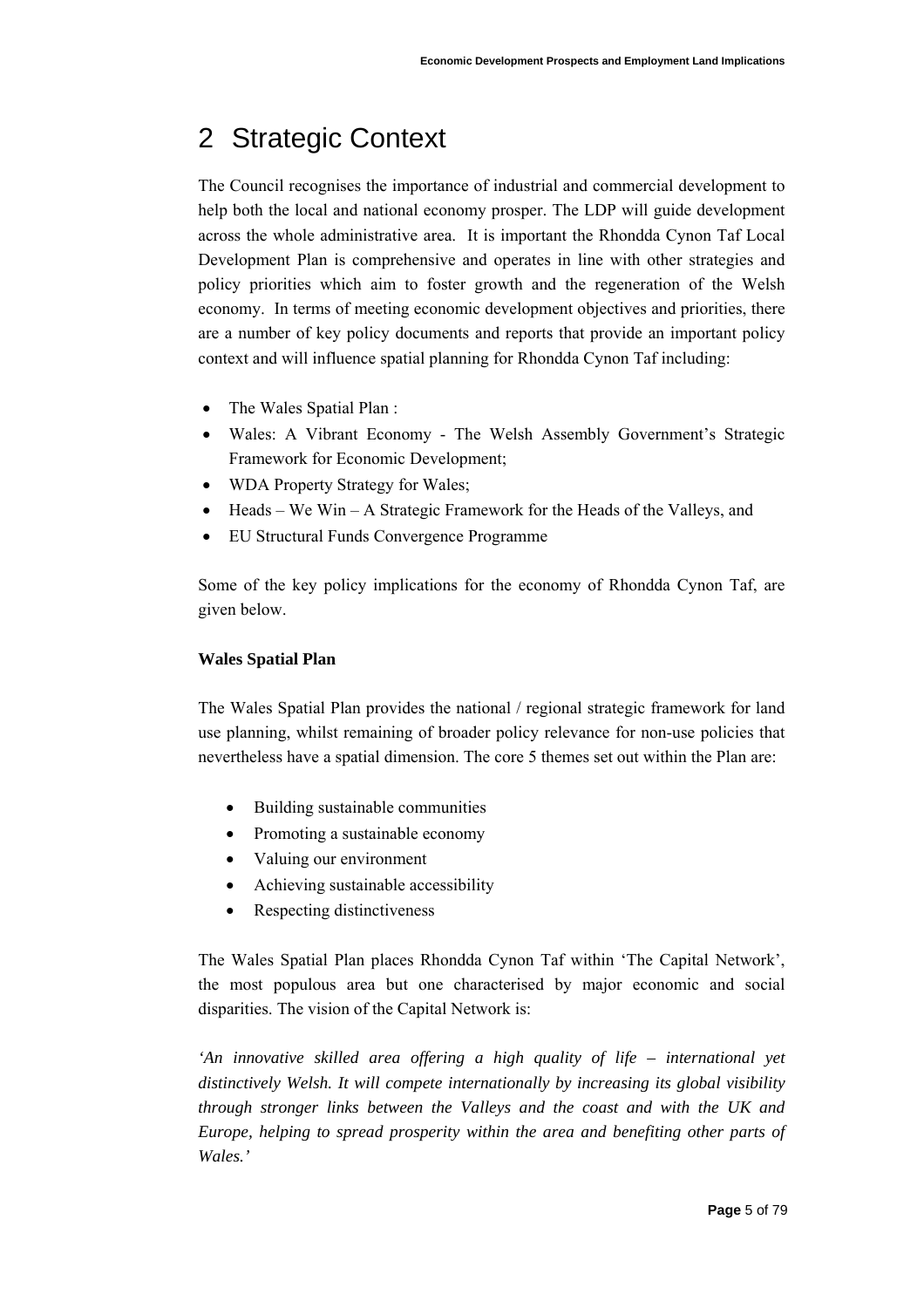The strategy of the Wales Spatial Plan for the Capital Network is:

- To strengthen and reintegrate the existing system of towns and cities within South East Wales so that the area functions as a coherent urban network, and can compete internationally. Integrated transport is crucial to this; and
- To work with our partners to develop an ambitious programme of joined-up regeneration action along the Heads of the Valleys corridor which will compliment the upgrade of the A465. The aim of this will be to improve quality of life, retain and attract residents, and increase the prosperity of the whole area focusing initially on the unlocking the potential of Merthyr Tydfil and Ebbw Vale.

The focus on strengthening the role and function of Cardiff as a global capital city is an important policy priority. Cardiff already has a clear functional relationship with its immediate towns, including Pontypridd and a key strategic priority is to strengthen and integrate the existing system of towns and cities within South East Wales so that the area functions as a coherent urban network.

In addition, the Spatial Plan identifies Merthyr Tydfil and Ebbw Vales as being the main hub of development in the northern valleys areas. The development of linkages between Merthyr Tydfil and Hirwaun and Aberdare is seen as essential to the development of the Heads of the Valleys area.

#### **Wales: A Vibrant Economy - The Welsh Assembly Government's Strategic Framework for Economic Development**

The November 2005 consultation document *Wales: A Vibrant Economy* (WAVE) outlined the economic development Agenda of the Welsh Assembly Government. The key priorities of the Welsh economy were identified as raising the employment rate, and raising the quality of jobs within Wales. The main actions to aid economic development, as identified by the consultation document were to:

- Support job creation and help people into work
- Investing to regenerate local communities and stimulate economic growth
- Helping businesses to grow and increasing productivity by:
	- o Improving transport infrastructure
	- o Attracting more high value-added businesses
	- o Supporting businesses competitiveness
- Ensuring sustainable and resource-efficient development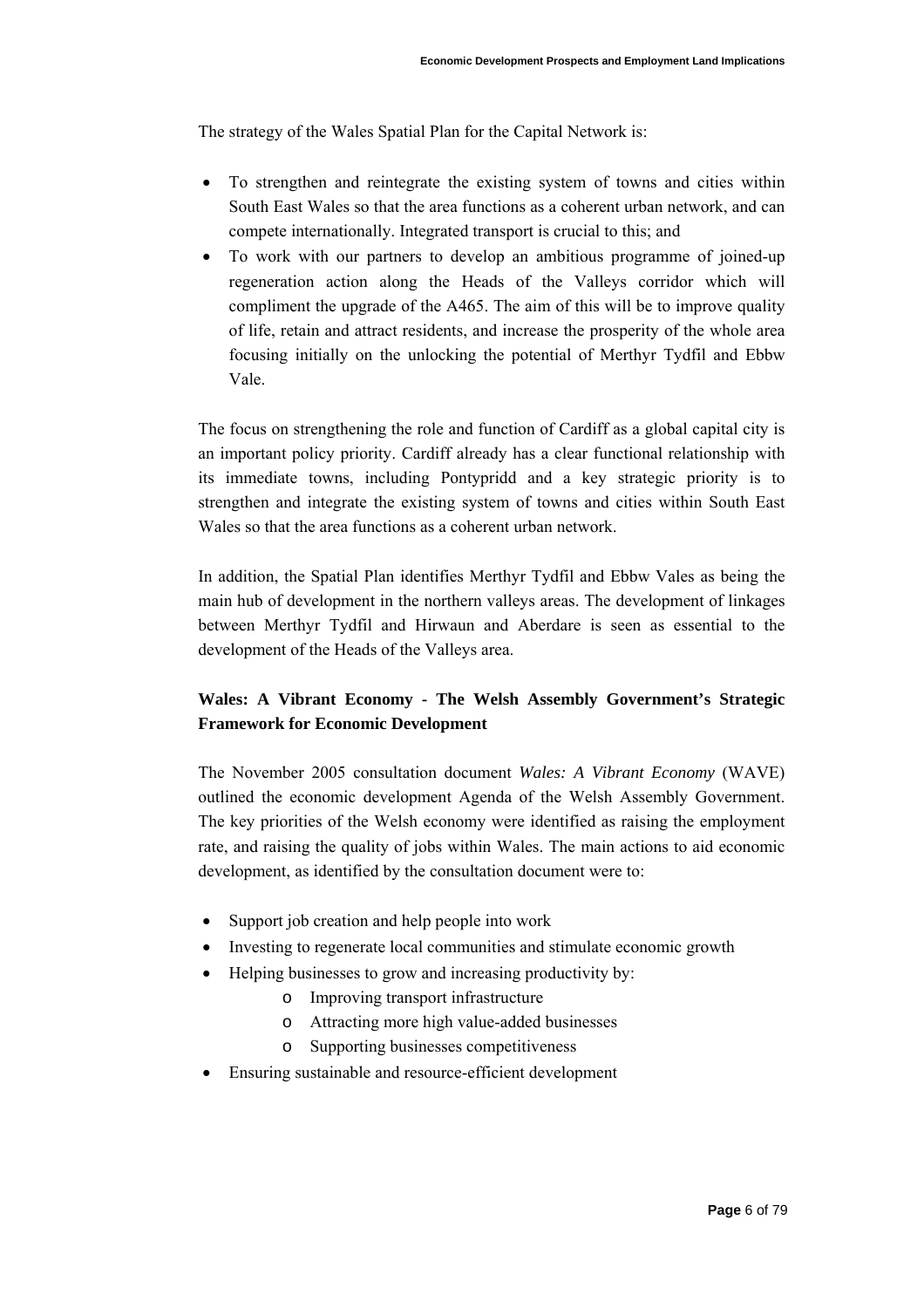#### **Strong and Sustainable Economic Growth**

The WAVE document acknowledges that throughout Wales employment rates and economic activity rates have been rising. The document also recognises the next set of challenges for Wales, which are also highly relevant for Rhondda Cynon Taf, as being the need to develop quality jobs and to deal with global competition for local employment, namely as a result of the emerging economies of India and China.

There is scope for Rhondda Cynon Taf to become a focus for the sustainable development of the Welsh economy. Despite having a relatively poor performing economy compared with Wales as a whole (as measured by earnings and economic activity), recent employment growth and falls in unemployment have shown that Rhondda Cynon Taf is far from a failing economy.

Close proximity to Cardiff as well as improving transport links and the location of one of the UK's largest universities means that the Rhondda Cynon Taf area represents an opportunity to maximise returns when utilising economic development resources.

#### **Increasing Employment**

The WAVE document highlights that increasing employment rates, as well as reducing economic inactivity, still remains central to economic development of Wales. To aid the improvement of economic activity and employment the Welsh Assembly Government is committed to investing more in the children of deprived backgrounds in their early years, and broadening the 14-19 learning curriculum. As one of the more deprived areas of Wales (as measured by the WIMD), Rhondda Cynon Taf will need to be a focus of policies aimed towards helping the children from deprived backgrounds. Within the south Wales valleys areas the WAVE document also identifies a need to help individuals manage work limiting health conditions.

The WAVE document also highlights the need for effective partnership for developing and delivering actions designed to increase economic inactivity rates. Partnerships will need to involve the Welsh Assembly Government, other public sector bodies, the private sector, the voluntary sector as well as ensuring compatibility with local area regeneration action plans. An example of good partnership is citied as the close working partnership that exists between the Wales Spatial Plan and the regeneration framework for the Heads of the Valleys.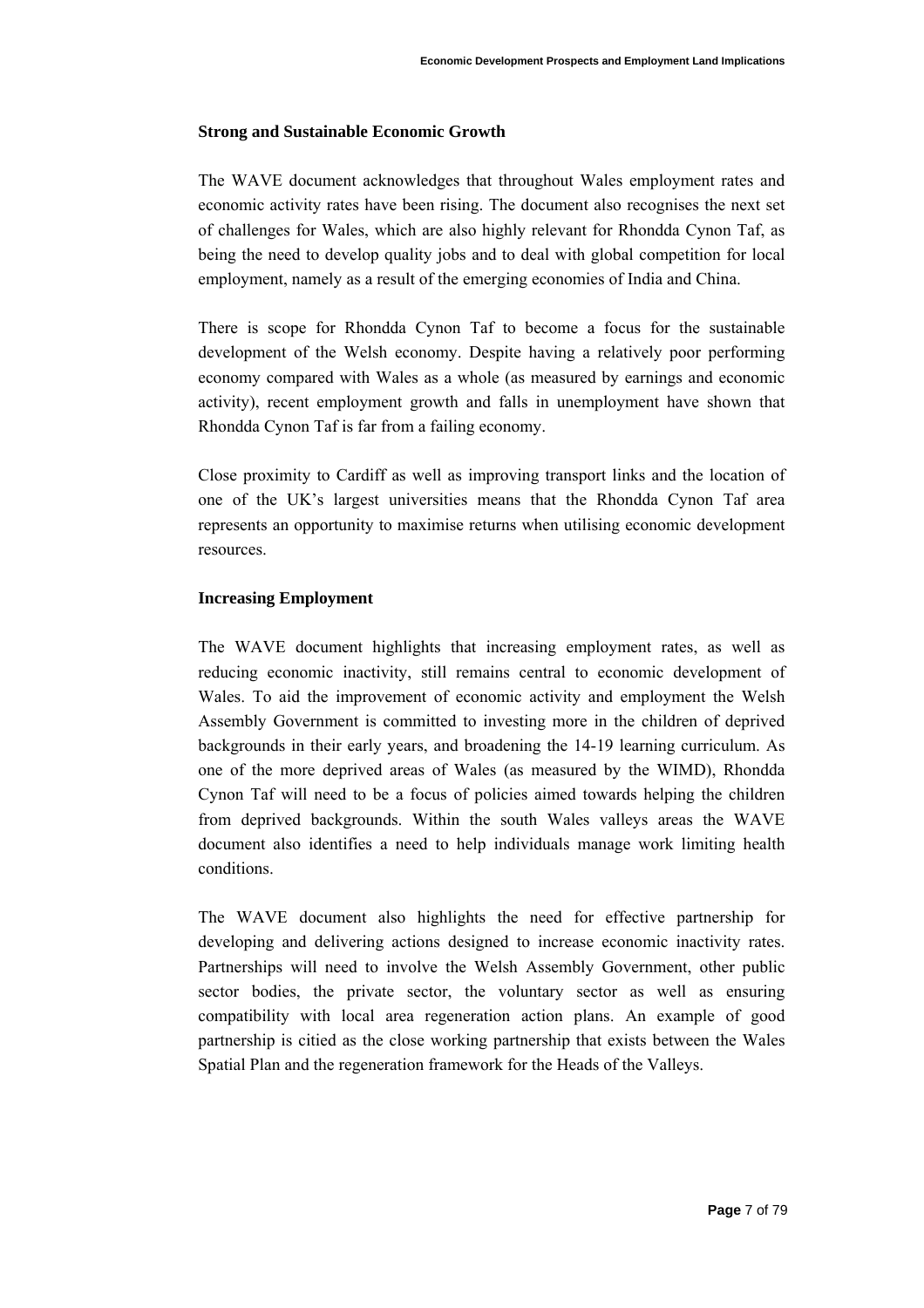#### **Raising Earnings**

Raising earnings is identified as a key goal for the economy of Wales. The WAVE document identifies that it is the occupational mix that is the key component of wage differentials between Wales and the rest of the UK – Wales has fewer senior managers and professionals and more intermediate level jobs.

The WAVE document also highlights that one reason for relatively low wages within Wales is a lack of a large city or urban area. The report suggests that the development of such an urban area act as a driver of economic growth in Wales. One logical interpretation of such a view would be that Cardiff, linked with surrounding local areas (of which Rhondda Cynon Taf is the largest) would represent the most efficient route to develop such a metropolitan economy. Transport improvements would be one such way to develop a metropolitan economy in Cardiff and the surrounding valleys.

#### **Creating an Attractive Business Environment**

It is recognised that the Welsh Assembly Government has a role in developing an attractive business environment. Whilst macro-economic measures are beyond the control of the Welsh Assembly Government, there is scope for intervention in areas such as ICT and transport.

The Welsh Assembly Government is also undertaking a programme of land reclamation and property development, focusing upon areas where private sector provision is weak. The aim is to ensure a good supply of quality business premises throughout Wales. It is imperative that Rhondda Cynon Taf County Borough Council works in partnership with the Welsh Assembly Government in developing such sites.

The policy ambition is qualified by the need to reflect the increasing accent on sustainable development and by current capacity constraints that influence which sites should and could be developed.

#### **Supporting Key Drivers to Business Growth**

Business support mechanisms developed and proposed by the Welsh Assembly Government centre upon key drivers of business growth, namely:

- Innovation
- Entrepreneurship
- Skills
- **Investment**
- Trade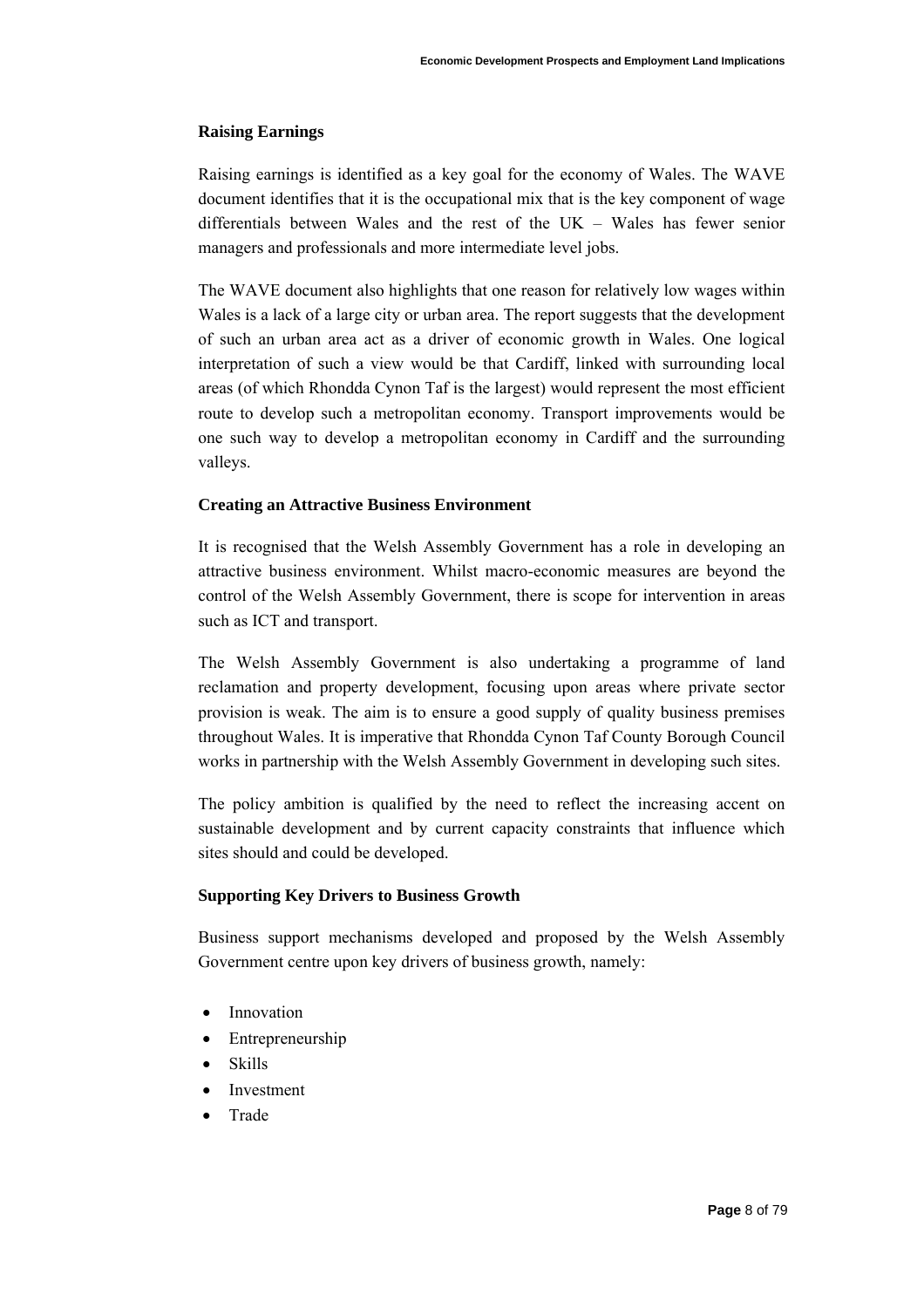#### **WDA Property Strategy for Wales (2004 – 2008)**

The Property Strategy is aimed at providing a clear focus for property development and investment in Wales so that both public and private sector resources can be more effectively targeted and channeled to foster growth and regeneration of the Welsh economy. The emphasis is on a demand perspective of the property market, representing a combination of:

- Responding to recent and existing trends in property demand in Wales;
- Trying to stimulate demand opportunities in market areas which are growing both internationally and nationally, including stimulating demand in the more disadvantaged areas where a strong business case for intervention can be made.

The intention is to "achieve a range and network of sites and buildings that provide a property solution to facilitate the business development and growth process of startup organizations, indigenous companies and inward investors."

The strategy involves the identification of the main market areas of employment land and premises, defining a property response and the most suitable locations in Wales for that response, and then consolidating the market areas into a collective framework for property intervention in Wales. An important consideration is to respond to the wide spectrum of companies, which require a different property offer, notably:

- Small business start-ups (general)
- Small business start-ups (technology)
- Expansion of companies already established in the area
- Relocation of companies already established in the area
- New indigenous investors (form other parts of Wales)
- New inward investors (from other parts of the UK)
- New overseas investors

It is recognized that the core demand is likely to come from either new start-up businesses or from the expansion of companies already based in Wales. However if Wales, and Rhondda Cynon Taf, is to compete effectively in the highly competitive inward investment market, it must have a good choice of high quality sites and buildings for prospective investors.

The strategy is based on five main principles:

• Team playing and stronger collaboration between public and private sector partners across the regional, sub regional and local property markets;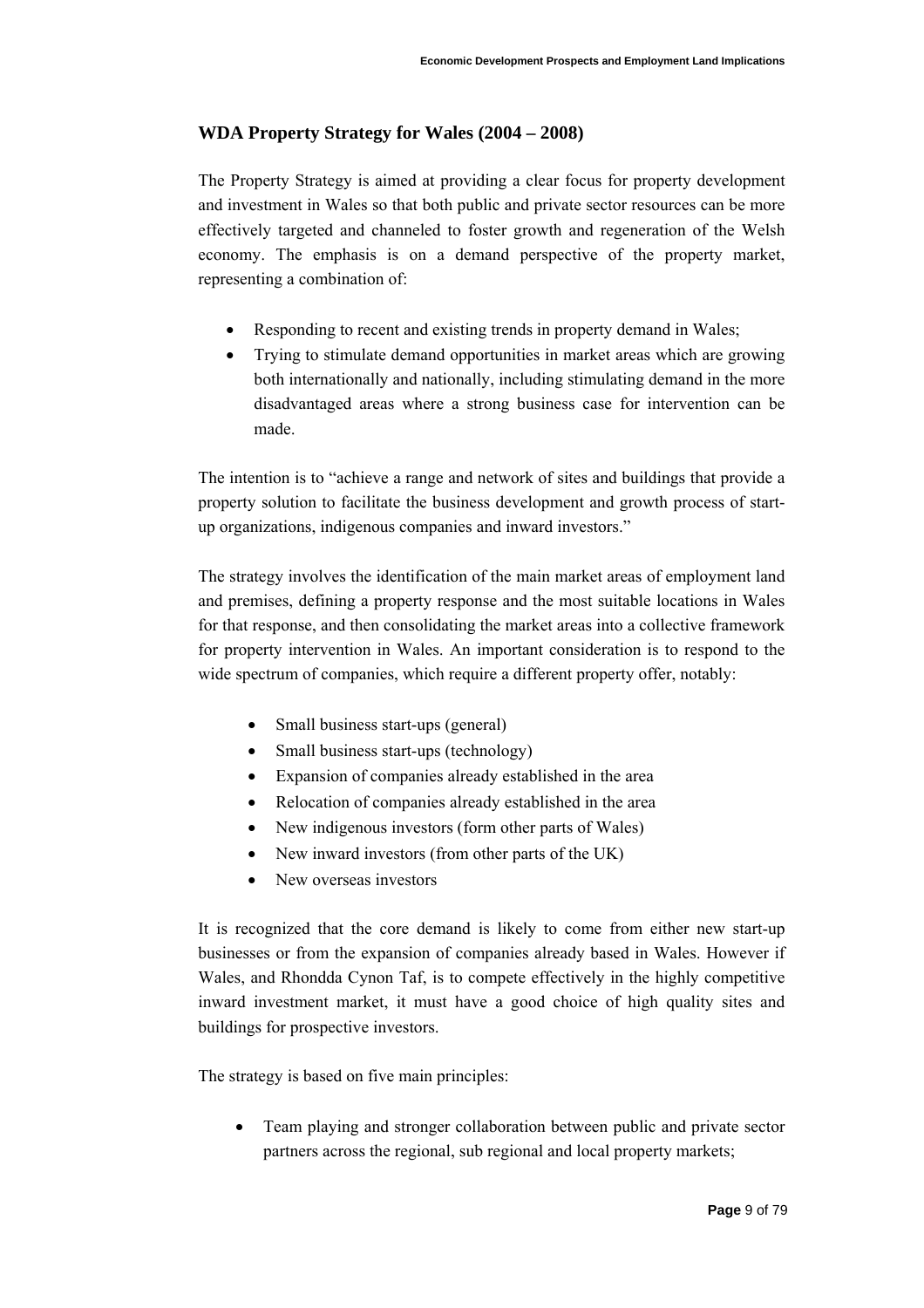- Focusing on public sector resources by the WDA on property market areas where the greatest impact on the Welsh economy can be made;
- Targeting of key "sectors" / business activities in line with WAG / WDA economic development objectives and policies;
- Critical role of a relatively small number of business parks, strategic sites and strategic mixed use sites in acting as focal points for attracting new investment and jobs in Wales, and
- Careful control of the phased supply of sites and buildings in line with expected demand.

Recommendations and actions which are of relevance to RCT include:

- The provision of one **premier business park** located in the Greater Cardiff area, with a land requirement of some 100-300 acres (one clear contender has been identified at Capel Llanilltern).
- A small number of **business parks** (2-3 on the M4 corridor) to serve Wales but with an evolving programme as markets develop (Pencoed / Llantrisant identified as potential location).
- A network of 15-20 **strategic sites** close to primary road networks and population concentrations (Tonyrefail identified as potential location).
- An extensive network of **50-60 industrial estates / local sites** (of which 15-20 should be planned in South East Wales) to serve essentially subregional and local markets. Reinvestment and refurbishment may well have important roles to play in this element of the strategy.

The strategy recognises that the ready or early availability of a new or modern building is increasingly critical in investors' requirements. The need to strengthen Wales' competitive position is a fundamental ingredient of the strategy. There is an urgent need to improve the quality of current provision with a major ramping-up of the building programme.

#### '**Heads – We Win' – A Strategic Framework for the Heads of the Valleys**

'Heads – We Win' is the consultation document of the Strategic Framework for the development of the Heads of the Valleys area. The Heads of the Valleys Programme Area includes the towns of Aberdare, Mountain Ash, Ferndale and Maerdy as well as the village of Hirwaun. The development of the A465 Heads of the Valleys road will significantly improve the communications infrastructure in these areas, providing a dual-carriageway link to England and Swansea. The location of the Hirwaun Industrial Estate, which will be situated near the Hirwaun East junction of the improved A465 road, will provide new opportunities for industry within the area.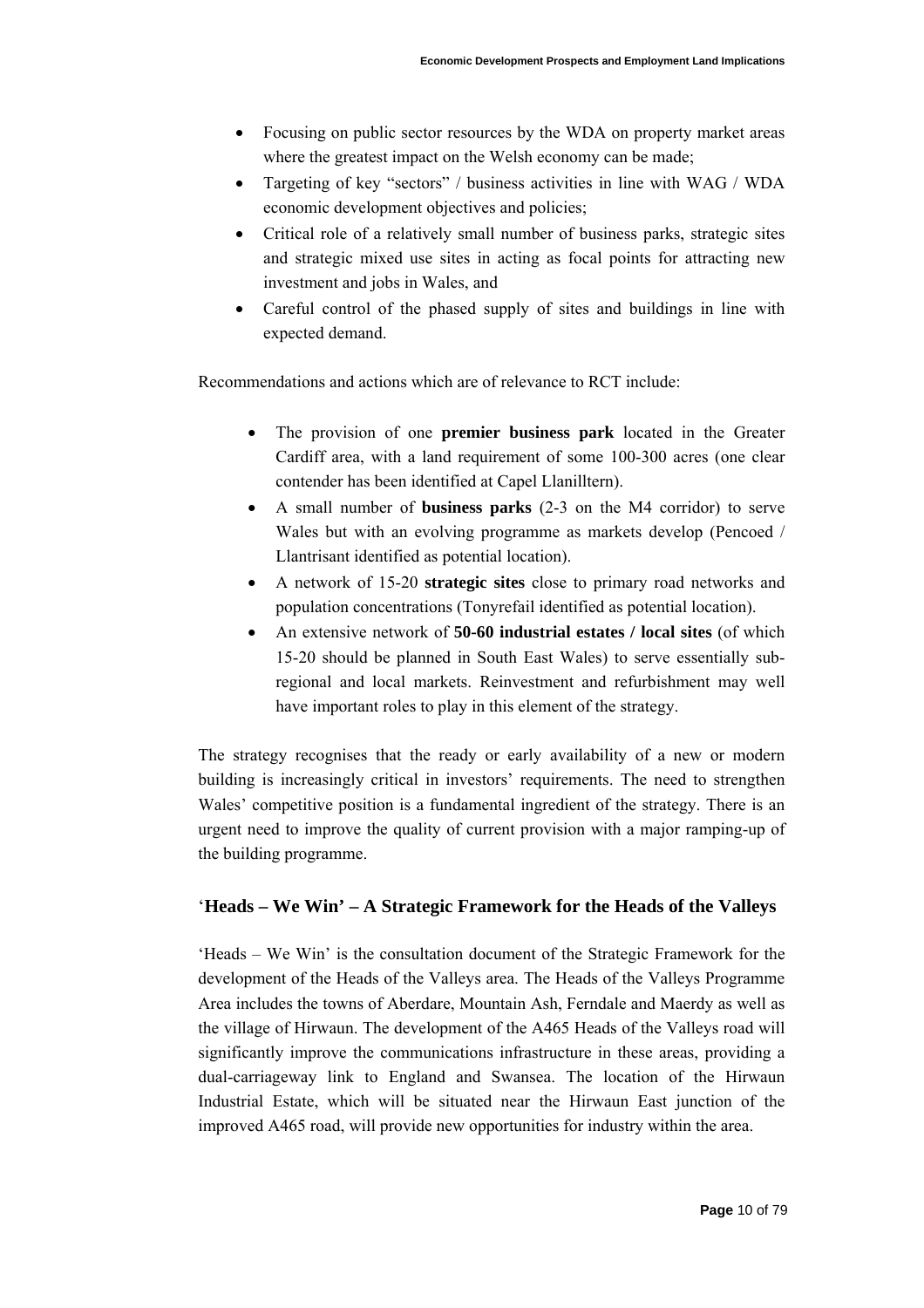The vision of the Strategic Framework for the Heads of the Valleys is that by 2020, the Heads of the Valleys area will be:

- A culturally rich, dynamic network of vibrant and safe communities;
- A place where people want to live, work and play with a sustainable, high quality of life and a thriving population;
- Helping to drive the success of South East Wales as an internationally recognised Capital Region.<sup>[1](#page-10-0)</sup>

In order to achieve this vision significant resources have been made available for investment within the area. Particular investments that will aid the development of the Rhondda Cynon Taf areas within the Heads of the Valleys will include:

- Investment in capital projects, such as the new Cynon Valley Hospital;
- Provisioning specialised incentives to businesses to encourage the employment of the economically inactive;
- Improving local integrated transport infrastructure;
- Providing training and support for construction and social care jobs created by housing stock improvement and health care development;
- Providing low cost ultra-high bandwidth internet connections;
- Promoting the Heads of the Valleys area as a destination for business and tourism.

The focus upon the Heads of the Valleys area will provide an ideal opportunity for the development of the northern valley areas of Rhondda Cynon Taf, which have recently comprised the most deprived areas of the County Borough.

#### **EU Structural Funds Convergence Programme**

Between 2007 and 2013 West Wales and the Valleys (which includes Rhondda Cynon Taf) will receive £1.3 billion to support a new Convergence Programme to follow the 2000-06 European Structural Funds Programmes Objective 1 funding. The new programmes that will arise from the Convergence Programme will concentrate on supporting sustainable growth and jobs, and will focus upon the EU's Lisbon and Gothenberg strategies.

An outline of the proposed priorities of the Convergence Programme is detailed within the Welsh chapter of the UK's National Strategic Reference Framework. More detailed preparation of the new programmes is also currently being undertaken. The

l

<span id="page-10-0"></span> $<sup>1</sup>$  'Heads – We Win' A strategic Framework for the Heads of the Valleys, March 2005</sup>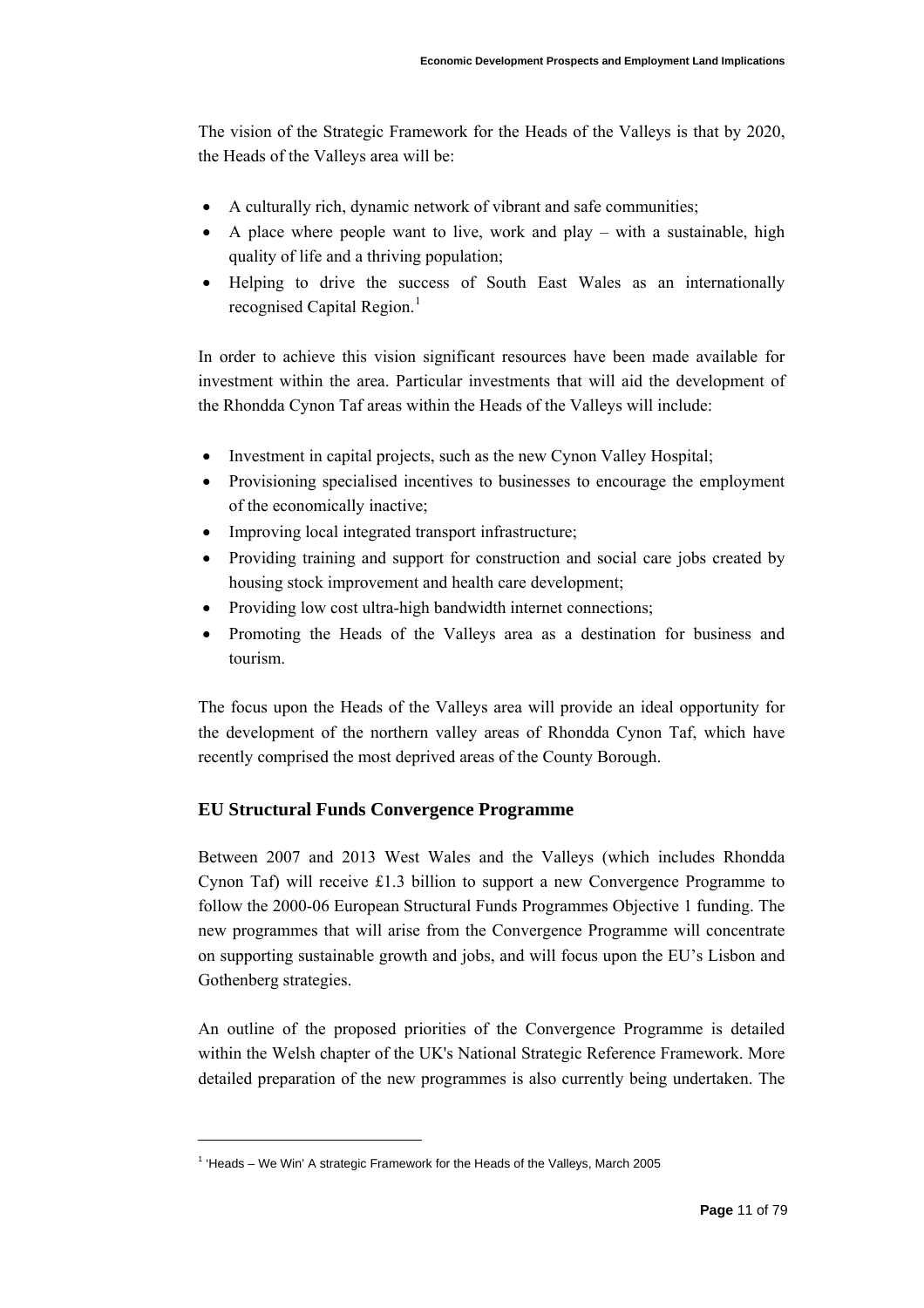proposed priorities, as documented on the Wales European Funding Office website<sup>[2](#page-11-0)</sup>, are:

- Improving knowledge and innovation for growth including R&D, entrepreneurship, business finance and sectoral development. (ERDF)
- Creating a favourable business environment including transport, ICT, clean  $\&$ renewable energy, environmental goods and services, environmental protection and improvement, waste, maritime & inland waterways (ERDF).
- Building sustainable communities including business sites, urban and rural regeneration and community development (ERDF)
- Increasing employment and tackling inactivity including tackling barriers to employment, childcare, promoting healthier lifestyles and promoting equal opportunities (ESF)
- Improving skill levels including the transition from school to work, improving basic skills and addressing skills gaps. (ESF)
- Building the administrative capacity of our public services including the development of human resources and capacity building initiatives in the context of the Making the Connections Strategy (ESF)

Each of the proposed priority actions highlighted above are directly relevant to the Rhondda Cynon Taf Economic Regeneration Strategy.

l

<span id="page-11-0"></span><sup>2</sup> http://www.wefo.wales.gov.uk/default.asp?action=page&ID=1564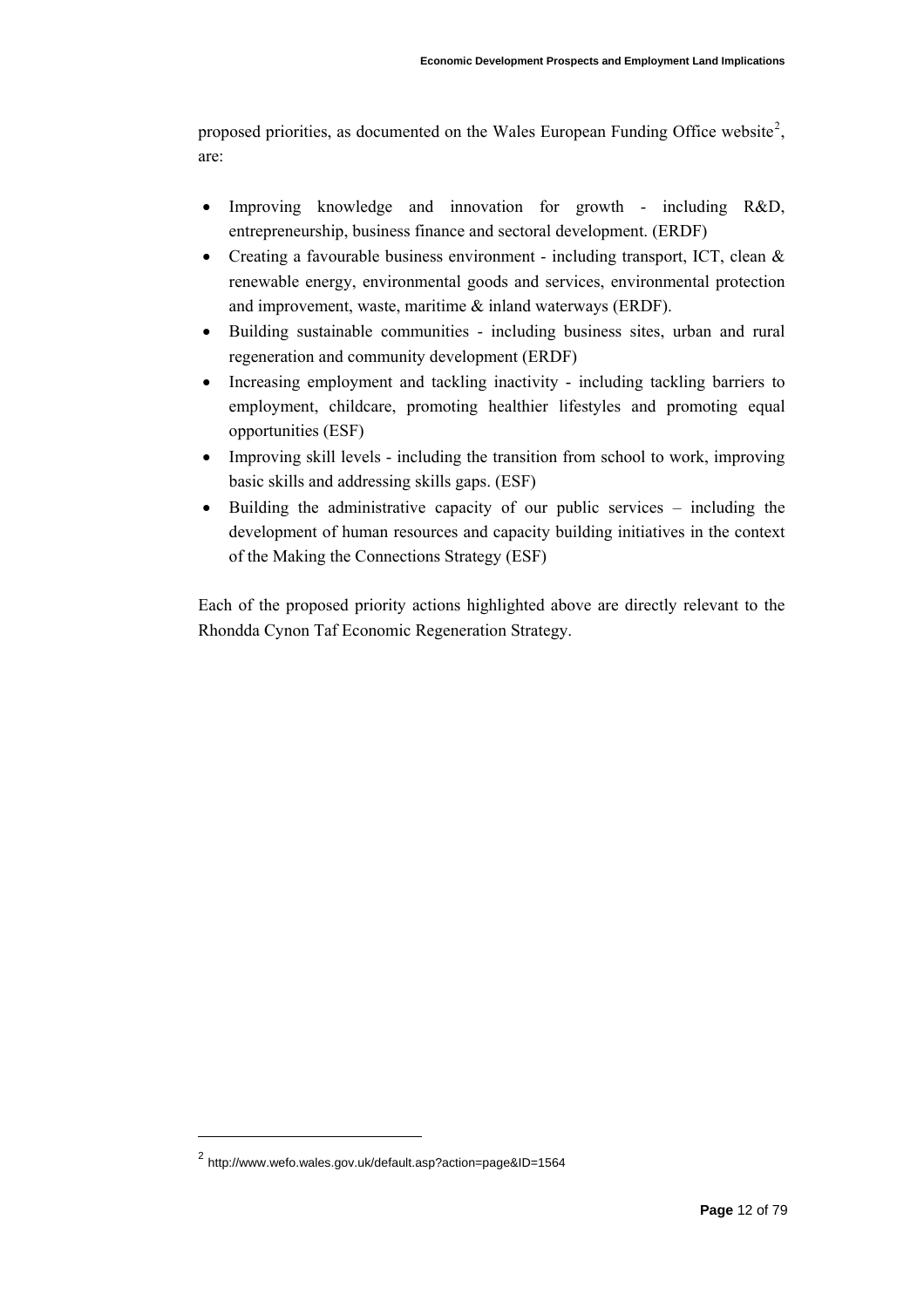## <span id="page-12-0"></span>3 Market Characteristics

The demand for employment land in Rhondda Cynon Taf is based upon the economic characteristics of the local area, and the changing need of organisations and businesses in terms of their land requirements. This section outlines the changes that are occurring in Rhondda Cynon Taf with attention given to its subsequent effects upon demand for employment land, both in terms of quantity and also in terms of the types of premises that are required. This chapter is split into the following sections:

- Employment and Enterprise
- Geographic Spread of Business Growth
- Requirements of New Enterprise
- Demand from Key Growth Sectors

## **3.1 Employment and Enterprise**

The demand for employment sites will naturally be linked to the economic composition of the local area. Rhondda Cynon Taf has traditionally employed a high proportion of its workforce within the manufacturing sector, where around one in every four workers in the County Borough are employed. As a result the local area has historically required employment premises suitable for that industry - notably larger industrial units as opposed to office space and small employment units.

The public administration, education and health sectors, however, employ even more people in the local authority area than the manufacturing sector, accounting for considerably more than a third of all local employment in Rhondda Cynon Taf. Table 3.1 below highlights employment patterns within Rhondda Cynon Taf, and how these compare with Great Britain and Wales as a whole.

|                                           | <b>Great Britain</b> |       | Wales |       | <b>Rhondda Cynon</b><br>Taf |       |
|-------------------------------------------|----------------------|-------|-------|-------|-----------------------------|-------|
|                                           | 2000                 | 2004  | 2000  | 2004  | 2000                        | 2004  |
| Agriculture and fishing                   | 1.0%                 | 0.9%  | 1.2%  | 1.2%  | 0.2%                        | 0.1%  |
| Energy and water                          | 0.8%                 | 0.6%  | 1.0%  | 0.6%  | 1.6%                        | 1.1%  |
| Manufacturing                             | 15.0%                | 11.9% | 18.6% | 15.3% | 27.8%                       | 23.3% |
| Construction                              | 4.5%                 | 4.5%  | 5.3%  | 4.6%  | 2.6%                        | 3.8%  |
| Distribution, hotels and restaurants      | 24.1%                | 24.7% | 22.7% | 23.8% | 18.9%                       | 20.2% |
| Transport and communications              | 6.1%                 | 5.9%  | 4.2%  | 4.6%  | 3.0%                        | 3.5%  |
| Banking, finance and insurance, etc.      | 19.6%                | 20.0% | 11.4% | 11.7% | 7.3%                        | 7.3%  |
| Public administration, education & health | 24.0%                | 26.4% | 30.4% | 32.8% | 32.9%                       | 35.9% |
| Other services                            | 5.0%                 | 5.1%  | 5.2%  | 5.4%  | 5.6%                        | 4.7%  |

**Table 3.1: Employment by Broad Sector (% of Total Employment)** 

Source: Annual Business Inquiry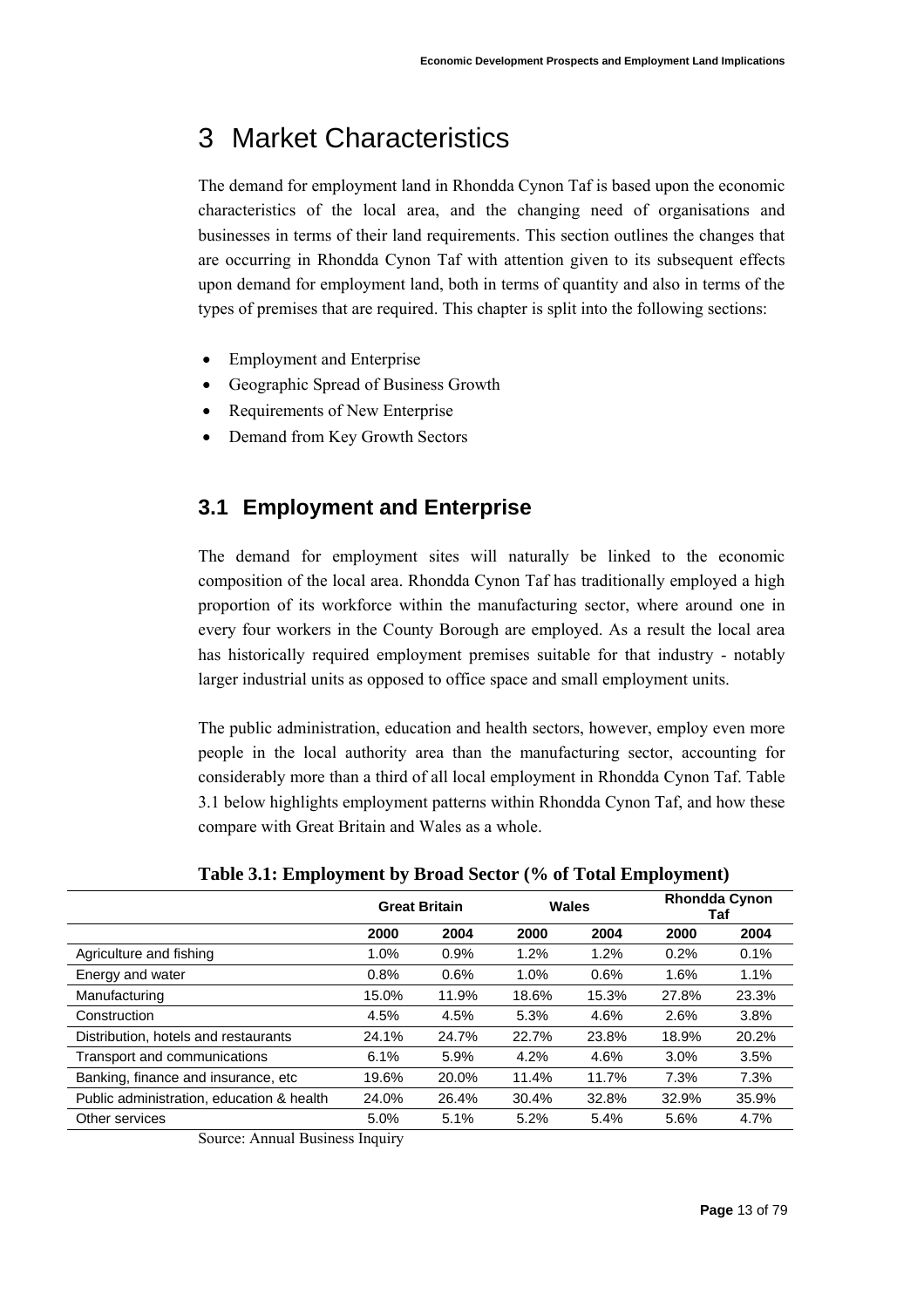Jobs growth has fluctuated in recent years. Between 2000 and 2004 the public administration, education and health sector contributed an extra 4,300 jobs to the Rhondda Cynon Taf economy. There was also employment growth experienced in remaining service sectors, excepting the relatively small 'other services' sector.

Recent analysis of employment in manufacturing reveals that the number of jobs within the sector is falling. Between 2000 and 2004 the manufacturing sector lost just under 2,000 jobs in Rhondda Cynon Taf, as estimated by the most recent Annual Business Inquiry data. This, coupled with regional and national trends, suggests that the demand for manufacturing space will continue to diminish in forthcoming years.

|                                                                               |                      |          | Rhondda Cynon |
|-------------------------------------------------------------------------------|----------------------|----------|---------------|
|                                                                               | <b>Great Britain</b> | Wales    | Taf           |
| Agriculture and fishing                                                       | $-1.2%$              | 2.0%     | $-31.4%$      |
| Energy and water                                                              | $-6.4%$              | $-8.5%$  | $-7.4%$       |
| Manufacturing                                                                 | $-4.9%$              | $-3.0\%$ | $-2.4%$       |
| Construction                                                                  | 1.1%                 | $-1.7\%$ | 12.4%         |
| Distribution, hotels and restaurants                                          | 1.4%                 | $3.0\%$  | 3.7%          |
| Transport and communications                                                  | 0.2%                 | 4.1%     | 5.9%          |
| Banking, finance and insurance, etc.                                          | 1.2%                 | 2.5%     | 1.9%          |
| Public administration, education & health                                     | 3.2%                 | 3.8%     | 4.2%          |
| Other services                                                                | 1.4%                 | 2.4%     | $-2.5%$       |
| $\sim$ $\sim$ $\sim$<br>$\mathbf{r}$<br>$\sim$ $\sim$<br>$\sim$ $\sim$ $\sim$ |                      |          |               |

**Table 3.2: Annual Employment Growth Rates 2000-2004 (%)** 

Source: Annual Business Inquiry

The chart below documents forecasts in employment numbers for the manufacturing sector based upon Wales-wide and UK-wide forecasts. The chart illustrates the expected level of employment contraction that would occur in Rhondda Cynon Taf if the County Borough were to follow these national trends, losing around a third of its total workforce by 2016.

These forecasts are by no means certain, employment in manufacturing in Rhondda Cynon Taf has fallen at a lower rate than both Wales and Great Britain averages. However, it is still very likely that employment in the manufacturing sector will continue to fall in forthcoming years, creating obvious issues with regard to demand for employment land throughout the County Borough.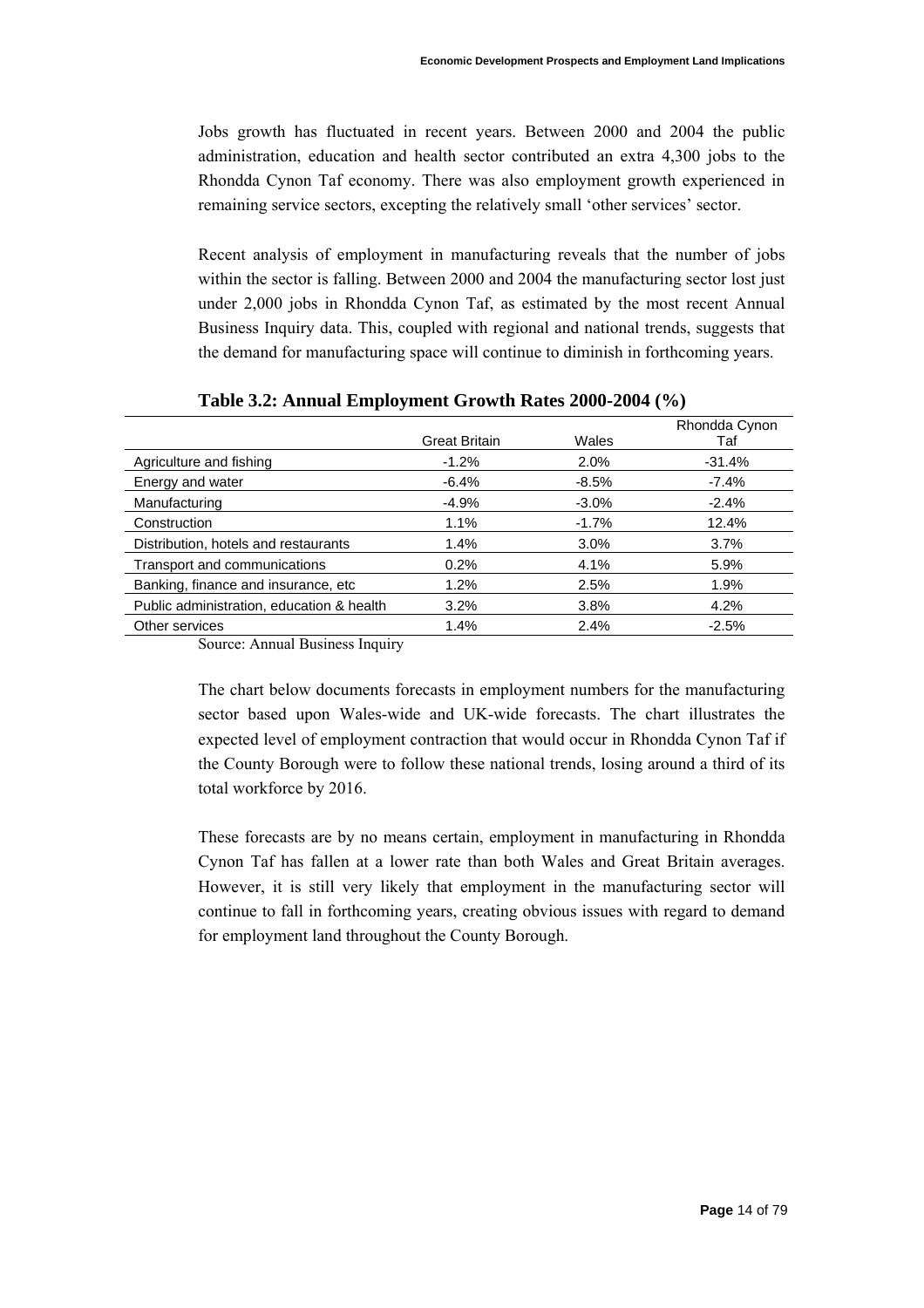

**Figure 3.1: Forecast Growth in Number of Manufacturing Employees**

Source: Annual Business Inquiry/Robert Huggins Associates

Annual Business Inquiry data also reveals the change in the number of workplace units. The table below illustrates that between 2000 and 2004 the number of manufacturing and construction workplace units fell, whilst there was growth in the number of workplace units for most service sectors.

|                                           |                      |          | Rhondda Cynon |
|-------------------------------------------|----------------------|----------|---------------|
|                                           | <b>Great Britain</b> | Wales    | Taf           |
| Agriculture and fishing                   | $-1.2%$              | 5.1%     | $-7.7\%$      |
| Energy and water                          | $-5.4\%$             | $-2.9%$  | $-8.6\%$      |
| Manufacturing                             | $-1.9%$              | $-0.1\%$ | $-1.7\%$      |
| Construction                              | 2.2%                 | $1.4\%$  | $-1.5%$       |
| Distribution, hotels and restaurants      | $-0.3%$              | $0.0\%$  | $0.4\%$       |
| Transport and communications              | 0.1%                 | 0.6%     | 3.2%          |
| Banking, finance and insurance, etc       | 2.7%                 | 5.1%     | 6.2%          |
| Public administration, education & health | 1.9%                 | 1.5%     | $1.6\%$       |
| Other services                            | $-0.5%$              | $0.0\%$  | $-1.6%$       |

**Table 3.3: Annual Workplace Growth Rates 2000-2004 (%)** 

Source: Annual Business Inquiry

A further source of data that provides analysis of enterprise is VAT registration data. The table below highlights the overall change in the number of VAT registered businesses in Rhondda Cynon Taf between 1998 and 2004. The table highlights broadly similar trends to those identified above, with particular growth experienced within the financial services sector and public sector. It should be noted, however, that the financial intermediation sector has grown from a relatively small base.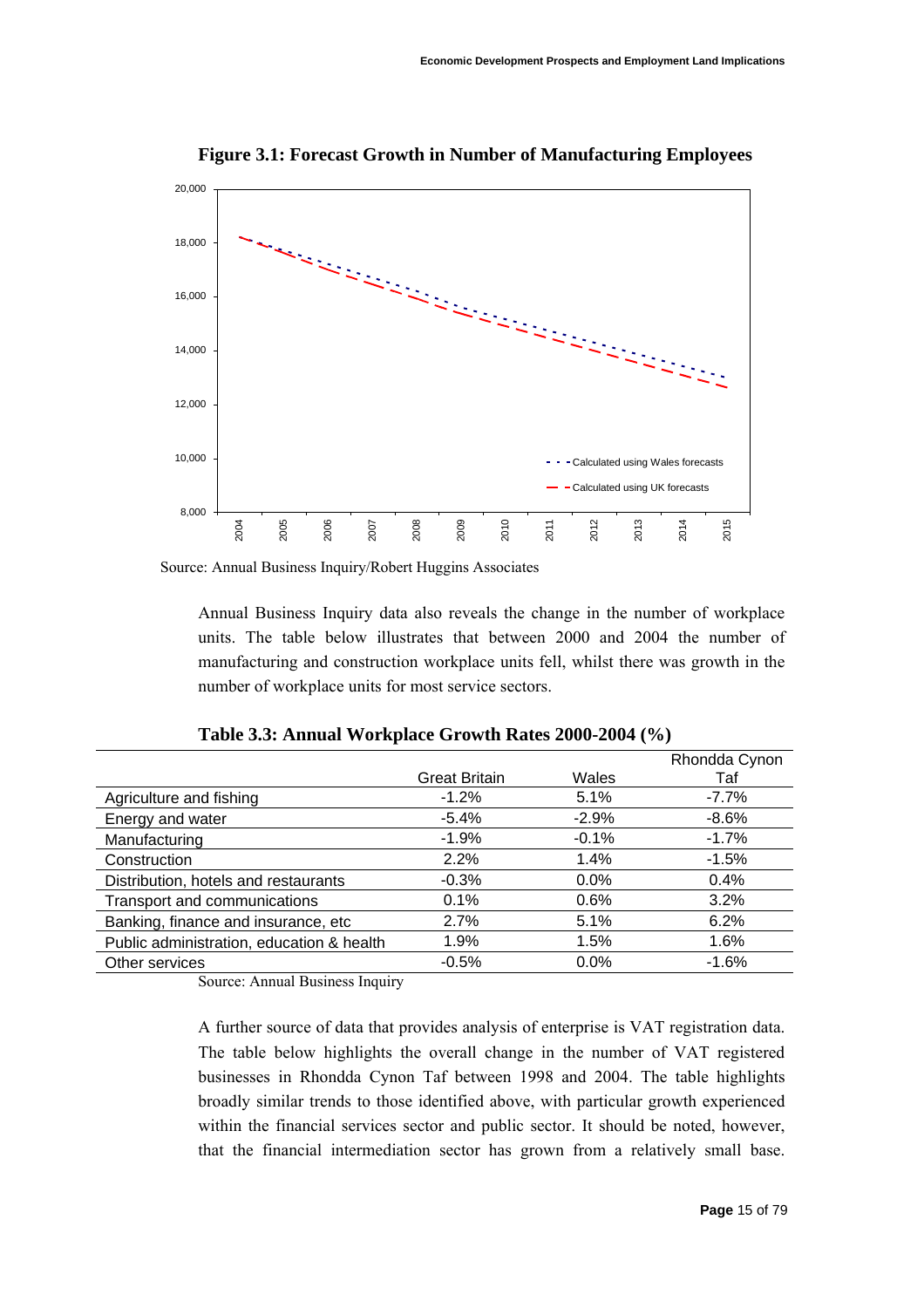Growth in real estate, renting and business activities will also be partly attributed to the recent house price boom. Many of the property requirements of these businesses will be retail-type customer focussed properties (typically high street estate agents), although there has been some evidence from consultation that has revealed growth in business to business and larger financial services operations.

### **Table 3.4: Percentage Change in the Number of VAT Registered Businesses by Sector in Rhondda Cynon Taf, 1998 to 2004**

| Manufacturing                                                        | 1%    |
|----------------------------------------------------------------------|-------|
| Construction                                                         | $-6%$ |
| Wholesale, retail and repairs                                        | $-3%$ |
| Hotels and restaurants                                               | 12%   |
| Transport, storage and communication                                 | 16%   |
| Financial intermediation                                             | 50%   |
| Real Estate, renting and business activities                         | 44%   |
| Public administration; Other community, social and personal services | 4%    |
| Education; health and social work                                    | 27%   |
|                                                                      |       |

Source: VAT Registration Data

The majority of workplaces in Rhondda Cynon Taf employ ten people or less. Only in the public administration, education and health sector do we find that the majority of employment sites employ more than ten people. It is noticeable, however, that there is a spread of different employment sites for the manufacturing sector. Whilst the majority of manufacturing workplaces employ less than ten people, over 40% of total employment is accounted for by those sites that employ 200 people or more.

|                                           | $1 - 10$<br>employees | $11 - 49$<br>employees | 50-199<br>employees | 200 or more<br>employees |
|-------------------------------------------|-----------------------|------------------------|---------------------|--------------------------|
| Manufacturing                             | 58%                   | 22%                    | 16%                 | 4%                       |
| Construction                              | 97%                   | 3%                     | 0%                  | 0%                       |
| Distribution, hotels and restaurants      | 86%                   | 12%                    | 1%                  | 0%                       |
| Transport and communications              | 87%                   | 8%                     | 4%                  | 0%                       |
| Banking, finance and insurance, etc       | 87%                   | 13%                    | 1%                  | 0%                       |
| Public administration, education & health | 42%                   | 45%                    | 10%                 | 2%                       |
| Total                                     | 79%                   | 16%                    | 4%                  | 1%                       |

**Table 3.5: Workplaces in Rhondda Cynon Taf by Employment Size 2001** 

Source: Annual Business Inquiry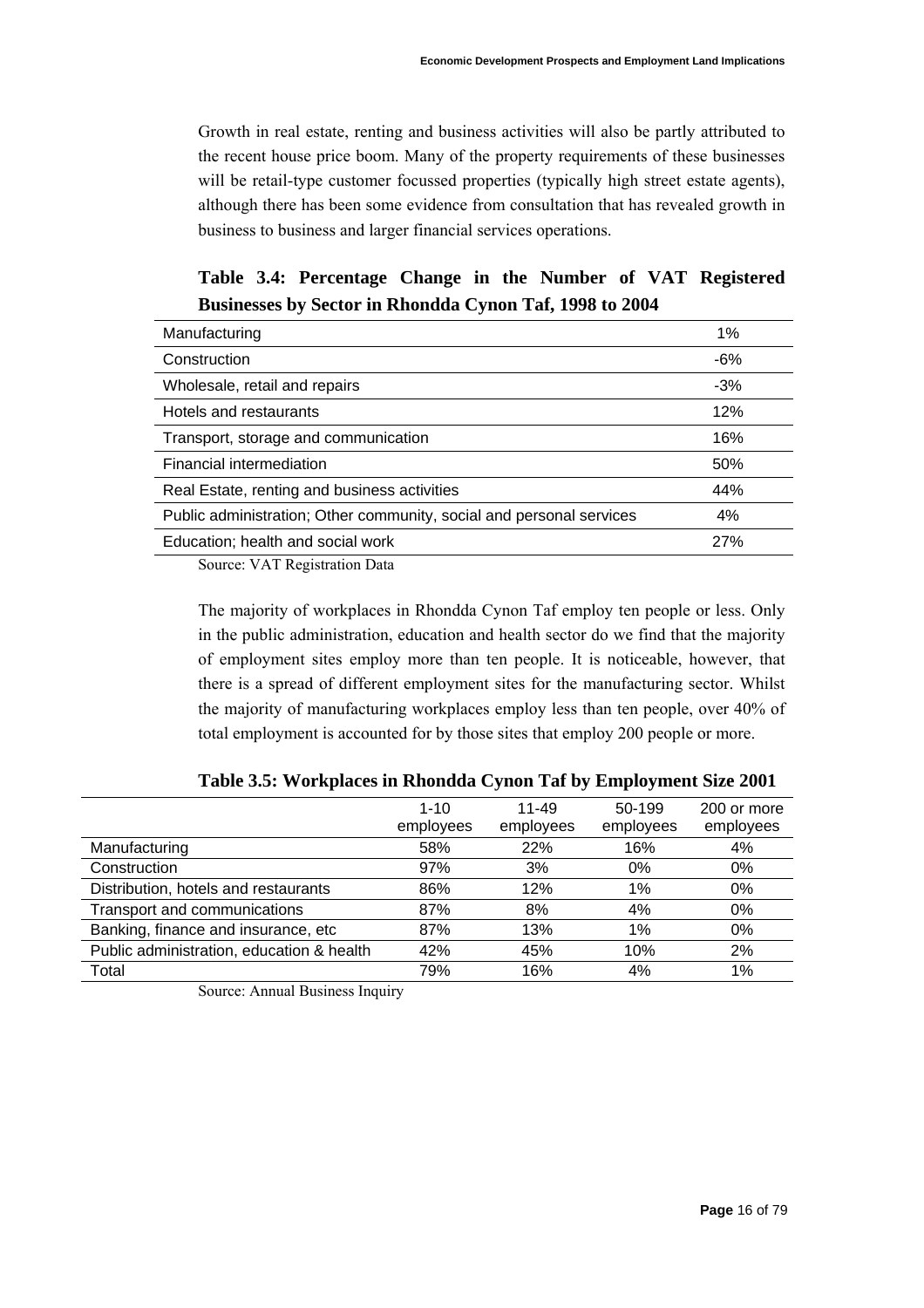#### **Employment and Enterprise - Summary**

In summary, the recent and expected changes that are likely to impact upon the demand for employment land and sites in Rhondda Cynon Taf include:

- Decreasing employment in manufacturing sectors, albeit at a slower pace than national and regional trends;
- Increasing levels of employment in Construction; Distribution, hotels and restaurants; Transport and communications; Banking, finance and insurance; etc; and Public administration, education & health;
- Forecasts predict a continued fall in manufacturing employment in Rhondda Cynon Taf, whilst service sector employment is expected to continue to grow;
- The number of workplace units has increased in Distribution, hotels and restaurants; Transport and communications; Banking, finance and insurance, etc; and Public administration, education & health.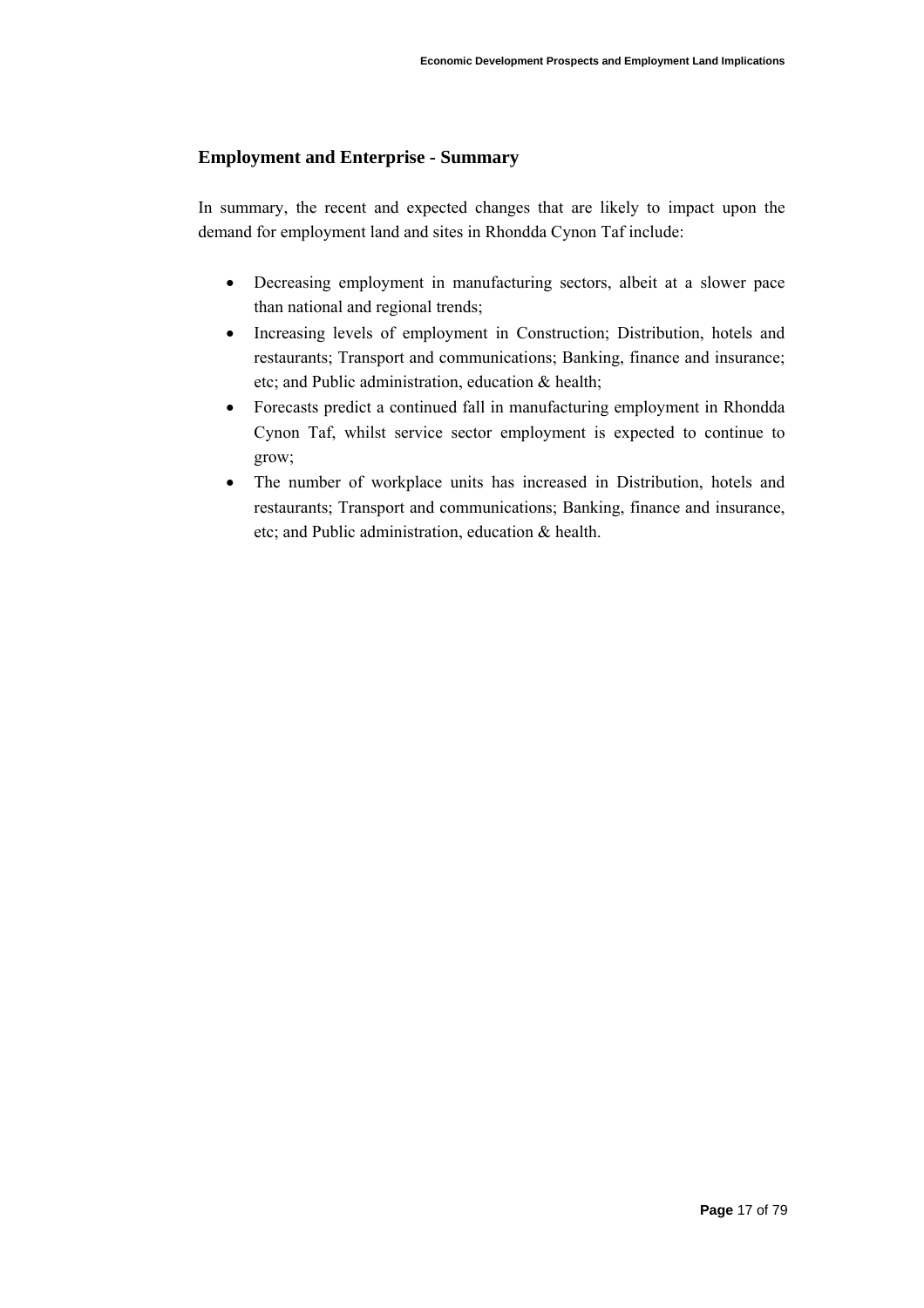## <span id="page-17-0"></span>**3.2 Geographic Spread**

The landscape and geography Rhondda Cynon Taf is varied and distinctive. The local authority is based around the valleys that give the County Borough its name– the Taff Vale, the Rhondda and the Cynon Valley. The local authority area is bound by the neighbouring authorities of Merthyr Tydfil, Powys, Neath Port Talbot, Bridgend, The Vale of Glamorgan, Cardiff and Caerphilly. The southern areas of Rhondda Cynon Taf are bound by the M4 Motorway. Other major road links include the A470, which bisects Rhondda Cynon Taf from Cardiff to Abercynon, and the A465 which passes through Hirwaun at the northern edge of Rhondda Cynon Taf.



#### **Figure 3.2: Rhondda Cynon Taf**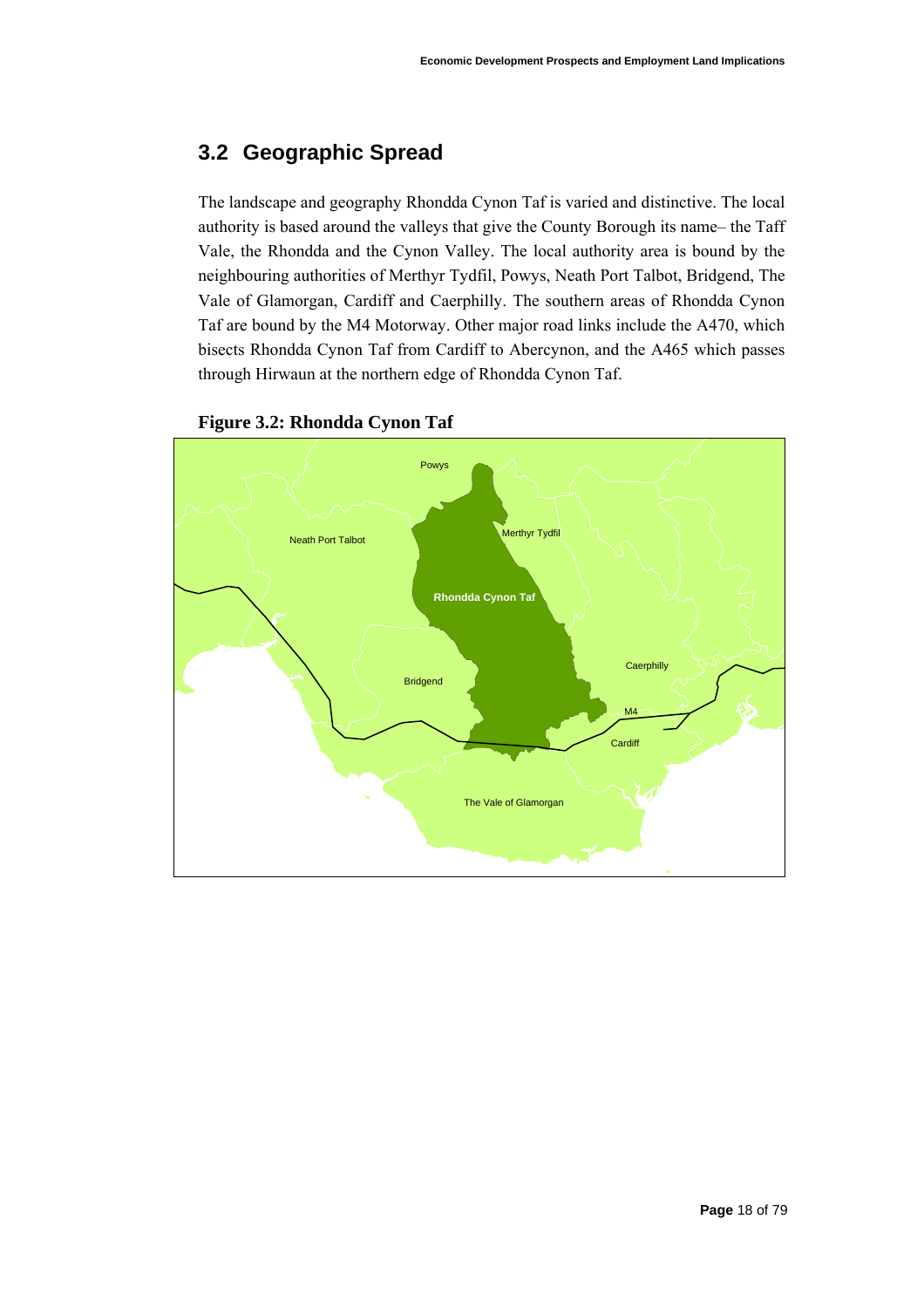#### **The Cardiff Effect**

Many of those consulted with commented that many businesses will simply want to locate in Cardiff. This was especially true of office-based businesses and knowledgebased businesses. The main draw for many of these businesses is a healthy supply of graduate workers as much as available property. The density of businesses and a city location will always be a draw for many businesses, and is something that Rhondda Cynon Taf will always have difficulty in competing with.

In terms of commuting, the number of those commuting out of Rhondda Cynon Taf has been increasing steadily in recent years, in 2001 31,000 people residing in Rhondda Cynon Taf worked outside the local authorities boundary. This increased to 38,400 in 2004 – an increase of 7,400 in just three years. Over the same time period the number of people working in the local authority who live outside its boundaries fell slightly from 17,000 to 16,400.

The increase in the levels of out-commuting has partly arisen as a result of an improved transport infrastructure. It was noted during consultation that the improvements in transport infrastructure will have a greater increase on the number of people commuting out of, rather than into the County Borough of Rhondda Cynon Taf.

Despite little change in the volume of in-commuting, the net figure for commuting in Rhondda Cynon Taf has changed significantly in recent years, simply as a result of an increase in the numbers of Rhondda Cynon Taf residents who are employed outside the local authority.

|                      | 2001      | 2004      |
|----------------------|-----------|-----------|
| Inward commuting     | 17.000    | 16.400    |
| Outward commuting    | 31,000    | 38.400    |
| Net inward commuting | $-14,000$ | $-22,000$ |

**Table 3.6: Commuting Patterns in Rhondda Cynon Taf** 

Source: Statistics on Commuting in Wales 2000 and Statistics on Commuting in Wales 2004, National Assembly Statistical Directorate

Most of those who are commuting out of Rhondda Cynon Taf are working in Cardiff. It is estimated that some 19,000 workers travel daily from Rhondda Cynon Taf to Cardiff, whilst only 4,000 are moving in the opposite direction.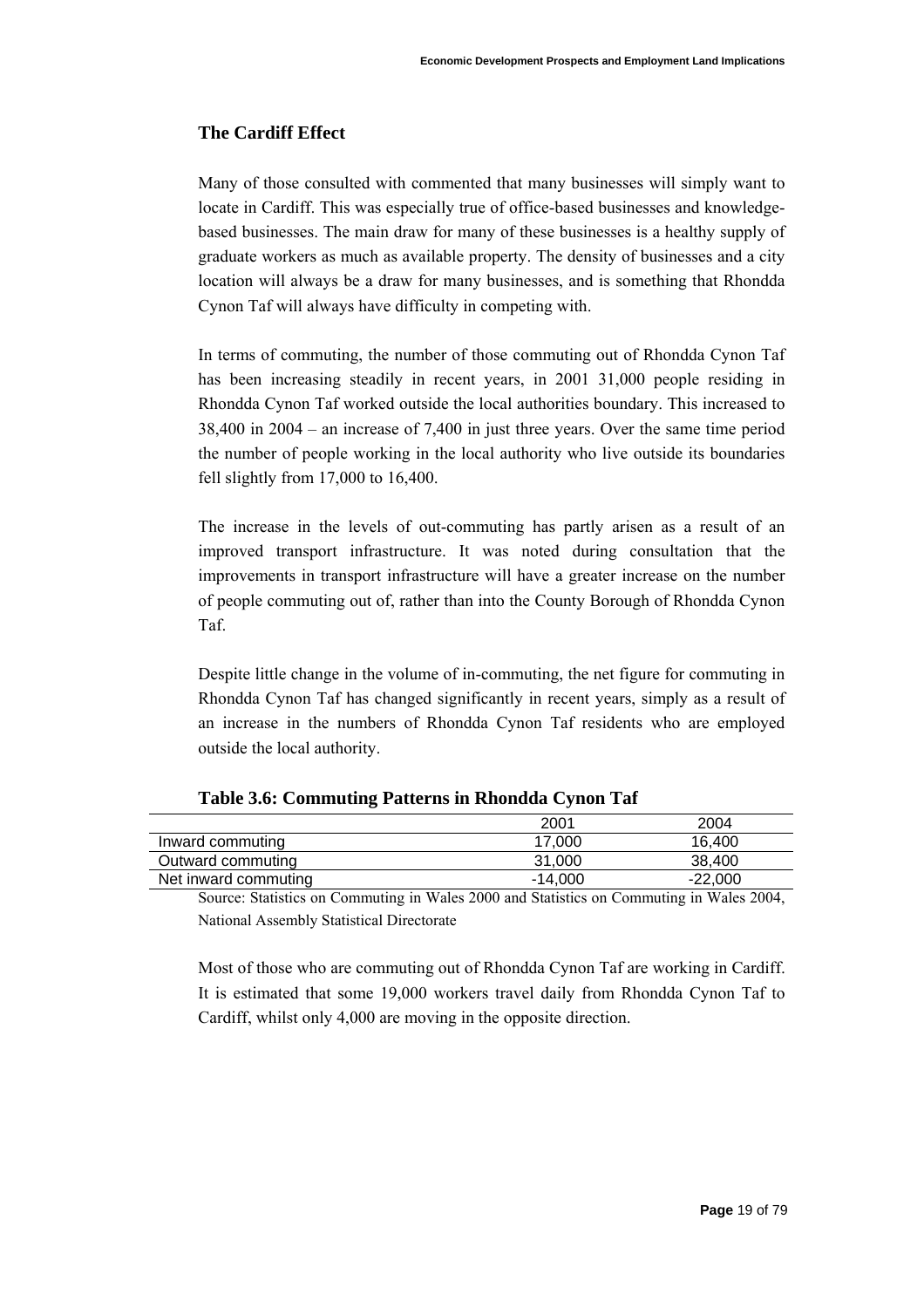|                         | Out-commuting | In-commuting |
|-------------------------|---------------|--------------|
| Cardiff                 | 19,000        | 4,000        |
| <b>Bridgend</b>         | 4,000         | 3,000        |
| Caerphilly              | 3,000         | 2,000        |
| Merthyr Tydfil          | 2,000         | 2,000        |
| The Vale of Glamorgan   | 2,000         | 1,000        |
| Other Welsh UA's        | 7,000         | 3,000        |
| <b>Outside of Wales</b> | 3,000         | -            |

**Table 3.7: Commuting Patterns in Rhondda Cynon Taf 2004, by Local Authority Destination** 

Source: Statistics on Commuting in Wales 2000 and Statistics on Commuting in Wales 2004, National Assembly Statistical Directorate

Some areas in Rhondda Cynon Taf, however, are offering a viable alternative to the capital. The Trefrorest Industrial Estate, for example, can be viewed as preferable to Cardiff for many businesses. The industrial estate is easily accessible, and one of the main advantages is that traffic is often moving in the opposite direction during morning and evening rush hours.

The increasing numbers of outward commuting in Rhondda Cynon Taf is likely to have a large impact upon the requirements of businesses in terms of property and land. It is unlikely that the there will be a reduction in the number of people commuting out of the local authority in the near future.

#### **The Cardiff Effect - Summary**

- Cardiff is a big draw in south east Wales for both business and employment;
- The number of people commuting out of Rhondda Cynon Taf is increasing -7,400 more people travelled outside the local authority to work in 2004 compared with 2001;
- Despite Cardiff being the main attraction for office-based and knowledgebased businesses there are areas in southern Rhondda Cynon Taf that are attractive for such ventures.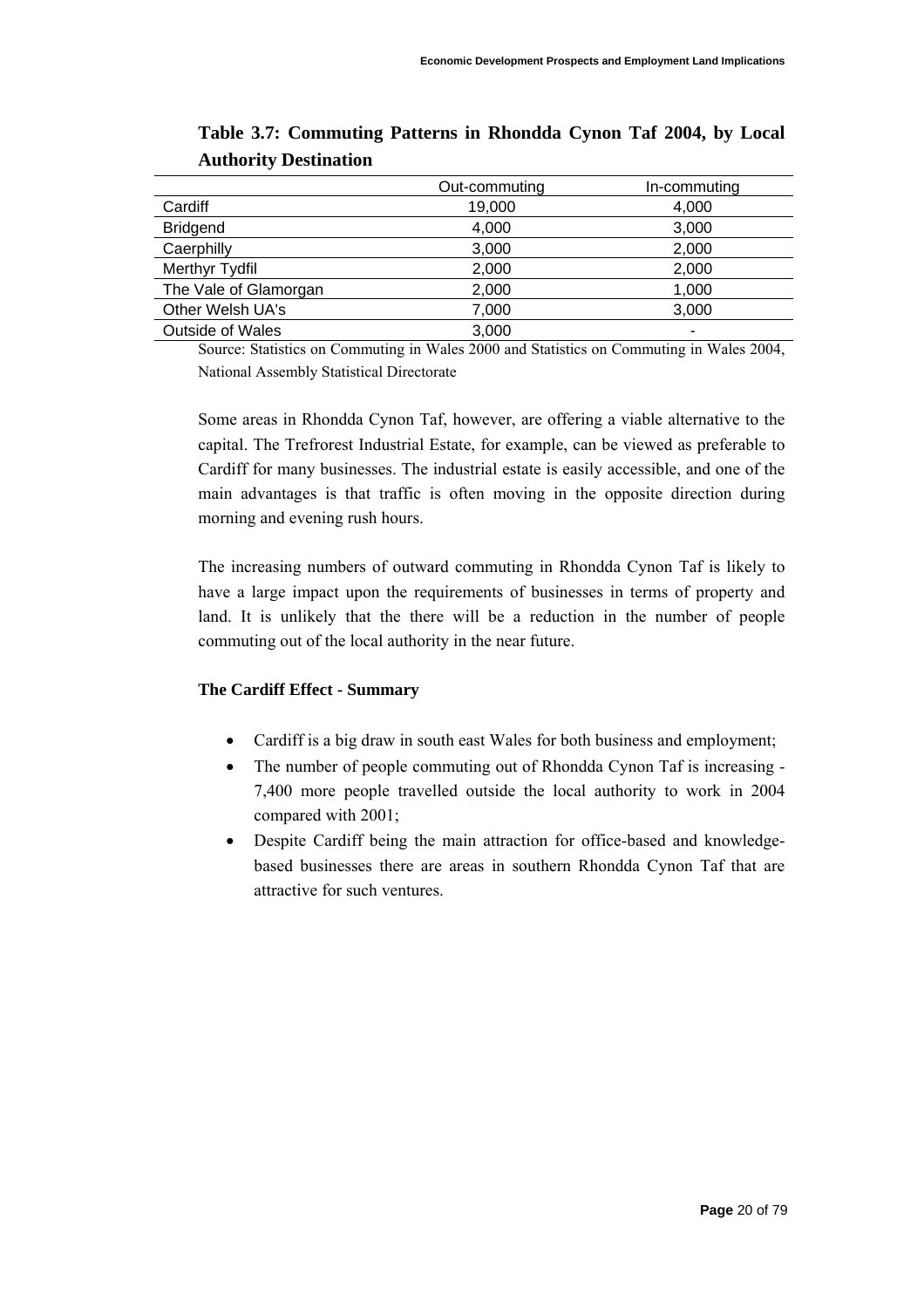#### **M4 corridor**

The southern areas of Rhondda Cynon Taf have particularly good transport links. Towns such as Pontyclun, Pontypridd, Llantristant and Trefforest all benefit from close links to the M4 corridor. Consultations highlighted that business growth has been very much centred upon the southern areas of Rhondda Cynon Taf, and that the demand for employment sites is extremely concentrated upon these popular areas within the Taff Vale.

"The big employers in Rhondda Cynon Taf are locating in and around the southern parts of the local authority, particularly around the Llantrisant area. There will always be a demand for employment sites in the southern ends of the valleys. A good transport infrastructure, and specifically the close proximity of the M4 motorway, makes the southern parts of Rhondda Cynon Taf particularly attractive for business."

*Rhondda Cynon Taf Corporate Estates* 

Indeed, the most common theme that emerged from consultations was the popularity of the southern areas of Rhondda Cynon Taf. Whilst a plethora of factors were identified, it was clear that accessibility, primarily forged through the excellent transport links, made the southern areas popular.

The main attraction of Rhondda Cynon Taf for many businesses was Objective One funding possibilities and the location of the M4. Consultations revealed that throughout south east Wales the M4 corridor in Objective One areas was a hotspot of demand for employment land and premises. The EU Structural Funds Convergence Programme will mean that there will be a continuation of EU support for the West Wales and the Valleys areas up until 2013.

It was also noted, during consultations, that it is important that Rhondda Cynon Taf County Borough Council accepts that businesses would look along the M4 corridor for possible business locations, and would be more likely to look towards other local authority areas in Wales that meet their criterion rather than further north into Rhondda Cynon Taf.

"Many businesses are looking to locate close to the M4, and ideally within an objective one area."

*Business in Focus Representative* 

The popularity of the southern areas of Rhondda Cynon Taf also meant that price incentives would be unlikely to have a significant impact upon demand for employment land in the northern areas of the County Borough. Consultations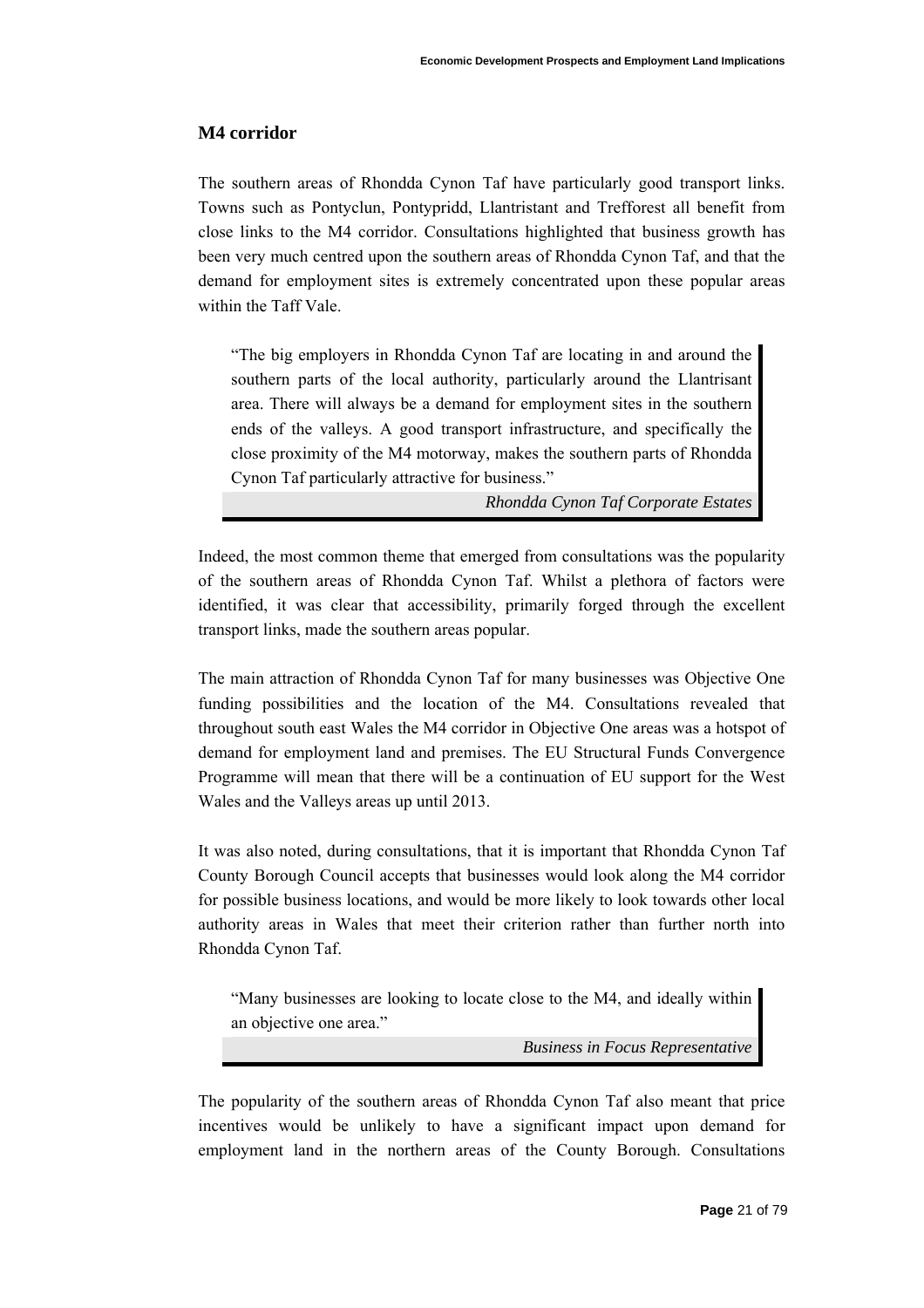revealed that demand for employment land and premises would be unlikely to increase significantly in the northern areas of Rhondda Cynon Taf if a significant price drop was experienced in those area. Indeed, it was mentioned that many businesses were prepared to pay more than ten times as much to locate in the southern areas of Rhondda Cynon Taf than in the northern areas. Whilst this would not be true for all businesses, it is a clear indication on the disparities in demand for employment land that persist between the northern and southern areas of Rhondda Cynon Taf.

"Businesses are more interested in the location and the quality of property and not the price. Most businesses seem prepared to pay much more for land at the southern end of the County Borough Council than at the northern end."

*Rhondda Cynon Taf Business Support* 

#### **The M4 Corridor - Summary**

- One of the biggest attractions for businesses in Rhondda Cynon Taf is the M4;
- As a result the southern areas of Rhondda Cynon Taf are by far the most popular for business;
- Businesses are more likely to seek premises elsewhere along the M4, rather than elsewhere in Rhondda Cynon Taf if no suitable premises are available along the M4 corridor;
- Price incentives to make less popular areas of Rhondda Cynon Taf more popular are unlikely to have a great effect.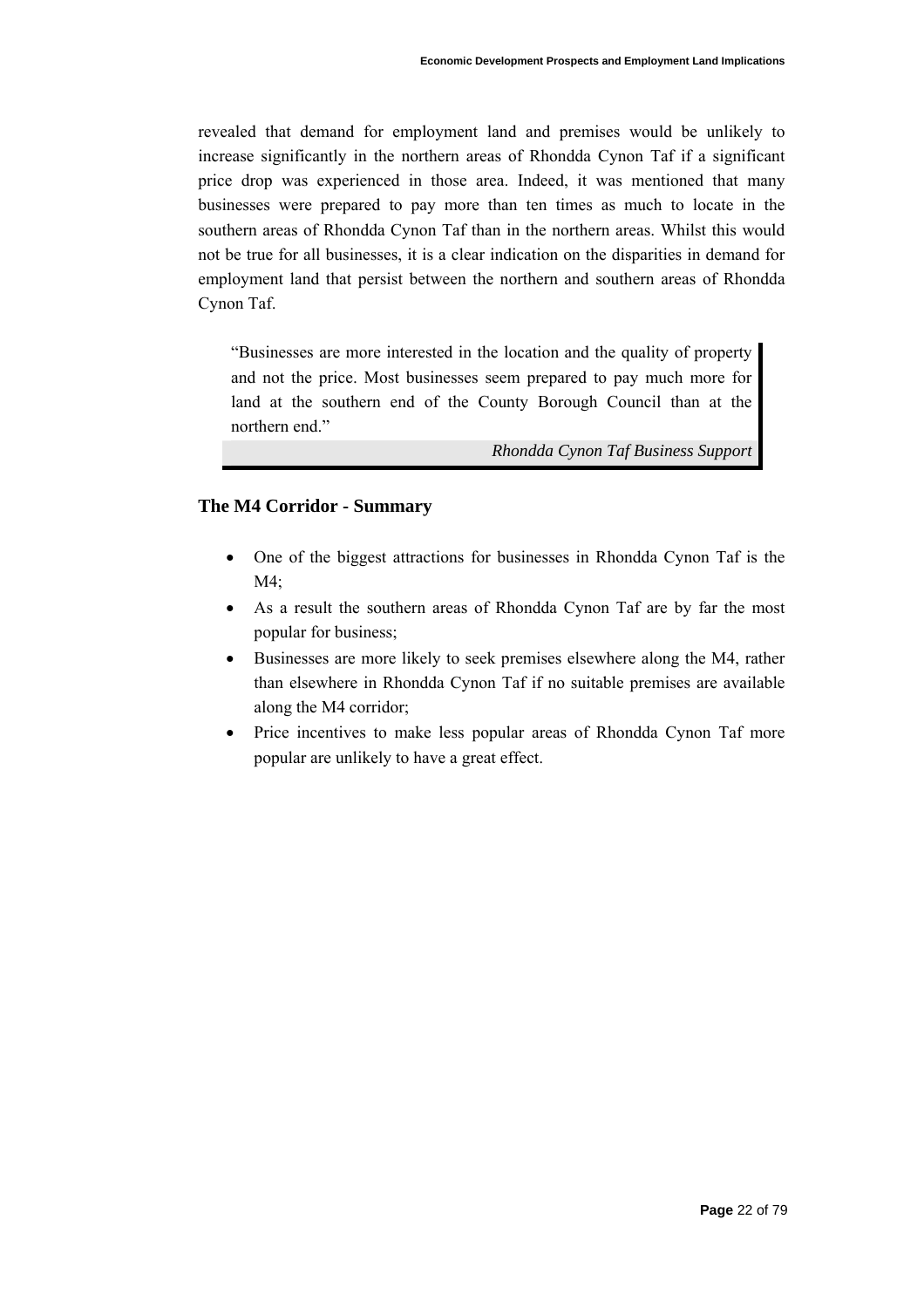#### **Heads of the Valley**

The development of the A465 'Heads of the Valleys' road will significantly improve road links in the northern valleys areas. In particular it will provide a dual carriage way link between Hirwaun and Swansea, and also provide greater access to the West Midlands area. These improvements in infrastructure can only have a positive impact upon the economic development of Hirwaun and Penywaun, which are amongst the most deprived areas in Wales.

It is not expected that improvements to the A465 will have a significant impact upon the demand for employment land in the short-term. However, over the long-term there will be opportunities for growth. Whilst some consultees felt it would be difficult to predict the overall impact of the A465 development others felt that the infrastructure improvements, allied with strategic initiatives such as the 'Heads we Win' strategy provided an invaluable avenue for growth in the deprived northern areas of Rhondda Cynon Taf.

#### **Heads of the Valleys – Summary**

- In the short –term the development of the Heads of the Valleys is unlikely to have a significant impact upon the demand for employment land and premises.
- In the long term there are more opportunities for development. Whilst it is impossible to accurately predict the effects that the dualling of the A465 will have in the distant future, it remains one of the best catalysts of development of some of the most deprived areas of Rhondda Cynon Taf.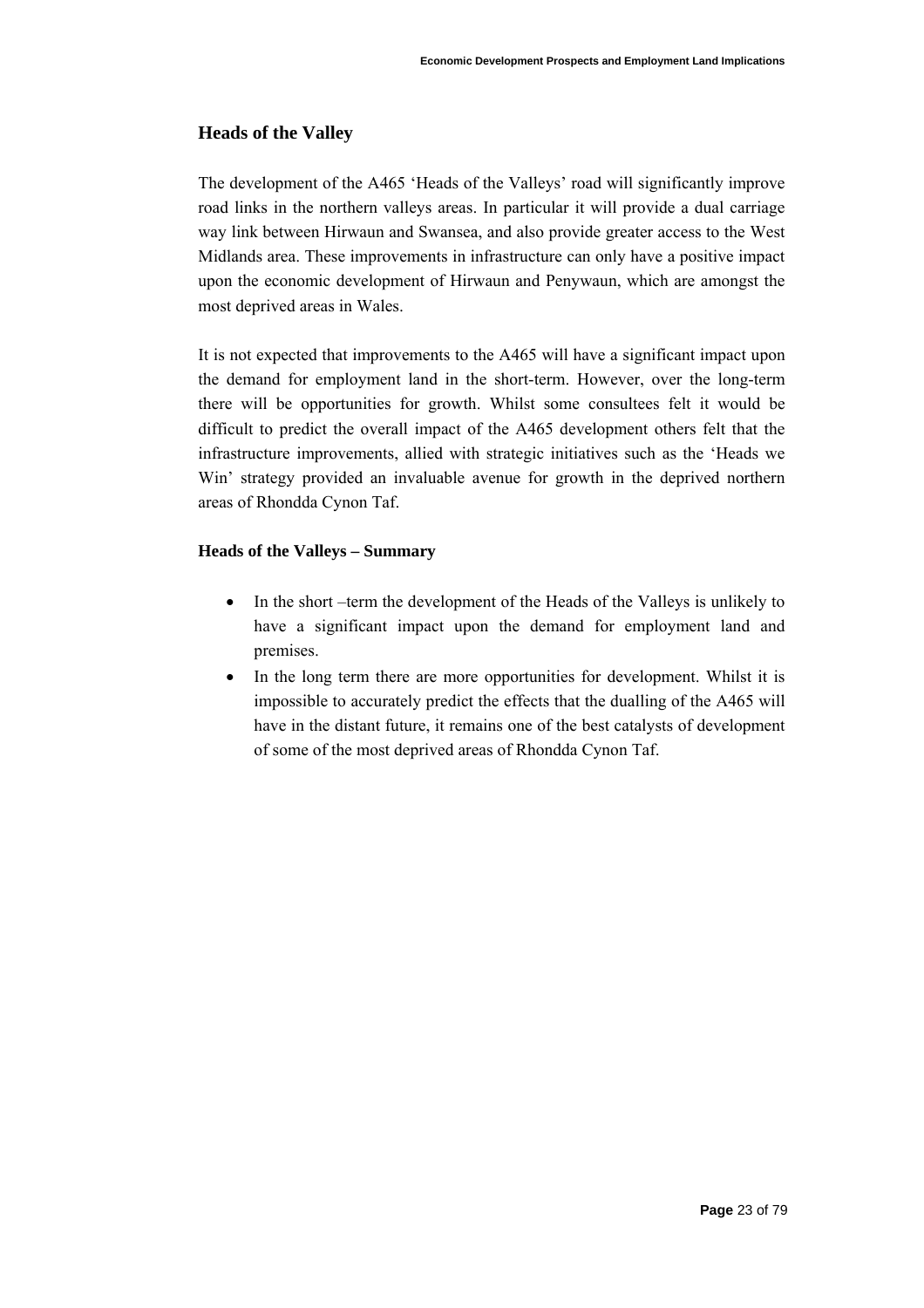#### **The Rhondda and Cynon Valleys**

The northern areas of the local authority, namely the Rhondda and Cynon Valleys were viewed as relatively inaccessible, with poor road links in particular an issue. The Rhondda in particular suffered from a perception of being relatively inaccessible. The topography of the Rhondda also means that it is difficult to significantly improve accessibility. Whilst the Porth Relief Road will help the area to some degree, evidence from consultations suggested that it would be unlikely to have a major impact on the demand for employment land and premises in the Rhondda Valleys. One property agent said that premises in the Rhondda were 'un-letable'.

"There are some opportunities arising from the opening of the Porth Relief Road, nevertheless parts of the Rhondda Fawr are still viewed as relatively inaccessible. Overall there is limited scope for development in Rhondda Fawr unless further improvements to the transport infrastructure are carried out."

*Rhondda Cynon Taf Regeneration Officer* 

The Cynon Valley is viewed as more accessible than the Rhondda Valleys, with a relatively clear and easy route running from the southern end at Abercynon to the northern junction of the A4059 and A465 at Hirwaun. Whilst the area was not highlighted during consultation as being particularly attractive for businesses, it did not suffer to the degree of the northern areas of the Rhondda Valleys in terms of accessibility. Navigation Park, found at the junction of the Cynon Valley and Taff Vale, was cited as a popular location, its proximity to the A470 being a key attribute in attracting businesses.

"There is a large demand for small offices, even in some of the northern areas of Rhondda Cynon Taf. One such example is the Exchange building near Monk Street in Aberdare."

*Rhondda Cynon Taf Corporate Estates* 

There are, however, some sources of demand for the northern areas of Rhondda Cynon Taf. The demand is primarily centred upon smaller business units. Demand for office space is largely concentrated upon small offices, typically around the 300 sq.ft size.

"There are two needs that are left unsatisfied at the top ends of the valleys. There is still a need for low cost 'sheds' for manual self-employment style enterprises. This would typically comprise of small industrial space. The other unsatisfied demand is for high quality managed workspace with modern well equipped IT connections and conference and meeting facilities, such as the premises managed by Venture Wales."

*Business Intermediary*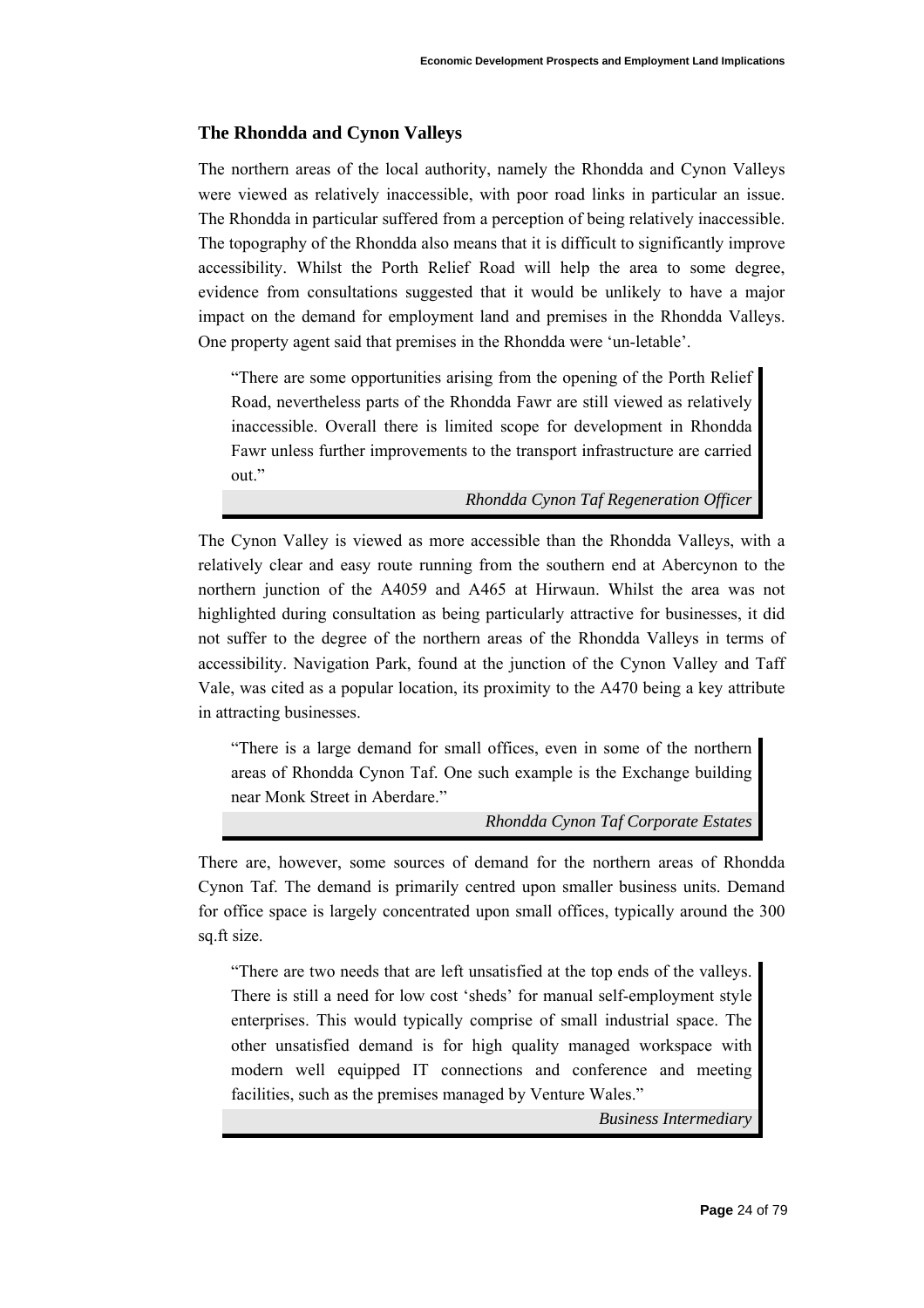Consultations would suggest, however, that the requirements in the northern areas of Rhondda Cynon Taf would not produce sufficient demand for large scale developments. One property agent even remarked *"forget about industry in the Rhondda – it won't work"*.

"It is not clear how far up the valleys a development such as Tŷ Menter [Venture Wales development based in Abercynon] would work, transport and accessibility would still be an issue. If you want to encourage local people into enterprise you need to ensure that there is space available. However, you probably couldn't build something like Venture Wales in Aberdare."

*Business Intermediary* 

#### **The Rhondda and Cynon Valleys - Summary**

- The Rhondda Valley is viewed as inaccessible by businesses, and properties are viewed by property agents as hard to let ;
- The Cynon Valley is perceived as more desirable for businesses than the Rhondda, although demand for business premises lags that of the southern areas of Rhondda Cynon Taf;
- Recent improvements in infrastructure are unlikely to have a large impact upon demand for property in the Rhondda and Cynon Valleys.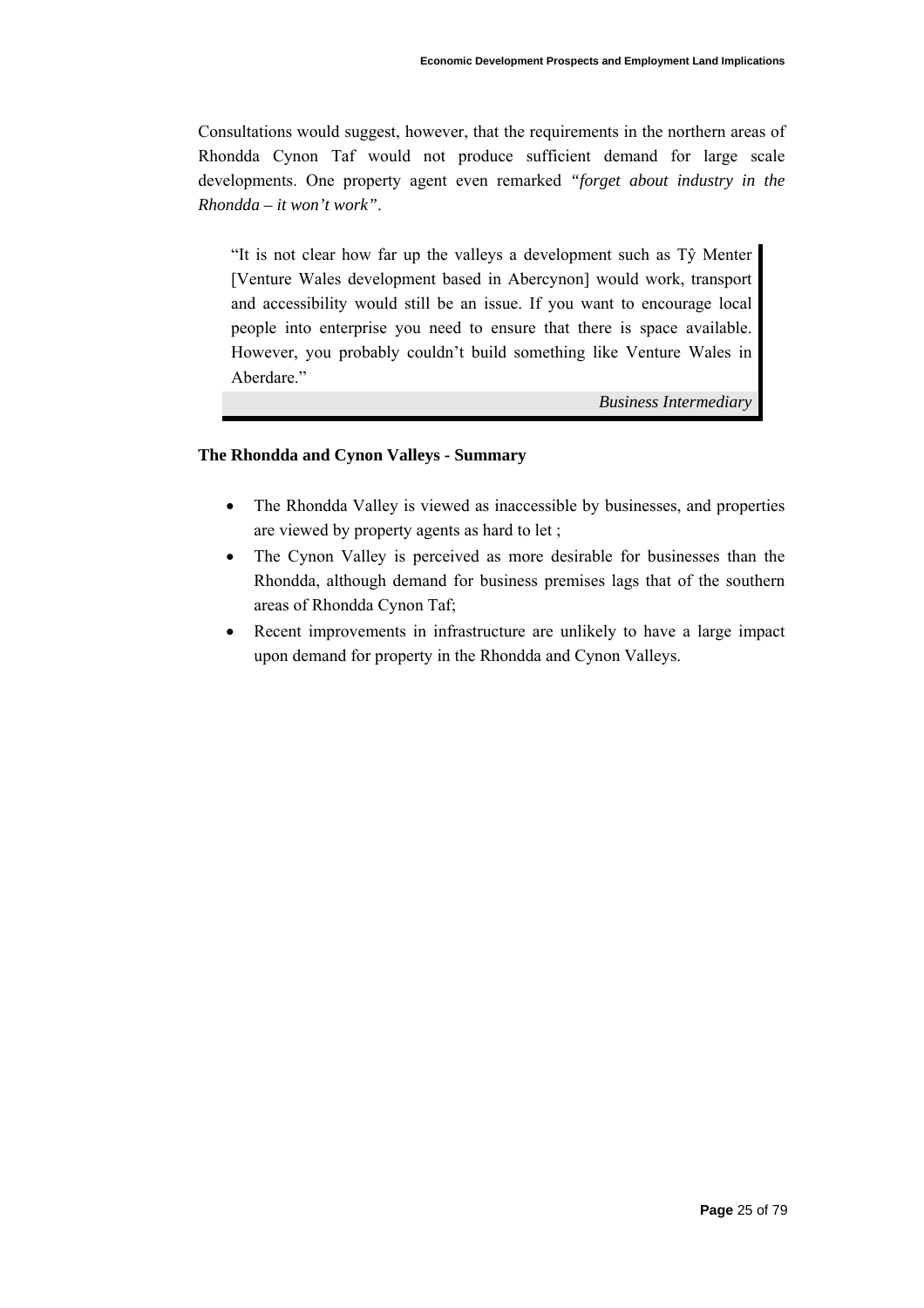#### **Key Settlements**

Key settlements can be found following the lines of the valleys that comprise Rhondda Cynon Taf. The main town centres within Rhondda Cynon Taf comprise:

- **Aberdare**
- **Pontypridd**
- **Ferndale**
- **Llantrisant**
- Mountain Ash
- Porth
- Tonypandy
- Treorchy

The town centres of Rhondda Cynon Taf are centres of retail employment, public sector employment and other service sector employment. The importance of town centres in terms of economic development policy is not restricted, however, to employment. Many of the town centres in Rhondda Cynon Taf are also important centres for the provision of services, as well as providing a focal point for their local communities and reducing spending leakages from the County Borough.



**Figure 3.3: Town Centres in Rhondda Cynon Taf**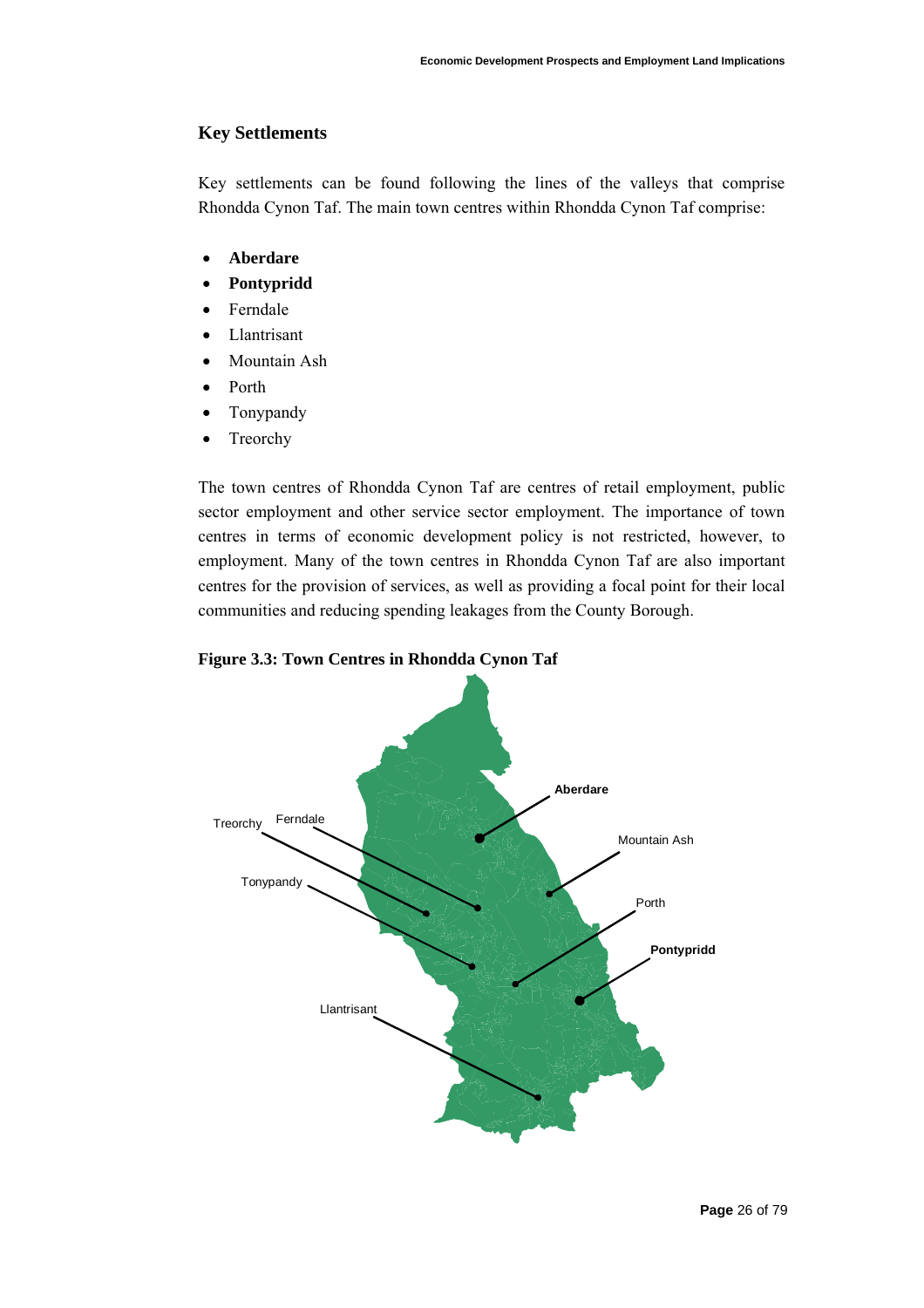The table below ranks town centres in Rhondda Cynon Taf, expressed in terms of an index of retail centres based upon a weighted score for multiple retailers represented in town centres across Great Britain. The table highlights the importance of Pontypridd and Aberdare in the south east Wales region.

| <b>Centre</b>                  | <b>MHE</b>            | <b>MHE Index Score</b> | <b>MHE Rank</b> |
|--------------------------------|-----------------------|------------------------|-----------------|
|                                | <b>Classification</b> |                        |                 |
| Cardiff                        | Major Regional        | 244                    | 14              |
| Swansea                        | Regional              | 159                    | 56              |
| Newport                        | Regional              | 129                    | $=93$           |
| <b>Bridgend</b>                | Major District        | 64                     | $= 235$         |
| Pontypridd                     | <b>Major District</b> | 57                     | $= 257$         |
| Neath                          | Major District        | 56                     | $= 259$         |
| <b>Merthyr Tydfil</b>          | Major District        | 47                     | $=297$          |
| Port Talbot                    | <b>District</b>       | 39                     | $=347$          |
| Bridgend Welsh Designer Outlet | <b>District</b>       | 33                     | $= 388$         |
| Caerphilly                     | <b>District</b>       | 30                     | $=421$          |
| Aberdare                       | <b>District</b>       | 28                     | $= 438$         |
| Blackwood                      | <b>District</b>       | 28                     | $=438$          |
| Maesteg                        | <b>District</b>       | 24                     | $=474$          |
| Tonypandy                      | Local                 | 12                     | $=739$          |
| <b>Porth</b>                   | Local                 | 10                     | $= 828$         |

**Table 3.8: Management Horizons UK Shopping Index 2001** 

Source: Management Horizons UK Shopping Index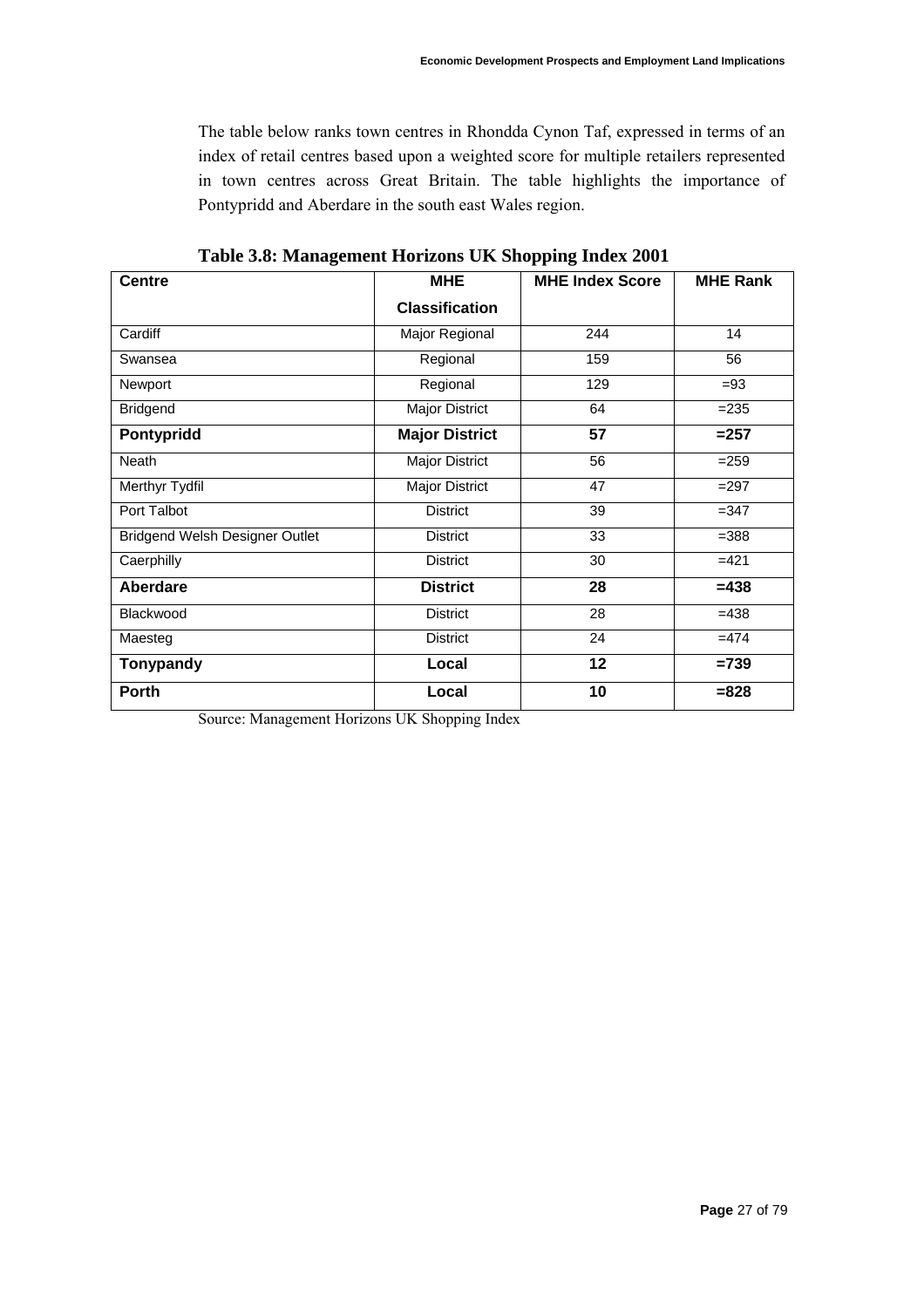

**Figure 3.4: Population Density by Output Area 2001; Persons per Hectare**

Source: National Statistics

Vacancy rates in town centres are low, currently running at less than 7%, and there is still demand for smaller units. Demand, however, would be expected to rise for more appropriately sized units. There has been a big demand for large national retailers for big retail units in areas such as Pontypridd, and to a lesser extent Aberdare and Tonypandy.

A movement towards more 'up-market' retail and town centre developments has also been noticed throughout Rhondda Cynon Taf. It was also cited during consultations that the more up-market developments help to attract not only other businesses, but also attract more people to reside in the local area. This would help to increase levels of spending in a local area (and more significantly, reduce leakages of spending) as well as helping to improve the labour market.

Furthermore, there is also a move towards more modern office spaces in town centres. These offices will be comparatively small, but still provide worthwhile and meaningful employment in town centres in Rhondda Cynon Taf.

There is also a change occurring in the leisure and night-time economy, as well as a movement towards town centre provision of public (and private) services. Alfreds Restaurant in Pontypridd has shown that there is demand for an 'up-market'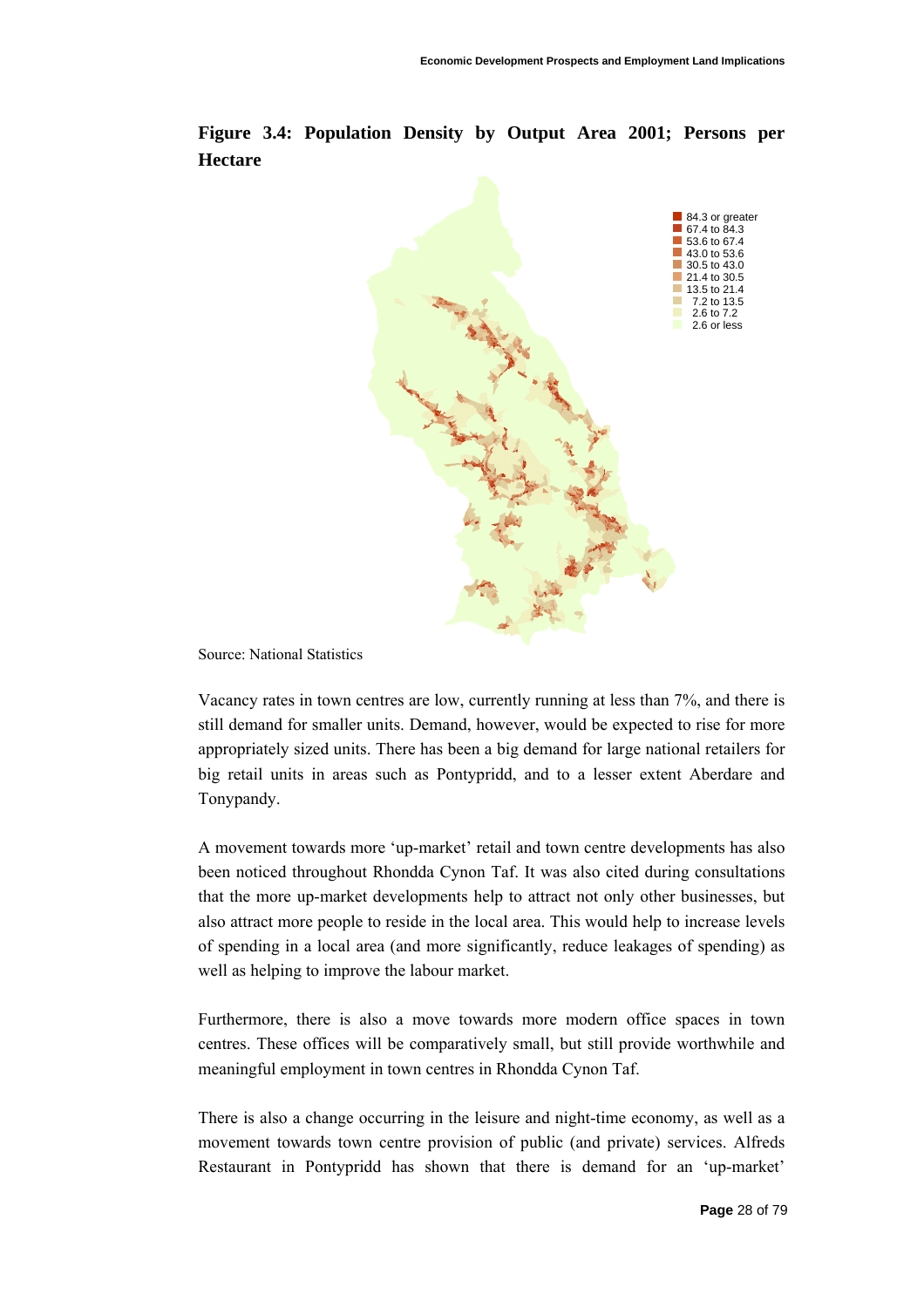restaurant in Rhondda Cynon Taf. People are willing to use a quality product, and there is a realisation amongst those consulted of the potential of such ventures in the south Wales valleys

Demand for sites in town centres does not vary as wildly as demand for industrial purposes. Whilst demand is stronger in Pontypridd for town-centre property than in Aberdare and Tonypandy, there is still noticeable demand for the northern areas of Rhondda Cynon Taf.

As part of the long-term development of the town centres, it is important that as well as supporting local traders and service providers, outside investment is attracted. The available evidence suggests that a number of investments, predominately from high street retailers, will be attracted to Rhondda Cynon Taf's town centres as development takes place. However, a key issue is that although such demand may be forthcoming, the supply of available sites of an appropriate size, in many of the towns is limited. While the issue of demand outstripping supply may be something that will not need to be addressed for a number of years in some of the town centres, it is one which should not be ignored. It is also an issue that forms part of the increasingly important debate regarding the long-term blurring of in-the-town and out-of-town development, which is particularly relevant in relation to the physical and economic structure of many towns in the Rhondda Cynon Taf area.

Furthermore, one of the key roles of town centres in Rhondda Cynon Taf is to capture spend. Perhaps surprisingly Rhondda Cynon Taf has experienced significant inward migration in recent years. Recent increases in house prices are a big influence upon these migratory patterns – many people simply cannot afford to live in Cardiff, for example, and are choosing to live in Rhondda Cynon Taf. The influence of town centres on retaining skilled workers and ensuring that their spending does not leak outside the County Borough should not be ignored.

#### **ey Settlements - Summary K**

- There is healthy demand for town centre property, especially retail premises, as documented by relatively high occupancy rates for ground level retail space throughout Rhondda Cynon Taf;
- There is a movement in the main settlements towards more 'up-market' developments;
- There has been a big demand for large national retailers for big retail units in areas such as Pontypridd, and to a lesser extent Aberdare and Tonypandy;
- There is an increase in demand for modern offices in many settlements in Rhondda Cynon Taf;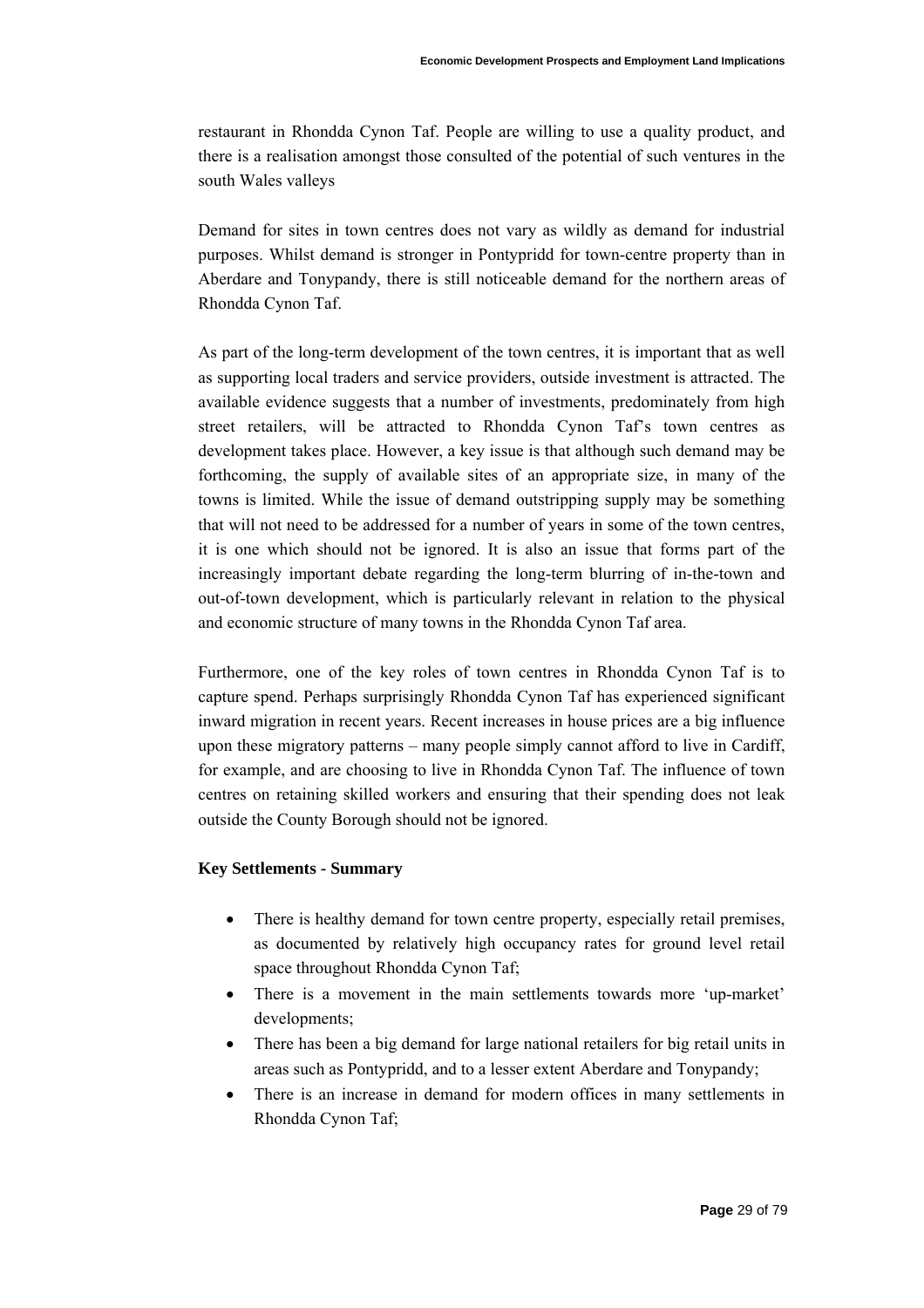- Demand for town centre premises does not vary as much between northern and southern areas of Rhondda Cynon Taf as for traditional industrial premises;
- There is demand for small office space in northern areas of Rhondda Cynon Taf.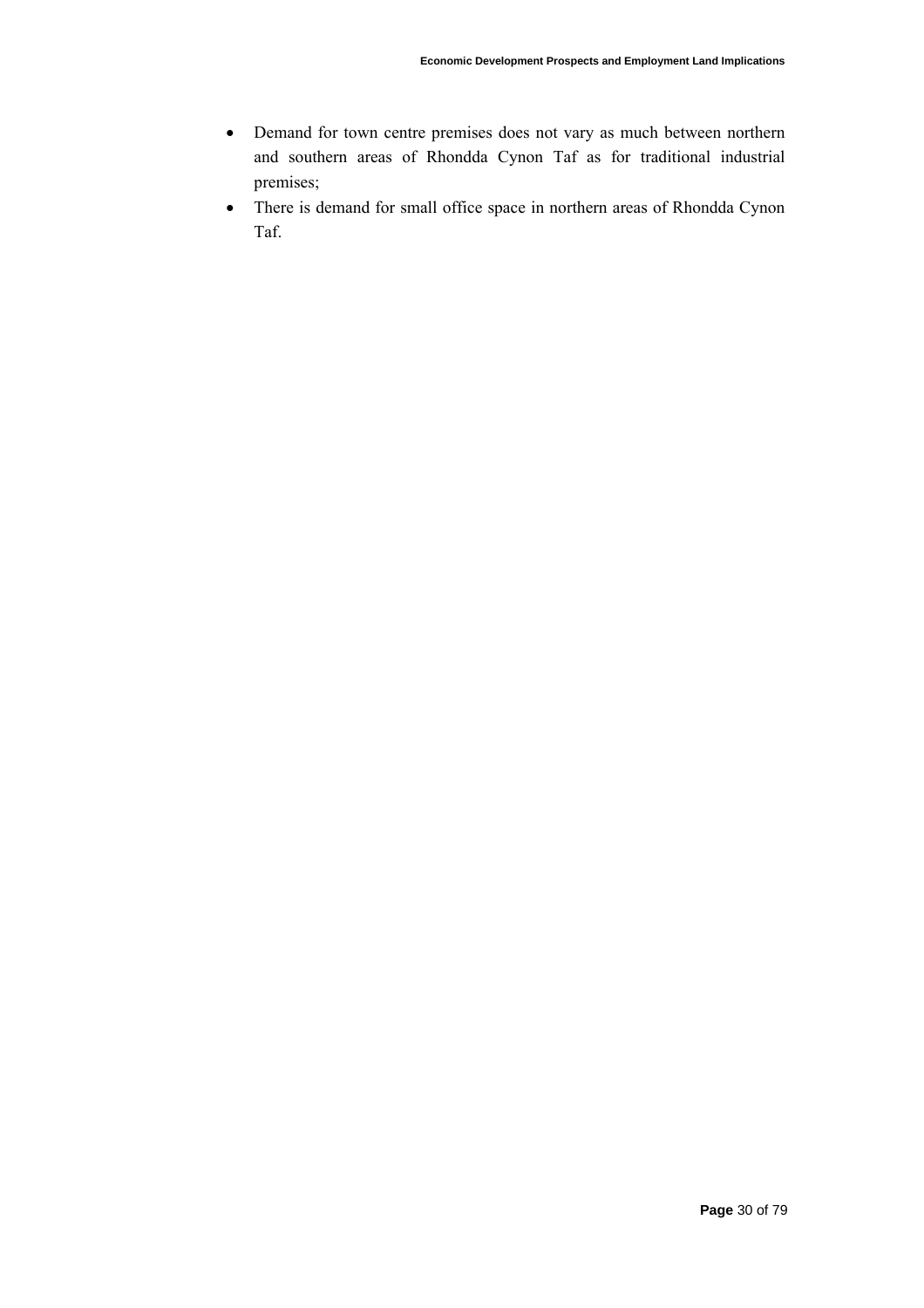#### **Statistical Analysis**

Quantitative analysis re-affirms the views gauged from consultations. Statistical analysis was undertaken for the three Parliamentary Constituencies of Rhondda Cynon Taf (1995 Revision). Figure 3.2 below outlines the boundaries of these areas of analysis. The Cynon Valley and Rhondda constituencies logically document the Cynon and Rhondda Valleys, whilst the Pontypridd constituency represents the Taff Vale. It should be noted that a small part of Rhondda Cynon Taf (comprising the town of Llanharan) lies within the Ogmore constituency, and for the sake of analysis this area has been excluded in the quantitative study.



#### **Figure 3.5: Parliamentary Constituencies, 1995 Revision**

© Crown Copyright

Annual Business Inquiry workplace units estimates growth in the number of workplaces to stand at 4.0% per annum in the Pontypridd constituency between 1998 and 2004, 0.2% for the Cynon Valley over the same period, and a contraction of the number of workplace units of 0.4% for the Rhondda over the same period. This data corresponds with the views of all of the consultees in that demand for employment sites has been concentrated upon the southern areas of Rhondda Cynon Taf, whilst demand for employment sites and premises was particularly low in the Rhondda valleys.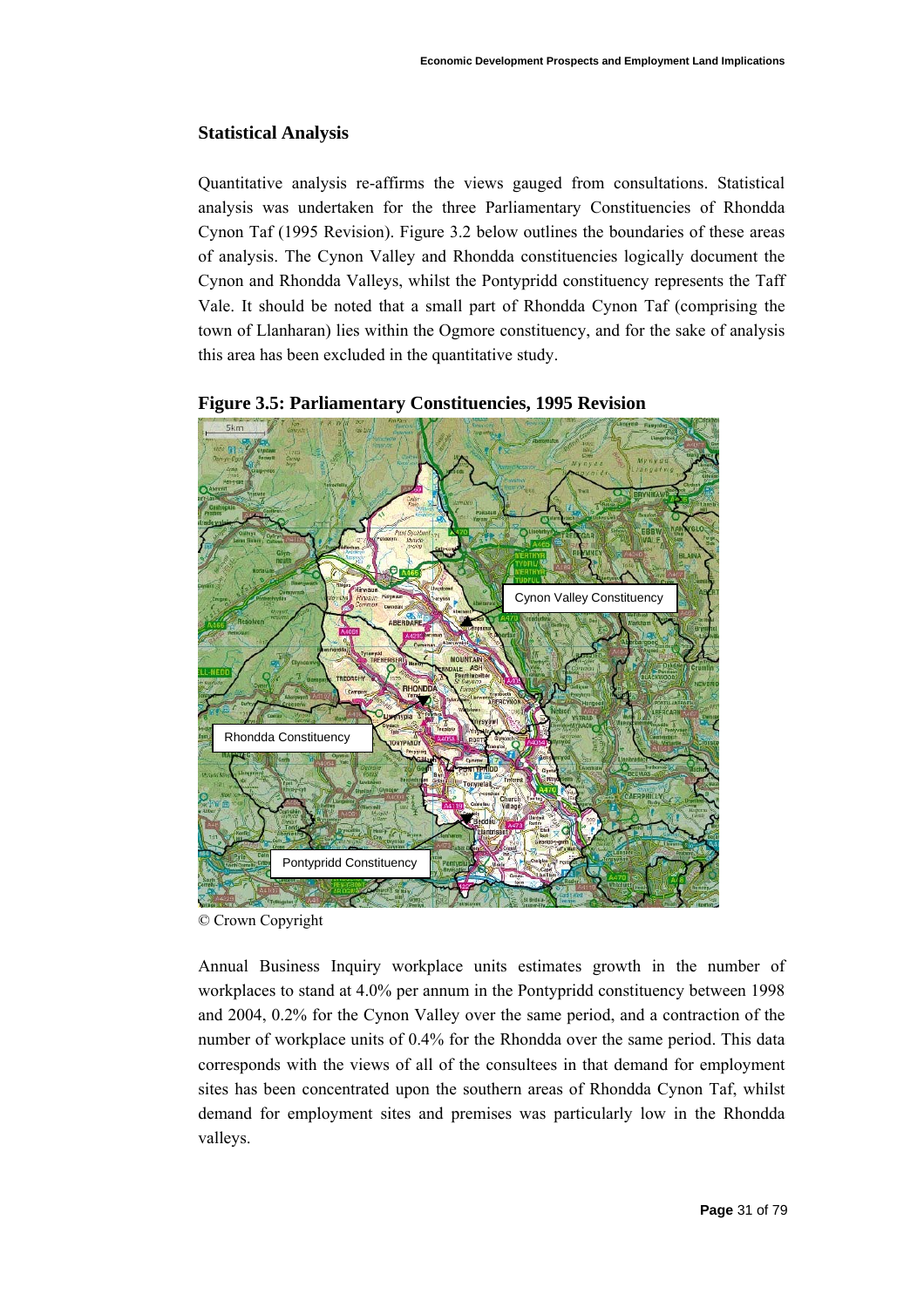Interestingly the number of manufacturing workplace units had fallen considerably in the Cynon Valley. In contrast, the number of manufacturing units actually rose in the Pontypridd Constituency area

Growth in the number of workplace units was most noticeable in the banking, finance and insurance sectors. This, again, would correspond to the evidence gain from consultees, which suggested that there was particular demand for small office space.

|                                           | Cynon Valley | Rhondda | Pontypridd |
|-------------------------------------------|--------------|---------|------------|
| Manufacturing                             | $-12%$       | -4%     | 2%         |
| Construction                              | $-18%$       | $-11%$  | $-1%$      |
| Distribution, hotels and restaurants      | $-1\%$       | $-1\%$  | 6%         |
| Transport and communications              | 15%          | 18%     | 6%         |
| Banking, finance and insurance, etc       | 33%          | 15%     | 56%        |
| Public administration, education & health | 2%           | 1%      | 12%        |
| Total                                     | $1\%$        | $-2%$   | 16%        |

Source: Annual Business Inquiry

Employment analysis paints a similar story. There has been moderate employment growth in the Cynon Valley, whilst in the Pontypridd Constituency the number of full-time jobs has increased by almost 20% between 2000 and 2004. In the Rhondda Valleys, however, the number of full-time jobs has fallen by over 10% over the same period.

### **Table 3.10: Full-time Employment Growth by Parliamentary Constituency (Index, 2000=100)**

|              | 2000                           | 2001  | 2002  | 2003  | 2004  |
|--------------|--------------------------------|-------|-------|-------|-------|
| Cynon Valley | 100.0                          | 104.5 | 1174  | 105.7 | 108.6 |
| Pontypridd   | 100.0                          | 100.7 | 107.  | 110.0 | 118.9 |
| Rhondda      | 100.0                          | 100.0 | 100.6 | 95.0  | 88.6  |
| --           | $\sim$ $\sim$<br>$\sim$ $\sim$ |       |       |       |       |

Source: Annual Business Inquiry

Employment growth by sector shows similar patterns, with strong growth in employment experienced by most sectors in the Pontypridd constituency. The contraction in employment in the business services sector in the northern valleys areas, in light of an expanding number of workplaces, provides further evidence for the increase in demand for smaller office units.

In the Rhondda Valleys the manufacturing, transport and communications and construction sectors were the only sectors to experience full-time employment growth between 2000 and 2004.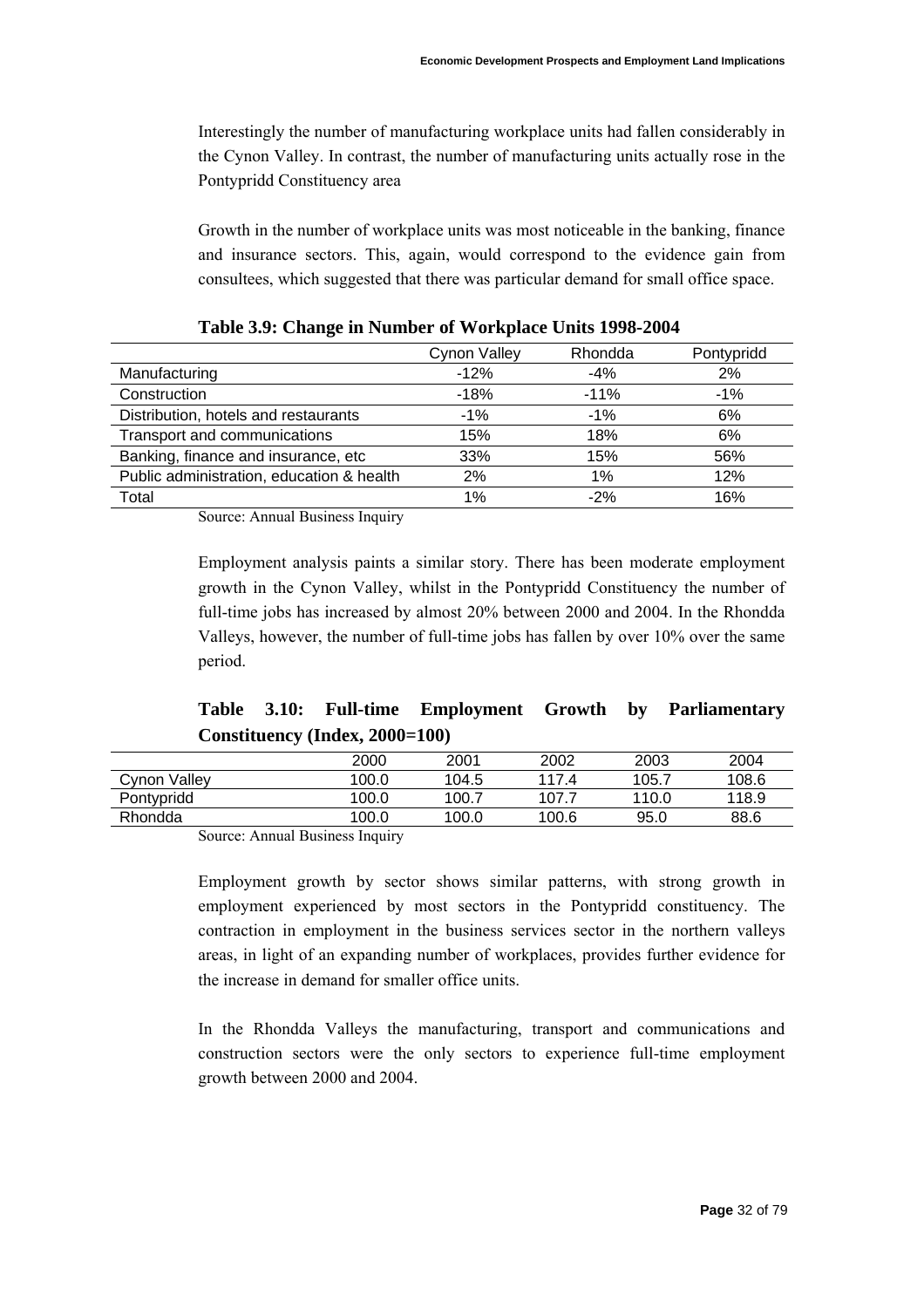|                                           | Cynon Valley |          | Pontypridd |         | Rhondda  |          |
|-------------------------------------------|--------------|----------|------------|---------|----------|----------|
|                                           | Total        | FT       | Total      | FT.     | Total    | FT.      |
| Agriculture and fishing                   | $-5.4%$      | $-2.9%$  | $-4.9%$    | $-2.6%$ | $-2.2%$  | $0.0\%$  |
| Energy and water                          | $-11.1%$     | $-11.0%$ | 7.9%       | 8.7%    | $-37.1%$ | $-40.1%$ |
| Manufacturing                             | 0.0%         | 1.0%     | 0.6%       | 1.8%    | 1.7%     | 1.9%     |
| Construction                              | 10.5%        | 9.7%     | 15.2%      | 14.0%   | 6.0%     | 4.3%     |
| Distribution, hotels and restaurants      | 4.5%         | 3.3%     | 5.8%       | 4.4%    | 0.6%     | $-3.5%$  |
| Transport and communications              | 1.0%         | $-1.6%$  | 5.4%       | 7.0%    | 5.8%     | 5.0%     |
| Banking, finance and insurance, etc       | $-8.6%$      | $-2.0%$  | 4.6%       | 6.9%    | $-7.3\%$ | $-1.9%$  |
| Public administration, education & health | 11.2%        | 8.8%     | 6.7%       | 5.1%    | $-1.4%$  | $-6.4%$  |
| Other services                            | $-5.9%$      | $-5.8%$  | 5.7%       | 3.1%    | $-6.5%$  | $-6.9%$  |

### **Table 3.11: Employment Growth by Parliamentary Constituency (CAGR 2000-2004)**

Source: Annual Business Inquiry

#### **Statistical Analysis - Summary**

- Employment growth is strong in the Pontypridd constituency;
- The number of jobs in the Cynon Valley is also growing, albeit at a slower rate than in the Pontypridd constituency;
- The number of jobs in the Rhondda Valleys has been falling;
- The same patterns are evident in terms of the number of workplaces.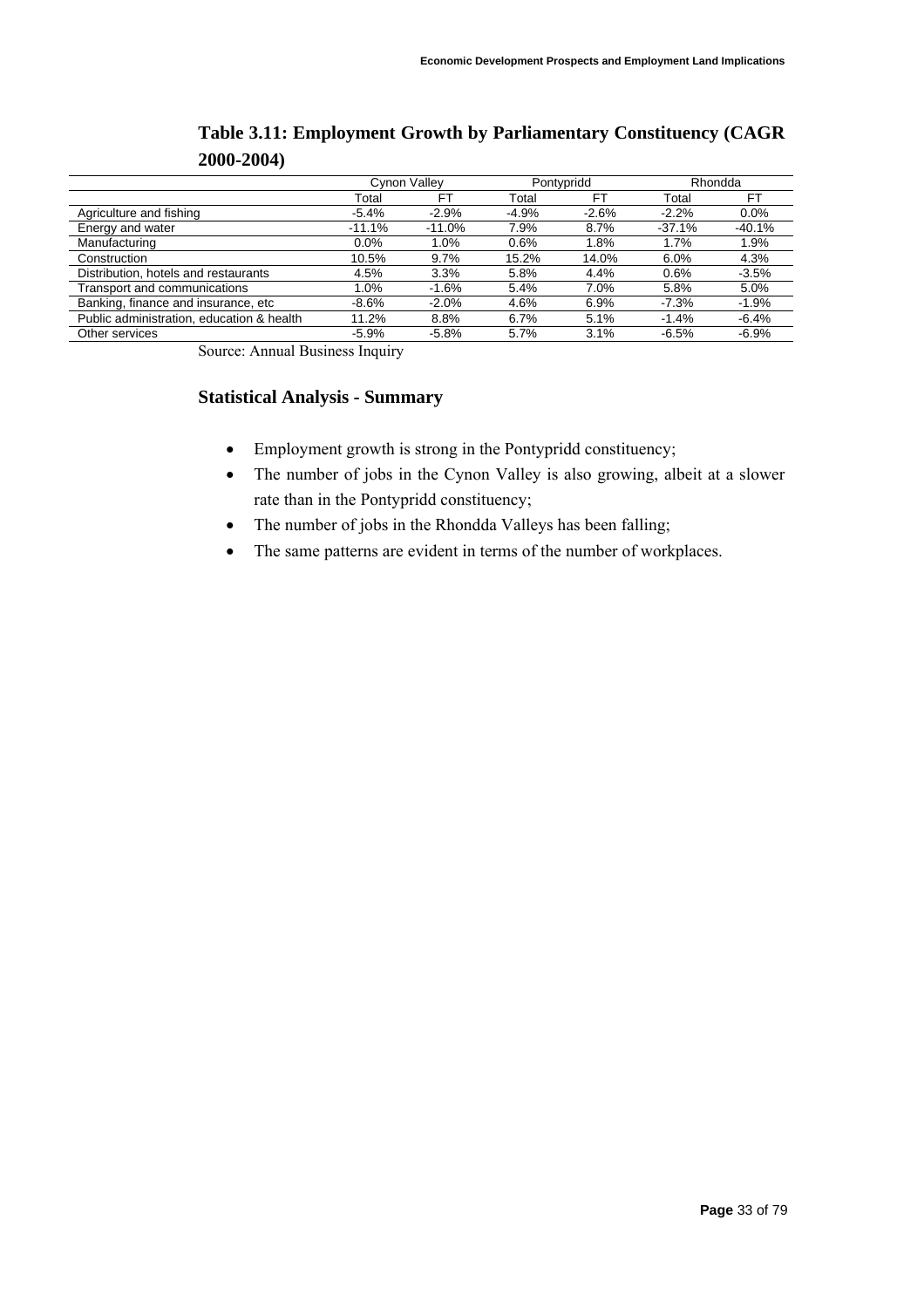## <span id="page-33-0"></span>**3.3 Future Requirements**

For UK as a whole, the fastest growing sectors from an employment perspective between 2005 and 2010 are expected to be financial and other services, while the fastest declining sectors are expected to be agriculture, mining and manufacturing. The primary sources of new jobs in the service sector are anticipated to be financial and business services, other private sector services and government.

The WDA (now DEIN) property strategy for 2004-2008 has stated that the main property implications for Wales highlighted by a market demand review are:

- Much of the present demand in Wales is for ready-made, modern buildings;
- Wales is not performing well in some of the key growth sectors;
- The quality of the property product is an increasingly important consideration from a demand perspective
- Future property portfolio must address areas of current high demand and introduce new types of property opportunities to take advantage of growing private and public sector opportunities.

The biggest challenge identified in the WDA Property Strategy is to address the loss of competitive advantage for manufacturing activities in relation to countries in central and eastern Europe. At the same time, Wales has not been able to become a leading international (and indeed national) contender for service sector investments, which are increasingly the dominant source of new business and investment opportunities in the new knowledge economy.

The picture is broadly similar for Rhondda Cynon Taf as it is throughout Wales. As highlighted in section 3.1 above the fastest growing sectors in Rhondda Cynon Taf are to be found in the service sectors. The construction sector has also experienced growth recently, and the many construction projects that are currently being undertaken and/or proposed in south east Wales mean that there is considerable opportunity for that sector in Rhondda Cynon Taf.

Whilst there has been a decline in manufacturing throughout the whole of the UK, the extent of the decline in Rhondda Cynon Taf has not been of the magnitude experienced nationally. Nevertheless there is no doubt that the manufacturing sector, especially the lower value added elements of manufacturing, will continue to experience contraction in employment, with obvious knock-on effects for land requirements in Rhondda Cynon Taf.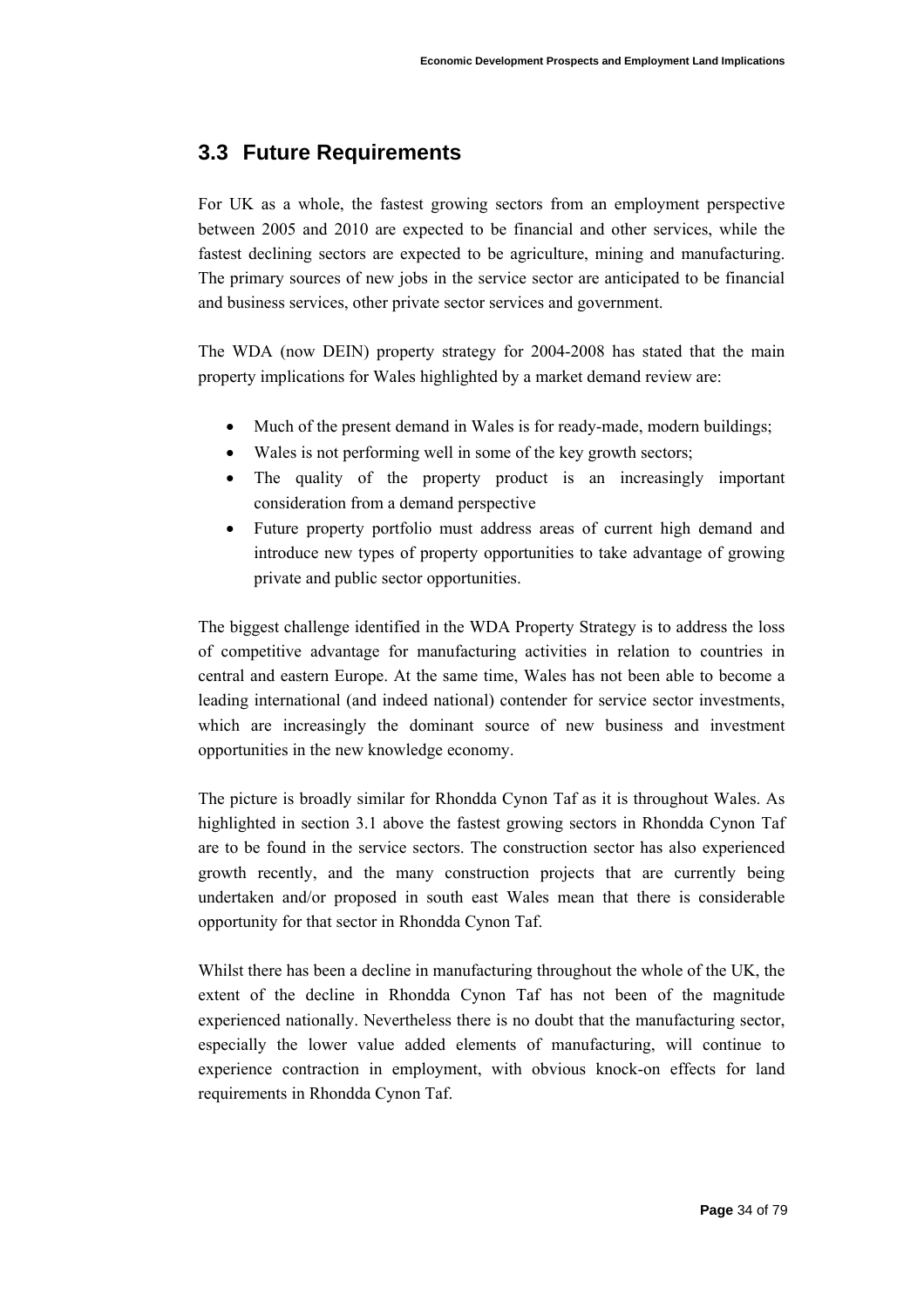Consultation with regeneration officials, business development agents and property agents revealed that the core needs of businesses seeking to develop or locate a business in Rhondda Cynon Taf were centred around:

- Land
- **Size**
- Quality
- **Infrastructure**
- **Grants**
- People
- Quality of Life

A survey of Key Growth Sector experts throughout Rhondda Cynon Taf was also undertaken in order to gauge the requirements of each specific sector.

#### **Start-up activity and Indigenous Growth**

Start-up activity is fairly healthy in Rhondda Cynon Taf. Of the 22 local authorities in Wales Rhondda Cynon Taf possesses the  $5<sup>th</sup>$  highest business birth rate.<sup>[3](#page-34-0)</sup> Recent trends also how that the number of VAT business registrations has been increasing in Rhondda Cynon Taf. During 2004 410 businesses in Rhondda Cynon Taf registered for VAT. This compared with 345 in 2000.

### **Figure 3.6: Number of VAT Business Registrations in Rhondda Cynon Taf**



Source: VAT Business Registrations

l

<span id="page-34-0"></span> $3$  Measured as the number of VAT registrations as a proportion of all VAT registered businesses.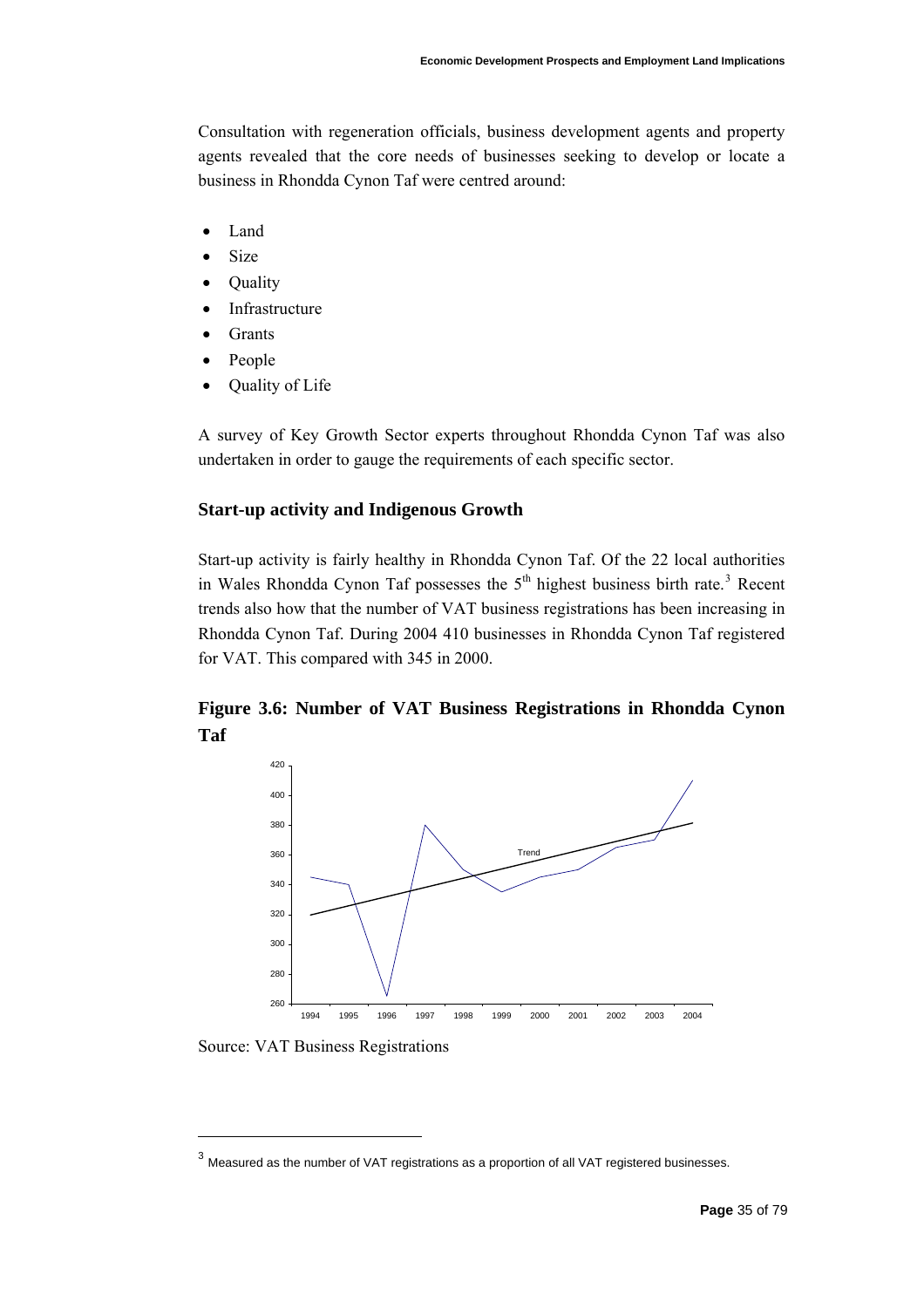Between 2000 and 2004 there were over 1,800 businesses newly registered for VAT purposes. The most popular sectors were Wholesale, retail and repairs and Financial and business services. Between them these two sectors accounted for almost half of new business registrations in Rhondda Cynon Taf.

| Agriculture; Forestry and fishing                                    | 20    | 1.1%    |
|----------------------------------------------------------------------|-------|---------|
| Mining and quarrying; Electricity, gas and water supply              |       | $0.0\%$ |
| Manufacturing                                                        | 120   | 6.6%    |
| Construction                                                         | 260   | 14.3%   |
| Wholesale, retail and repairs                                        | 425   | 23.4%   |
| Hotels and restaurants                                               | 290   | 16.0%   |
| Transport, storage and communication                                 | 125   | 6.9%    |
| <b>Financial and Business Services</b>                               | 460   | 25.3%   |
| Public administration; Other community, social and personal services | 80    | 4.4%    |
| Education; health and social work                                    | 35    | 1.9%    |
| Total                                                                | 1.815 | 100.0%  |

**Table 3.12: Number of Business Registrations by Sector, 2000-2004** 

Source: VAT Business Registrations

The changing nature of the Rhondda Cynon Taf economy, will clearly have an impact upon the demand for employment sites. Consultations revealed that, on the whole, demand from new business starts and indigenous business growth was moving towards smaller premises throughout all sectors.

Many of those spoken to during the consultation stage highlighted that there was massive demand for office accommodation below 500 sq.ft in size. Units of this size were invariably let quickly. An example of a popular location for new businesses is the Business in Focus Business Development Centre in Treforrest. The centre is currently 100% occupied, with huge levels of demand for accommodation between 500 sq.ft and 1,500 sq.ft in size. Even greater levels of demand are evident for premises of between 200 sq.ft and 500 sq.ft in size, with significant demand from 'one man band' style operations. Business in Focus would very much like to expand their current development in Treforrest, and would be confident that it could be easily filled, they are currently having to turn away large numbers of office enquiries for premises.

"Occupancy is not an issue for Business in Focus – their lowest occupancy rate was some 80% in the 1980s. Office units are never empty for long enough to gauge whether businesses are turning property offers down for any reason."

*Property Agent* 

Office space has generally been easy to let, with developments such as Navigation Park and the Business in Focus Business Development Centre in Treforest (as noted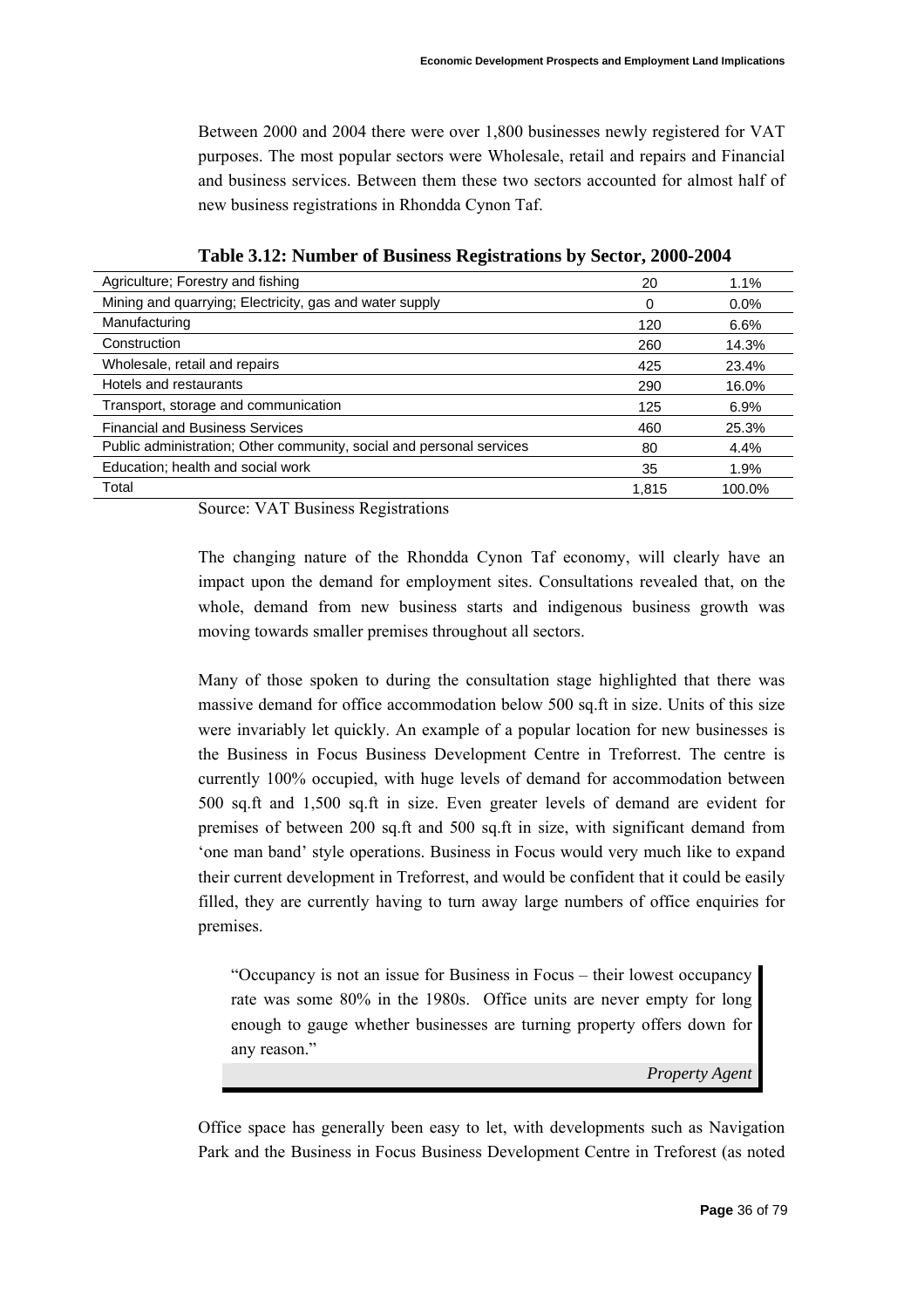above) being held as good examples of the types of space that were proving popular. It was also noted, however, that in some cases a critical mass of businesses were needed before a site such as Navigation Park would be filled. In some cases a leap of faith is required as new developments may not be immediately filled, and will take time to develop significant levels of demand.

"Navigation Park is a good example of office space development in Rhondda Cynon Taf. Initially the spaces at the development needed to be filled by the local authority itself. However, many of these spaces were subsequently filled by other enterprises and organisations. "

*Rhondda Cynon Taf Regeneration Official* 

The overall picture gleaned from consultation with respect to the demand for office space was that demand was highest for small, high quality office space. A typical size of unit mentioned during consultation was around 280 sq.ft. There were no real specific requirements except for good quality broadband and IT connectivity.

Conversely, there has been a fall in demand for the larger business sites. One property agent remarked that they found it very difficult to let any property greater than 3,000 sq.ft in size. Despite the different size requirements of manufacturing business the evidence from consultation suggested that demand for industrial units was also focussed upon the smaller developments. Most demand in the manufacturing sector is for units of 5,000 sq.ft or less. Business in Focus noted that the greatest level of demand for industrial property was for premises of up to 1,000 sq.ft in size (including a small office and toilet). An example of the type of premises that was found difficult to let was the old Honeywell building which is a 4,000 sq ft warehouse that cannot be split in to smaller office units.

There is also sizable demand for 'lock-up compound' type space, which would typically be needed by businesses such as builder's merchants.

Future developments also need to be considered when undertaking an analysis of the expected changes in demand for employment land. A project such as the Dragon Studios development would invariably attract other businesses, and aid business growth in the surrounding areas.

"The new Dragon Studio development will help to fertilise the growth of new businesses surrounding the development. By working closely with the economic regeneration team the impact of the Dragon Studios development on the local area can be maximised."

*Rhondda Cynon Taf Corporate Estates*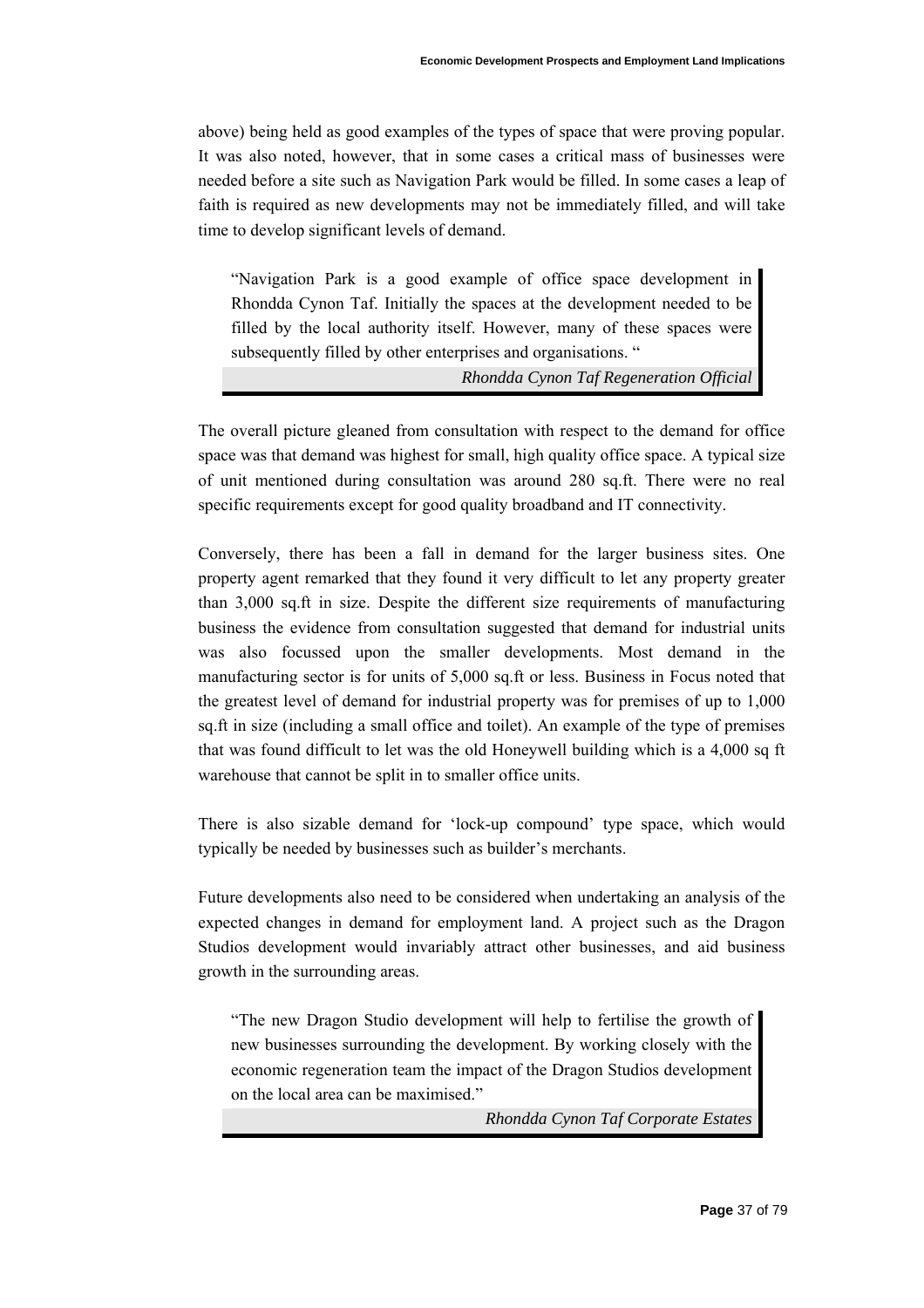Demand from the public sector is also likely to shape demand for employment sites and premises throughout Rhondda Cynon Taf. Demand from public health boards was cited as one source of demand that has been increasing. Many of the public health boards are looking at using reclaimed land. The public health boards can also help to aid economic development within an area by creating employment as well as extra demand for local goods and services. The locational decisions of the public health boards should be tied in with the economic regeneration team in order to maximise the benefits that they can make towards the local economy

It was also noted during consultation that the improvements to the road and rail infrastructure throughout Rhondda Cynon Taf made it easier for people to commute. The likelihood was that these improvements would have a greater impact on workforce commuting patterns than in attracting new businesses to the northern parts of Rhondda Cynon Taf.

There is also demand for industrial sites to be used for non-industrial purposes in Rhondda Cynon Taf. Retail and entertainment were amongst the most popular sectors seeking to use industrial premises for non-industrial uses.

The Convergence Fund Programme is expected to help demand for business premises within Rhondda Cynon Taf. The development of the Convergence Fund Programme in West Wales and the Valleys will remain an important determinant of the demand for business premises in the local area, and will also have a likely impact upon the type and size of premises that will be demanded. The Convergence Programme will hopefully help to provide incentives for businesses over forthcoming years in Rhondda Cynon Taf. Business grants are relatively small in the area and would typically be aimed at business start-ups rather than large employers

## **Business Starts and Indigenous Growth - Summary**

- The number of VAT registrations has been growing in Rhondda Cynon Taf;
- Wholesale, retail and repairs; Hotels and restaurants; and Financial and Business Services were the sectors that experienced the greatest numbers of VAT registrations;
- Sizable levels of demand for office space;
- Particularly high levels of demand for office accommodation of less than 500sq.ft in size;
- Demand for office space was highest for small, high quality office space
- Demand for industrial space concentrated on premises of less than 3,000 sq.ft in size, and in many cases much smaller;
- There is also sizable demand for 'lock-up compound' type space;
- Also demand from public sector organisations.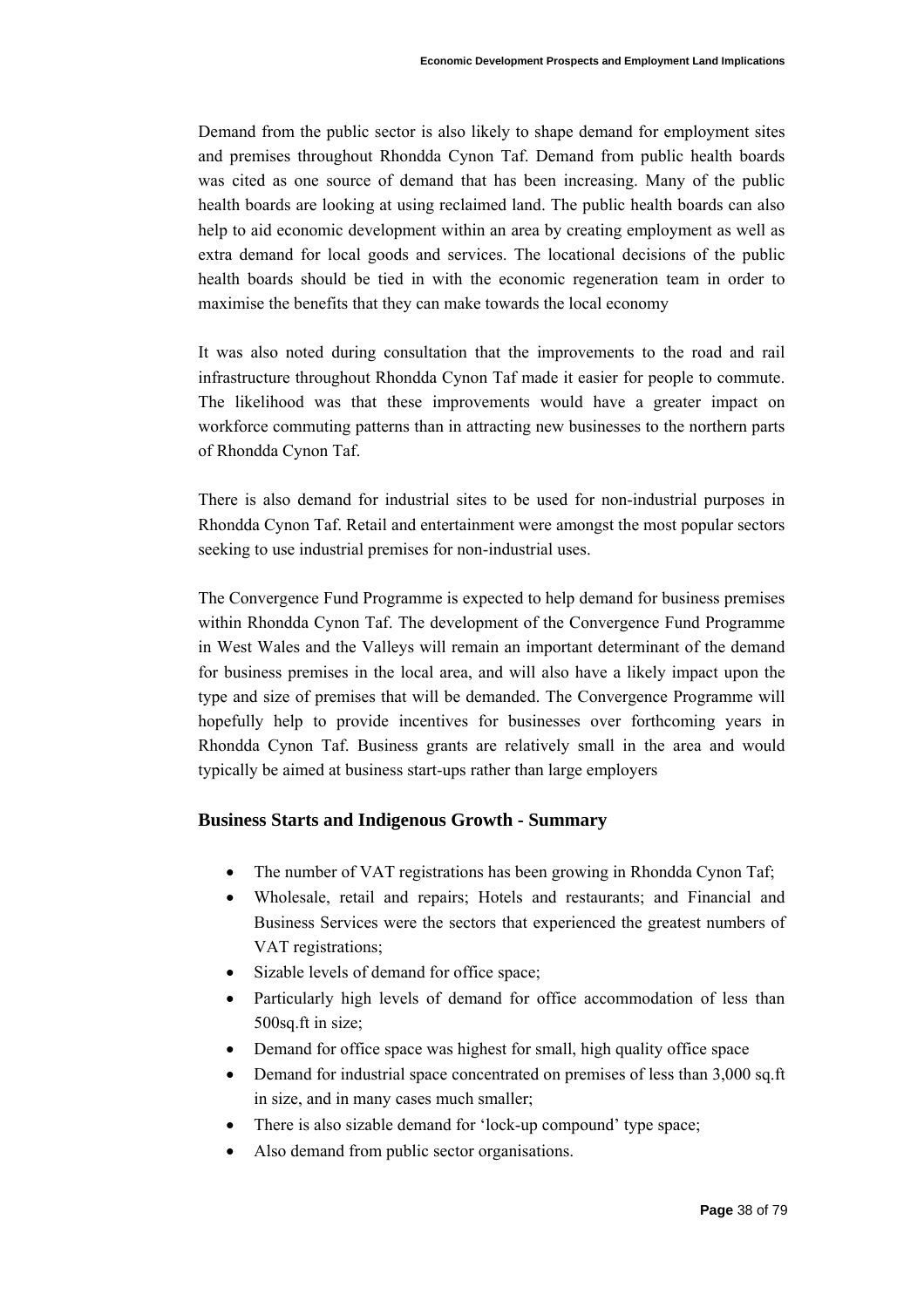## **Inward Investment**

Between 1989-1990 and 2000-01, Wales' FDI project performance was relatively static whilst UK performance almost doubled. Wales' performance is weak in the service sector, which is now dominating the UK FDI market. Large-scale manufacturing inward investment projects are becoming less and less fashionable throughout the UK.

A wide range of different businesses are investing in the Rhondda Cynon Taf area. There is an overall movement away from manufacturing towards service sector investment – although this does not mean that manufacturing has no role in inward investment in the County Borough.

The types of employment being created by inward investment are also changing – many businesses who are locating in the area are hiring graduate staff for example, and providing higher-value added employment

The current inward investment strategy is to ensure that those businesses that locate in Rhondda Cynon Taf support meaningful employment, and contribute to the sustainable development of Rhondda Cynon Taf. Previous policies that were reliant upon using low-cost labour as an attraction for potential inward investors has since proved unsustainable in the long-term.

Geographically, inward investment has centred on the southern areas of Rhondda Cynon Taf, notably those areas close to the M4. Many of these areas are typically seen as 'northern Cardiff'. This does not mean that there is no inward investment taking place in other areas of Rhondda Cynon Taf, but it rather there is noticeably less inward investment in both the Rhondda and Cynon Valleys than the southern areas of the County Borough.[4](#page-38-0)

<span id="page-38-0"></span><sup>4</sup> Source: Review of the Rhondda Cynon Taf Economic Regeneration Strategy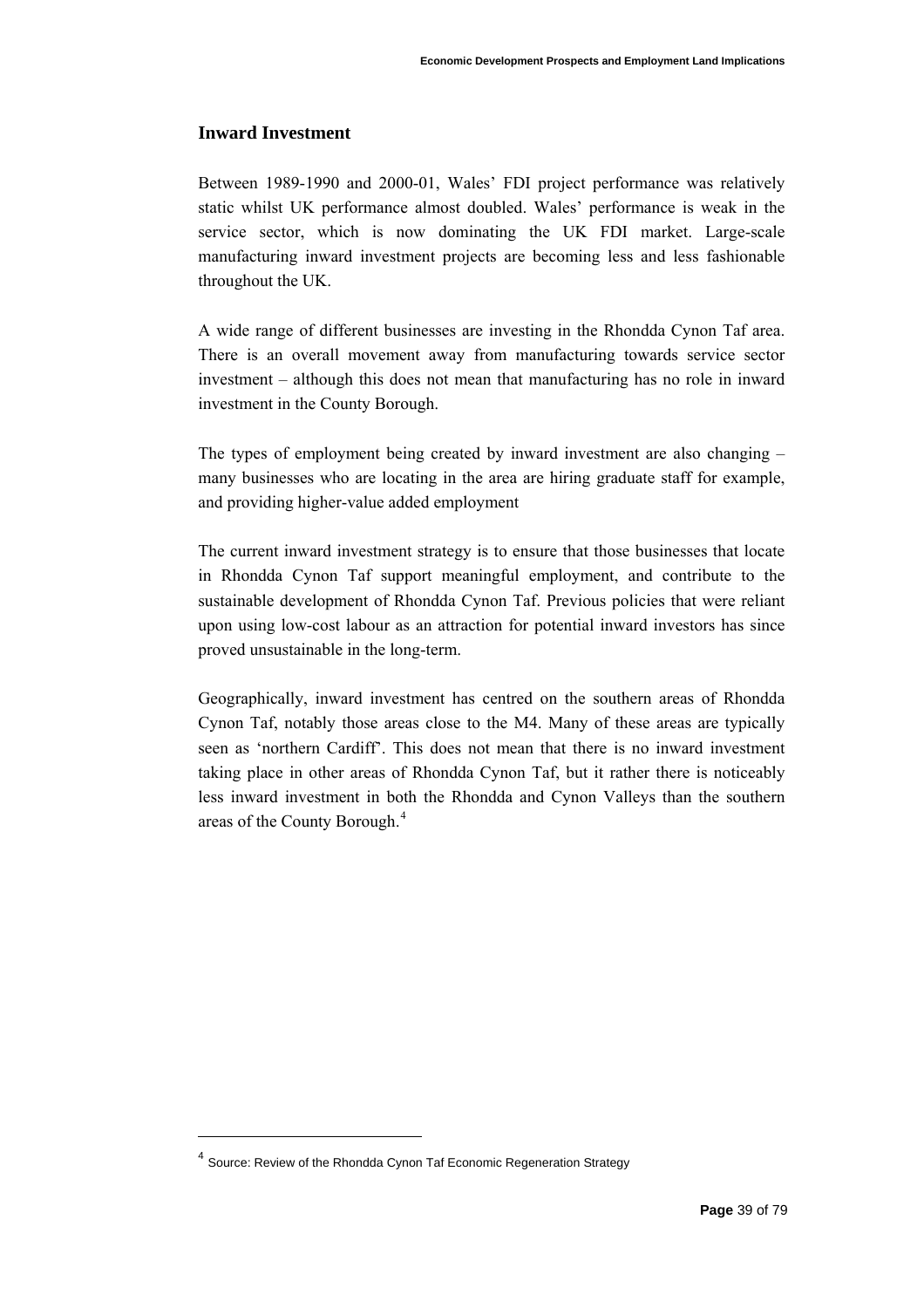|         |              | Number of      |          |          | S/guarded |
|---------|--------------|----------------|----------|----------|-----------|
| Year    | Project Type | Projects       | Capex £m | New Jobs | Jobs      |
| 2000/01 | New          | 2              | 7.1      | 401      | $\Omega$  |
|         | Expansion    | $\overline{2}$ | 7.3      | 43       | 134       |
|         | <b>Total</b> | 4              | 14.4     | 444      | 134       |
| 2001/02 | <b>New</b>   | 4              | 1.9      | 99       | $\Omega$  |
|         | Expansion    | 3              | 10.5     | 45       | 200       |
|         | <b>Total</b> | 7              | 12.4     | 144      | 200       |
| 2002/03 | Expansion    | 6              | 40.2     | 574      | 657       |
|         | Acquisition  |                | 0        | $\Omega$ | 0         |
|         | Total        | 7              | 40.2     | 574      | 657       |
| 2003/04 | Expansion    | 6              | 13.9     | 267      | 145       |
|         | Acquisition  |                | 6.0      | $\Omega$ | 200       |
|         | <b>Total</b> | 7              | 19.9     | 267      | 345       |
| 2004/05 | <b>New</b>   | 3              | 1.1      | 82       | 0         |
|         | Expansion    | 6              | 13.5     | 229      | 214       |
|         | Acquisition  |                | 6.7      | 156      | $\Omega$  |
|         | Total        | 10             | 21.4     | 467      | 214       |
| 2005/06 | <b>New</b>   | 1              | 0.5      | 21       | $\Omega$  |
|         | Expansion    | 6              | 16.1     | 255      | 1,121     |
|         | Acquisition  |                | 0.0      | 0        | 0         |
|         | <b>Total</b> | 8              | 16.6     | 276      | 1,121     |

**Table 3.13: All Wales Inward Investment - Rhondda Cynon Taf** 

Source: Welsh Assembly Government/ DEIN International Business Wales

The table above highlights that the number of inward investment jobs has fallen in recent years. Given the move towards more high-value added employment it is unlikely that a significant reversal in this trend will take place (although this should not be completely ruled out).

Rather than new businesses locating in Rhondda Cynon Taf, many of the jobs created by inward investment have been as a result of expansion. During 2004/2005 and 2005/2006 there were just over 100 jobs created by new inward investment projects. Over the same period almost 500 jobs were created by expansion of existing inward investment projects based in the County Borough.

The changing requirements of inward investment projects will have a significant impact upon the demand for business premises in Rhondda Cynon Taf. The demand for large 'sheds' is no longer prevalent in the local authority, and no longer reflects the needs of inward investors.

"There will never be inward investment in Rhondda Cynon Taf for the larger sheds. For these places you may as well knock them down and build houses upon them."

*Business Intermediary*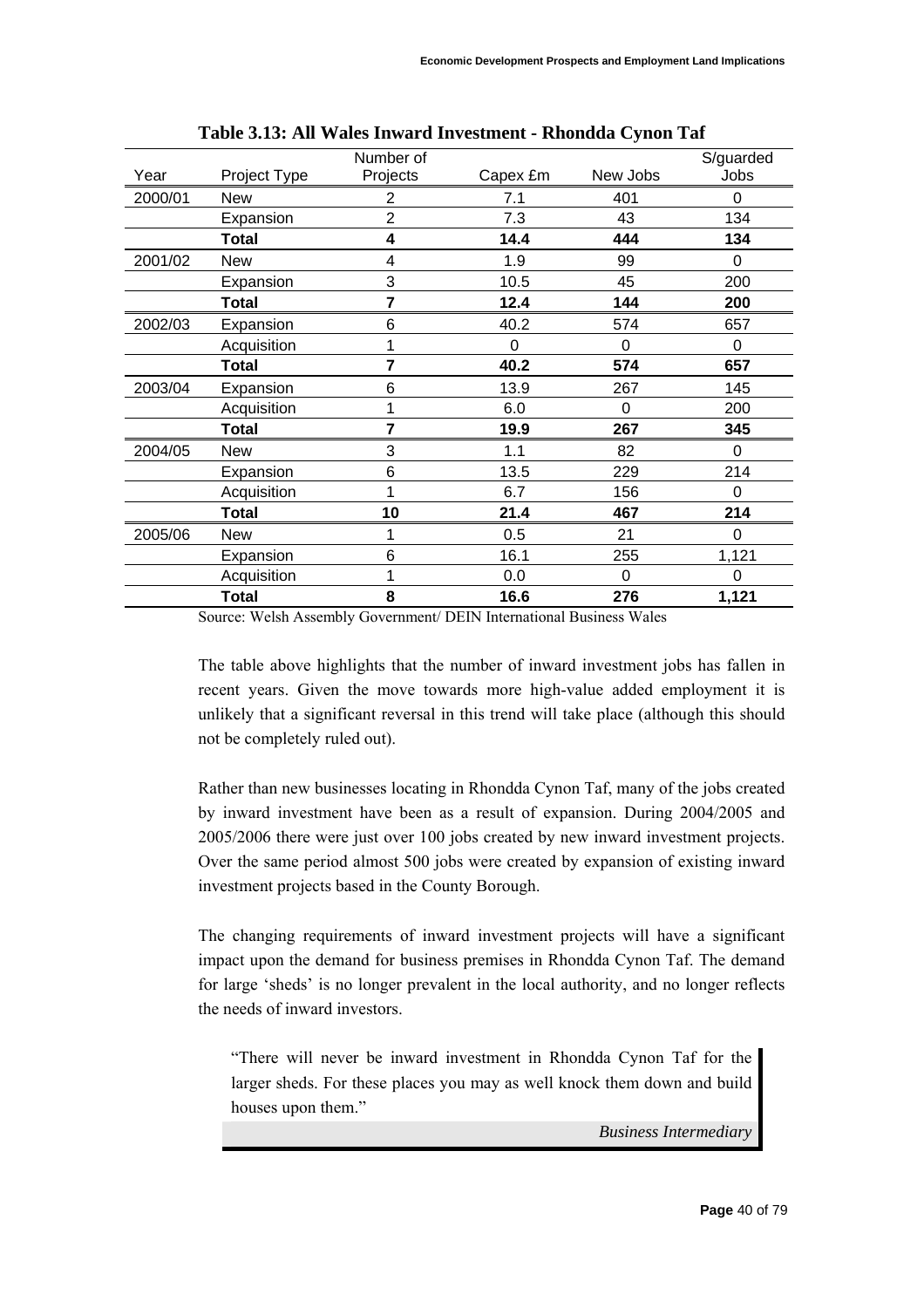Many of the buildings that have been built in the past are now deemed inappropriate for potential inward investors. As well as a fall in demand for large premises, potential inward investors are now looking more at the quality of the property that is being offered. There are a number of cases of business premises that are no longer suitable for the needs of their tenants – the Sanken Power Systems site in Abercynon being a prime example. The site is relatively new, and was purpose built in the 1990s specifically for Sanken Power Systems. The building is now, however, not suitable for the business who are in the process of development a new base in Pencoed.

"There have been many buildings that have been built that are now inappropriate for industrial use."

*Capital Wales Representative* 

Consultations with Capital Wales revealed that it is neither price nor size that is required by potential inward investors, but quality. This emphasises the evidence highlighted above. The move towards a requirement for more quality employment sites would also fit in with the desire to climb the value added chain in Rhondda Cynon Taf.

Throughout Wales, WDA (now DEIN) current enquiries are dominated by the industrial/warehousing sectors, with 64% of enquiries looking for property of between  $0 - 10,000$  sq.ft. Office enquiries are dominated by units of  $0 - 5,000$  sq.ft., comprising  $74\%$  of enquiries.<sup>[5](#page-40-0)</sup> The table below highlights the number of enquiries for Rhondda Cynon Taf made to Capital Wales for office and industrial premises, which mirrors the Wales-wide trends. Whilst the data only covers a sample of enquiries in the Rhondda Cynon Taf area the data illustrates the predominance of demand for smaller premises throughout the County Borough.

| Industrial | Office |
|------------|--------|
| 111        | 42     |
| 121        | 36     |
|            |        |
| 3          |        |
|            | 3      |
| 5          |        |
| 3          |        |
| 2          |        |
| 3          |        |
| 4          | 3      |
|            |        |
|            |        |

**Table 3.14: Total Office and Industrial Property Enquiries in Rhondda Cynon Taf ; April 2005 to March 2006** 

Source: SEWEF

<span id="page-40-0"></span><sup>5</sup> WDA Property Strategy 2004-2008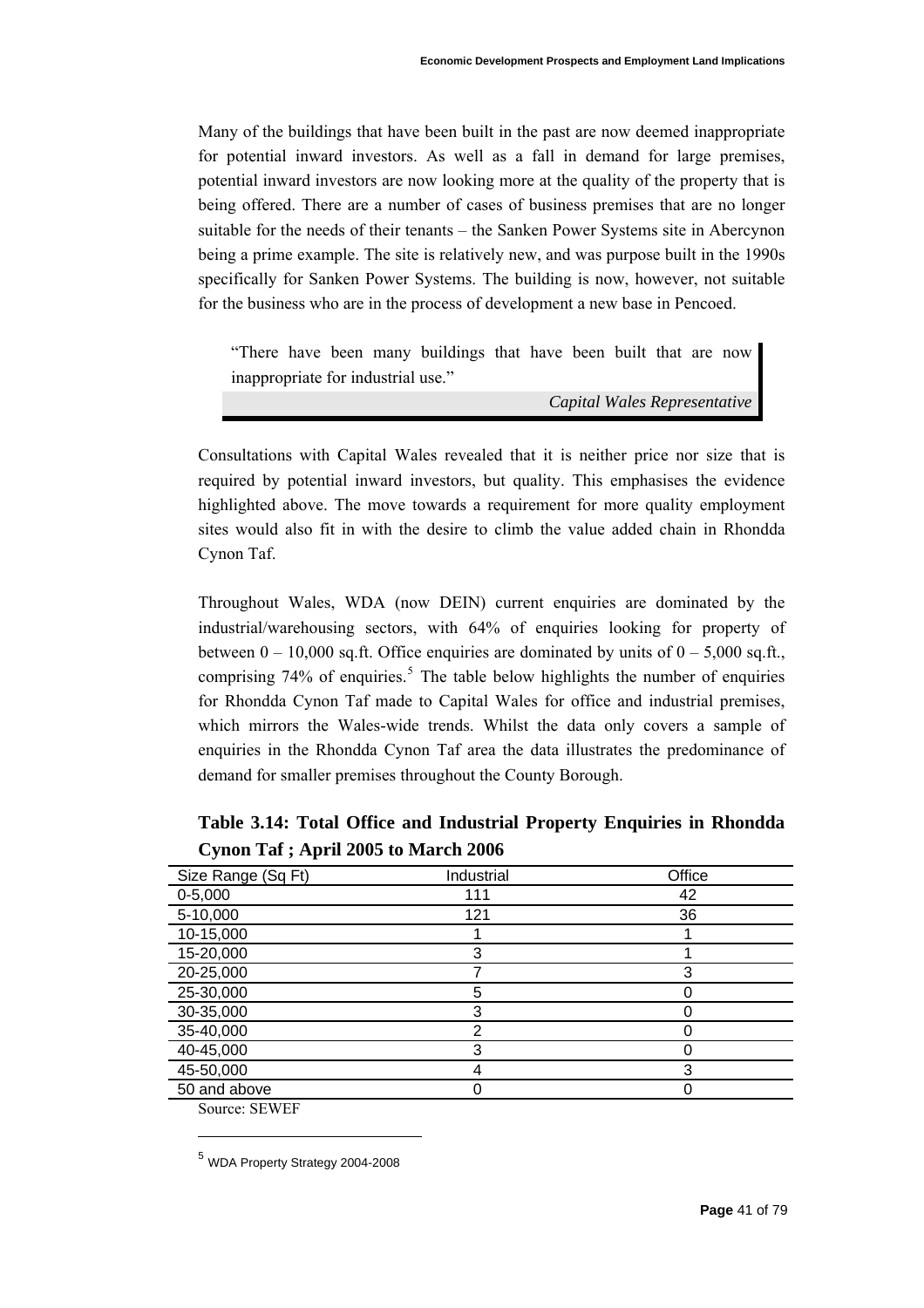There are a number of advantages of locating in Rhondda Cynon Taf for potential inward investors. Proximity to the M4 and location within an Objective One funded area is a major draw for inward investors seeking to locate in the County Borough.[6](#page-41-0) The Objective One Programme will soon be replaced by the EU Structural Funds Convergence Programme.

#### **Inward Investment Summary**

- Despite falling levels of inward investment, it is still an important source of employment for Rhondda Cynon Taf.
- The movement towards more higher-value added inward investment projects is having a significant impact on the property needs of potential inward investments in Rhondda Cynon Taf.
- Inward investment is more prevalent in the southern areas of Rhondda Cynon Taf which are perceived by many inward investors as 'Northern Cardiff'.
- There is little demand from inward investors for 'large sheds'
- Very few inward investment enquires for sites of more than 10,000 sq.ft in size for industrial use
- Most inward investment enquiries for office space found for sites of 5,000 sq.ft or less.
- Quality, location to M4 and location within an Objective One (soon to be EU Structural Funds Convergence Programme) are the main attractions for potential inward investors.

<span id="page-41-0"></span> $6$  Consultation with Capital Wales representative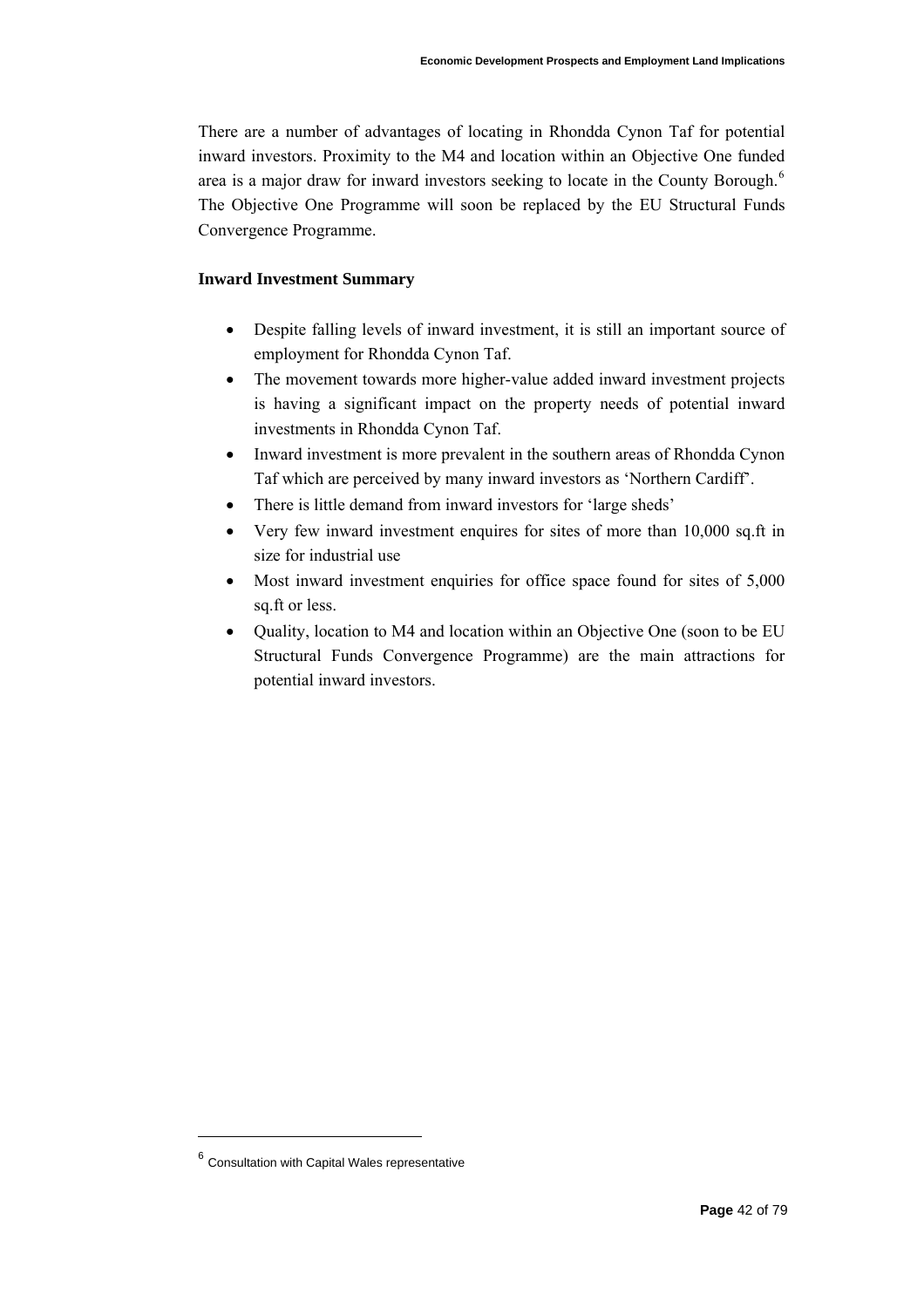# **3.4 Demand from Key Growth Sectors**

This section focuses on the land and property issues for key growth sectors in Rhondda Cynon Taf. These are identified in the economic regeneration strategy as:

- High tech manufacturing
- Creative industries
- Knowledge based businesses
- Construction
- Social enterprises

# **3.4.1 High-Tech Manufacturing**

Rhondda Cynon Taf has a high degree of specialisation in this sub-sector, which includes the electronics manufacturing and the manufacturing of medical instruments. However, the importance of the sector has declined in recent years recording a fall in employment that has been mirrored throughout Wales and Great Britain. In 2004 employment accounted for 5.5% of all employment within Rhondda Cynon Taf, equating to just under 4,500 employees. These local job losses have not been as a result of local competitiveness issues and previous analysis<sup>[7](#page-42-0)</sup> reveals that the decline in employment has mainly been as a result of national issues within the sector. If employment in Rhondda Cynon Taf were to continue to mirror UK trends, we would expect to see a fall in employment of around 500 jobs by 2009, rising to a fall of over 1,200 by 2015.

Few sectors in the high-tech manufacturing sector have grown in recent years. Throughout Rhondda Cynon Taf only the 'manufacture of pharmaceuticals, medicinal chemicals & botanical products' and 'manufacture of instruments and appliances for measuring, checking, testing, navigating and other purposes, except industrial process control equipment' have experienced positive employment growth. These trends again mirror those throughout Great Britain and Wales.

Of the high-technology manufacturing sub-sectors that have experienced the greatest decline, many are clustered around general electrical goods, such as the manufacture of television and radio equipment, as well as office machinery and computers. These sectors epitomise the trend for the movement of employment to lower cost locations, and are typically large employers rather than specialist manufacturing enterprises. Some consultees noted a lack of property enquiries from businesses in the sector.

<span id="page-42-0"></span><sup>&</sup>lt;sup>7</sup> Arad Consulting / RHA, 2006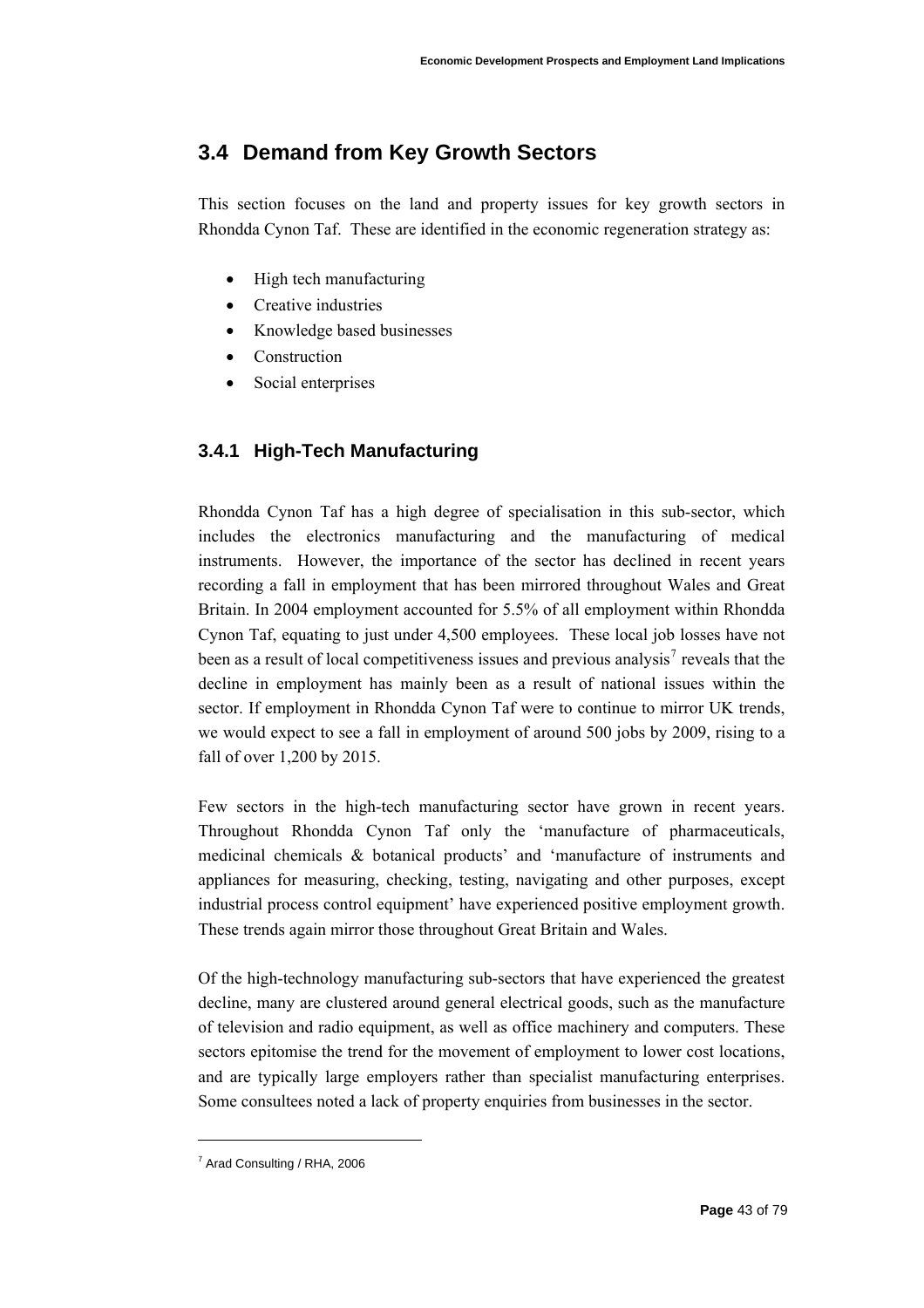"We have found no demand from high-technology manufacturing industries, and have received no enquiries. "

*Property Agent* 

Nevertheless, some sub-sectors have grown in terms of employment during recent years. In particular, there has been movement towards smaller more specialist manufacturing. Whilst three quarters of all employment within the sector in Rhondda Cynon Taf is accounted for by businesses that employ 200 people or more, the proportion of people employed in small businesses across the sector is growing in the Borough. If Rhondda Cynon Taf employment rends were to mirror those of Great Britain and Wales trends, then we may expect that this figure to continue to grow.

The table below highlights the movement towards smaller more specialist manufacture in Rhondda Cynon Taf. In 2000 two-fifths of enterprises (measured here by Annual Business Inquiry workplace statistics) employed ten people or less. By 2004 this figure had risen to over 53%. Conversely, the number of large enterprises fell over the same period, with 12.8% of workplace units employing more than 200 people in 2004, compared with 16.7% in 2000.

|                       | Great Britain |          | Wales   |         | Rhondda<br>Taf | Cynon |
|-----------------------|---------------|----------|---------|---------|----------------|-------|
|                       | 2000          | 2004     | 2000    | 2004    | 2000           | 2004  |
| 1-10 employees        | 74.2%         | 75.9%    | 66.1%   | 68.5%   | 40.7%          | 53.2% |
| 11-49 employees       | 15.5%         | $15.3\%$ | 16.7%   | 16.8%   | 18.5%          | 17.0% |
| 50-199 employees      | 7.1%          | $6.3\%$  | $9.5\%$ | 8.7%    | 24.1%          | 17.0% |
| 200 or more employees | 3.2%          | $2.5\%$  | 7.6%    | $6.0\%$ | 16.7%          | 12.8% |

**Table 3.15: Proportion of High-Tech Manufacturing Workplaces by Employment Sizeband** 

Source: Annual Business Inquiry

In terms of property, this shift in employment sizeband means that there has been a demand trend away from the traditional large scale manufacturing plant toward smaller units. However, whilst much of the demand for manufacturing property has been moving in that direction, the potential for individual large companies wanting to locate in areas such as Rhondda Cynon Taf could still occur.

It is important to appreciate that whilst most high-tech manufacturing businesses are small in size three quarters of all employment within the sector in Rhondda Cynon Taf is accounted for by businesses that employ 200 people or more. Therefore, the need for larger sites and premises should not be discounted.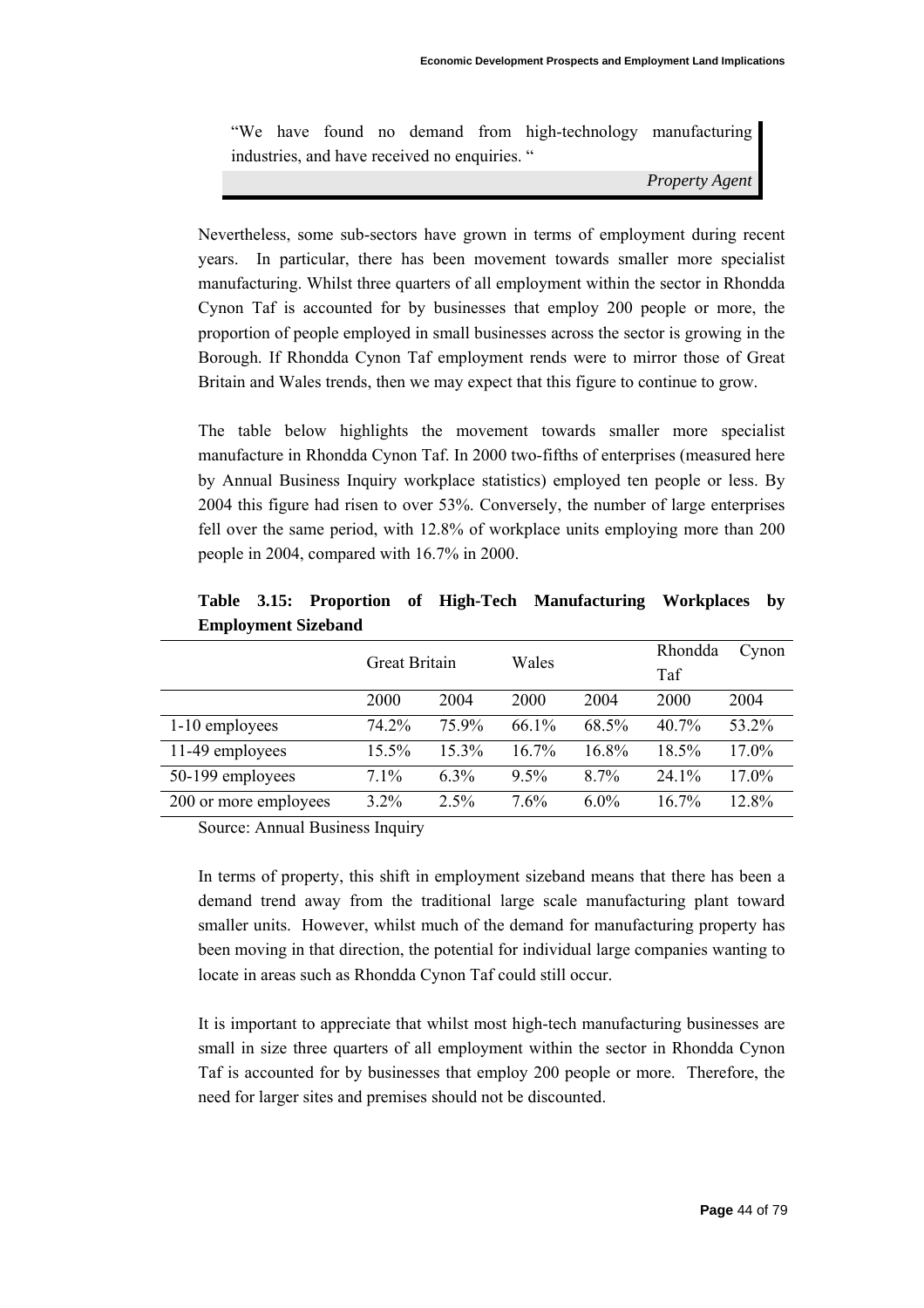Often, the requirements of high tech manufacturing businesses are such that they need purpose built premises to fit their own particular needs. Currently, there are some sector specific sites such as the Medi Park in Llantrisant which provides high tech premises for the pharmaceutical sector. Some consultees noted that in many cases the particular needs of high tech manufacturing companies would require specific built infrastructure tailored to suit specific activities.

"Property would have to be built specifically for high-tech manufacturing." *Capital Wales Representative* 

Opinions expressed by some consultees suggested that high tech manufacturing in RCT should have more emphasis on research & development oriented production. Clearly this could have similar implications on property requirements as those noted earlier in terms of increasing demand for smaller specialised employment sites. It is however, difficult to foresee the exact nature of the requirements of companies such as these.

"A move towards bringing an R&D element to manufacturing would be good for Rhondda Cynon Taf, as well as adding a service element to manufacturing. There would be knock-on effects from this with relation to the property requirements for such enterprises."

*Business Intermediary* 

## **3.4.2 Creative Industries**

The cultural and recreational industries currently employ around 2,000 people in Rhondda Cynon Taf – equivalent to 2.5% of all employees within the County Borough. Particular growth sub-sectors include:

- Radio and television activities;
- Operation of arts facilities;
- Library and archive activities;
- Museum activities and preservation of historical sites and buildings:
- Operation of sports arenas and stadiums;
- Other recreational activities not elsewhere classified.

Music has perhaps been the medium by which initiatives of this kind have most clearly engaged with individuals and communities. This may be because it is the medium which most individuals, particularly young people, can relate to most easily - particularly given the well known presence of the Pop Factory in the local authority. However, art has also been a popular medium to encourage participation as has film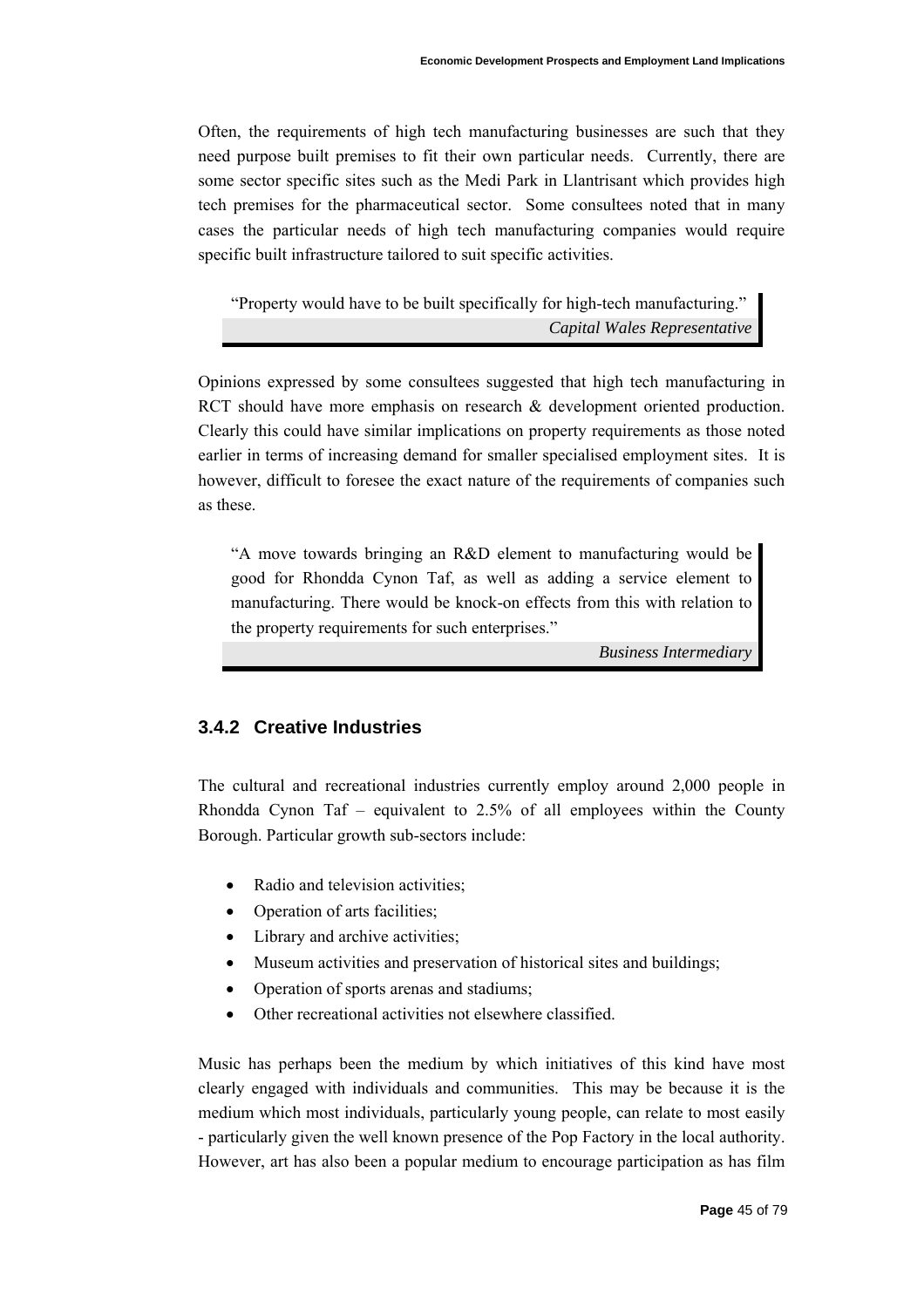making, again promoted by the development of Dragon Studios as well as Wales's only children and young people film festival hosted in Rhondda Cynon Taf.

"The new Dragon Studio development will help to fertilise the growth of new businesses surrounding the development. By working closely with the economic regeneration team the impact of the Dragon Studios development on the local area can be maximised."

*Rhondda Cynon Taf Corporate Estates* 

Consultations revealed that the current requirements of the music industry care largely based on a need for general low cost office space, in close proximity to music venues such as The Muni Arts Centre and The Pop Factory, with accessible travel links. The Porth and Pontypridd areas in particular are seen as key locations in this respect because of the level of music industry provision currently available in these areas. Several examples of individual ventures looking for recording, rehearsal and office space were cited during consultations. Consultation suggested that an ideal scenario could involve housing a number of independent music industry related businesses in the same venue, creating a 'Music Industry Centre'<sup>[8](#page-45-0)</sup>. Porth Plaza was noted as an example of an ideal site for this type of facility.

As well as town centre hubs, the creative industries sector offers potential uses for land and buildings in all parts of Rhondda Cynon Taf. The diverse nature of the creative industries means that there is a great variation in property and land requirements. Whilst some sub-sectors such as design & media companies prefer urban cosmopolitan locations with good ICT links other sub-sectors such as artists, sculptors and painters can and often prefer to locate in less accessible locations. The cost of premises and sites is a major consideration for these types of activities, which means that areas that are attractive to other commercial sectors are often less desirable for creative individuals. It was suggested that old chapels, schools and other disused buildings could be attractive to more creative individuals. However, whilst less accessible areas may be suitable for artists, the Local Authority should consider the importance of visibility of artistic taelent in terms of furthering the town centre regeneration agenda.

"Fine Artists – painters, sculptors will jump at opportunities to colonise cheap semi - derelict space. These kinds of creative individuals, due to the fact that their practice often requires large space, actively seek out unusual locations. Because they also tend to be the most creative they can exploit the potential of a given location quite quickly."

*Survey response* 

<span id="page-45-0"></span> $8$  This was suggested by the Welsh Music Foundation during talks with a number of organisations set up by SONIG Youth Music Industry in 2002.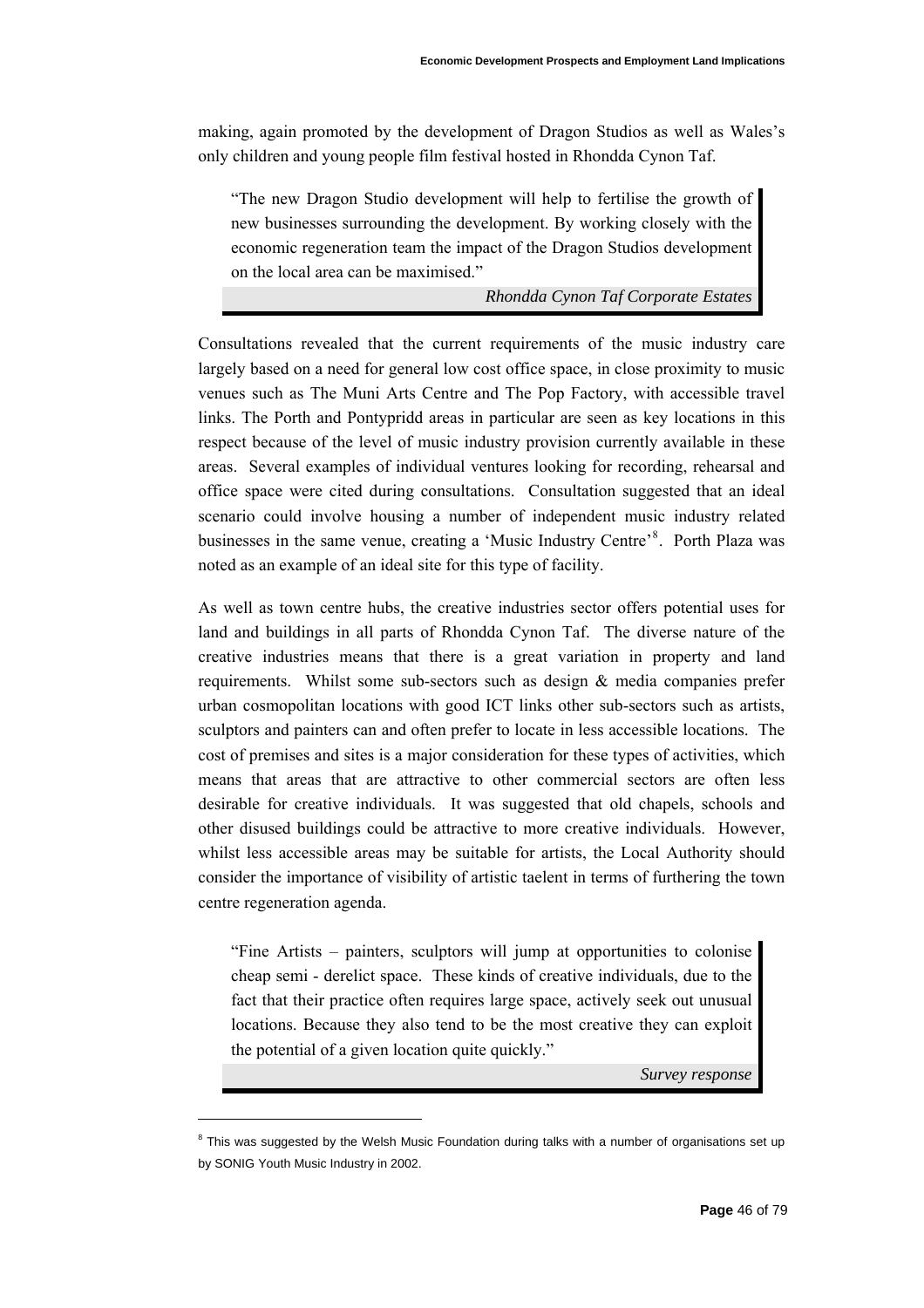Whilst proximity to other creative businesses is not a necessity, it was noted that opportunities exist for creating and promoting clusters within the creative industries sector. According to one consultee, there are 'scores' of artists in Rhondda Cynon Taf wanting access to derelict or disused space / buildings. Current development of art studios at Pontypridd railway station are an example of the potential use for such space in the Local Authority. There is potential for the Local Authority to promote the development of an arts cluster in the area via such developments in conjunction with existing provision. An example of this type of development being led by a local authority is the development of the cultural quarter in Sheffield.

Another potential opportunity offered by the creative industries sector is local area regeneration and aesthetic improvement. Disused council housing in particular is viewed as having potential as premises for creating so-called 'artist colonies' by offering low or free rent for artists wishing to renovate the disused buildings in deprived areas. Penrhys was noted as a possible area which the Local Authority could consider for similar developments in Rhondda Cynon Taf.

Location is relatively more important to media / design companies as good access to markets and opportunities for networking is important for individuals and businesses operating in these sub sectors. For this reason, urban locations such as Pontypridd, Aberdare / Hirwaun are relatively attractive to them due to their proximity to cafes, bars and other meeting venues as well as the relative of access to technical resources that these locations offer. Examples of potential town centre premises in Rhondda Cynon Taf given during consultations were Porth plaza (for the music, media, film and design sector, because of the nature of the space and proximity to the Pop factory) and disused railway station buildings such as Pontypridd, Taffs Well and Aberdare.

There are clear overlaps between the creative and knowledge based sectors (explored below) in relation to sub-sectors such as web design and software development. The University of Glamorgan are investing further in the development of new courses in Digital Media and are likely to be producing even more qualified and creative young people in the future. Consultations reveal that a number of these young people wish to set up their own digital media businesses after graduating. The University is already trying and nurture and harness these potential start ups through its association with the GTi centre in Abercynon. However for potential new start ups in sectors such as digital media to remain in RCT there is a need to supply suitable premises. Such premises would be small office spaces equipped with appropriate broadband technology. This point is addressed further under the knowledge based businesses.

Examples were also cited during consultations of mixed residential and business ventures that could potentially be replicated in Rhondda Cynon Taf. Housing Associations in London have played a role in this respect by building mixed living /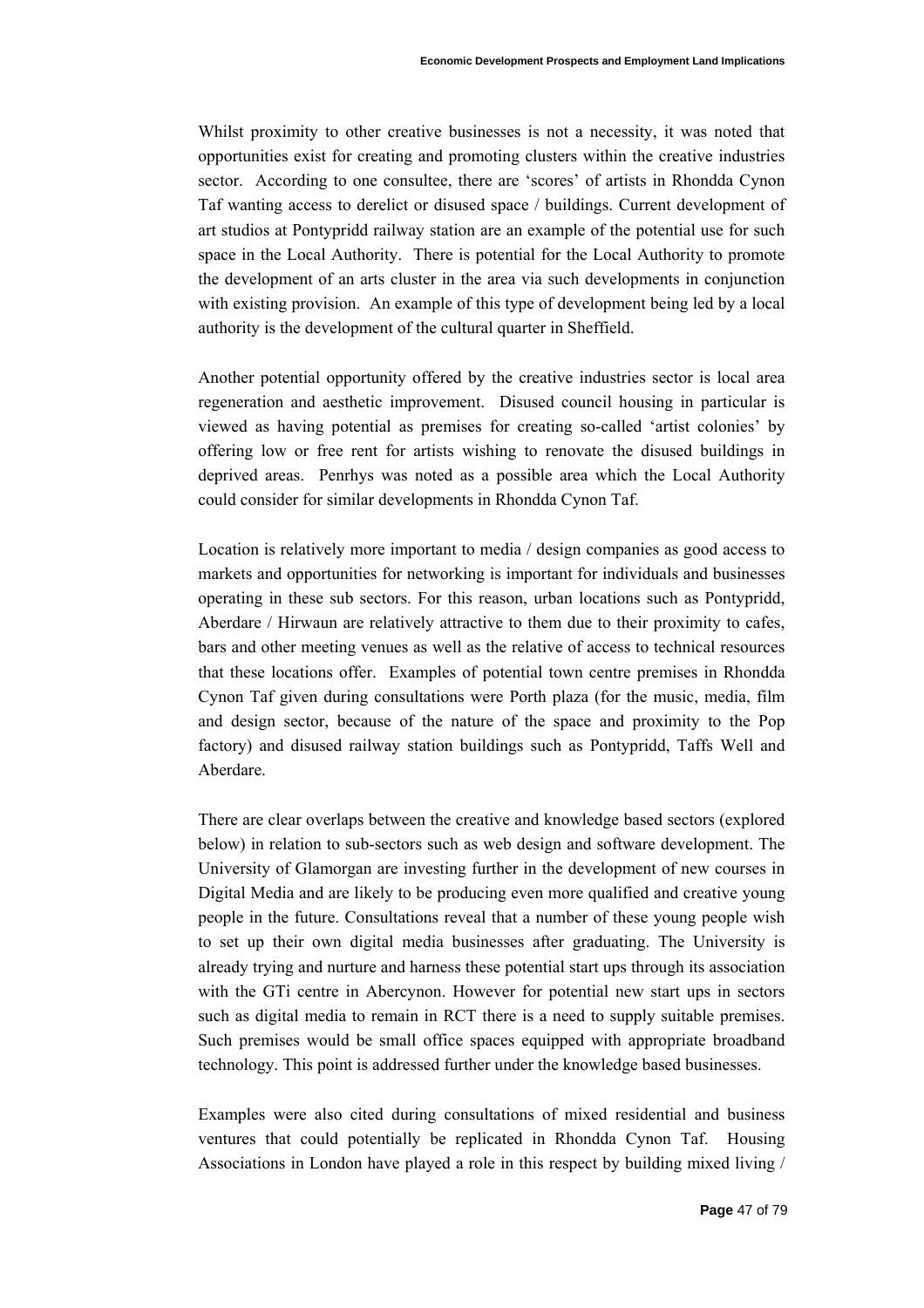working spaces such as the Peabody Trust in London Docklands. This could potentially be an approach that could work in any areas which the local authority is considering for residential development, particularly in less accessible northerly parts of the county borough. In general, consultees agreed that individuals operating within the creative industries require work-space and premises that are generally smaller than those demanded by businesses in other sectors.

"There is a change in emphasis for the demand for property. Sectors such as the creative industries would typically require smaller units, and not huge tracts of land."

*Rhondda Cynon Taf Corporate Estates* 

Whilst the most desirable locations and their associated costs would be beyond the range of smaller creative businesses, some small-medium TV production and facility companies and / or large art galleries could be drawn to a location such as the Nantgarw trading estate. Similarly, urban centres such as Pontypridd would be more popular with media companies and sub-sectors that require more networking opportunities and good access to markets. Once again, there are clear overlaps between knowledge based sectors and the creative industries in some sub-sectors.

#### **3.4.3 Knowledge Based Businesses**

Recent analysis has shown the knowledge economy to be increasingly important within Rhondda Cynon Taf, with the gap in proportional sector employment between the County Borough and the UK average having reduced steadily over the last six years or so. A number of new businesses starting up in Rhondda Cynon Taf are knowledge based companies. These range from software companies and web designers to Consultancy and PA services and include a whole range of other business types besides.

Whilst workers in the knowledge economy can often work from anywhere with good ICT links, proximity to urban centres and good transport links remain an important factor in business location. According to many consultees, proximity to Cardiff and the M4 corridor remain a high priority for many knowledge businesses. The continued importance of face to face networking opportunities, a diversity of social infrastructure and a desire to locate 'where other businesses locate' has maintained this competitive advantage for many sub-sectors. It was noted that demand for office space was outstripping supply in the Treforest area in particular, with suggestions that any new supply of office space in the area would be quickly occupied.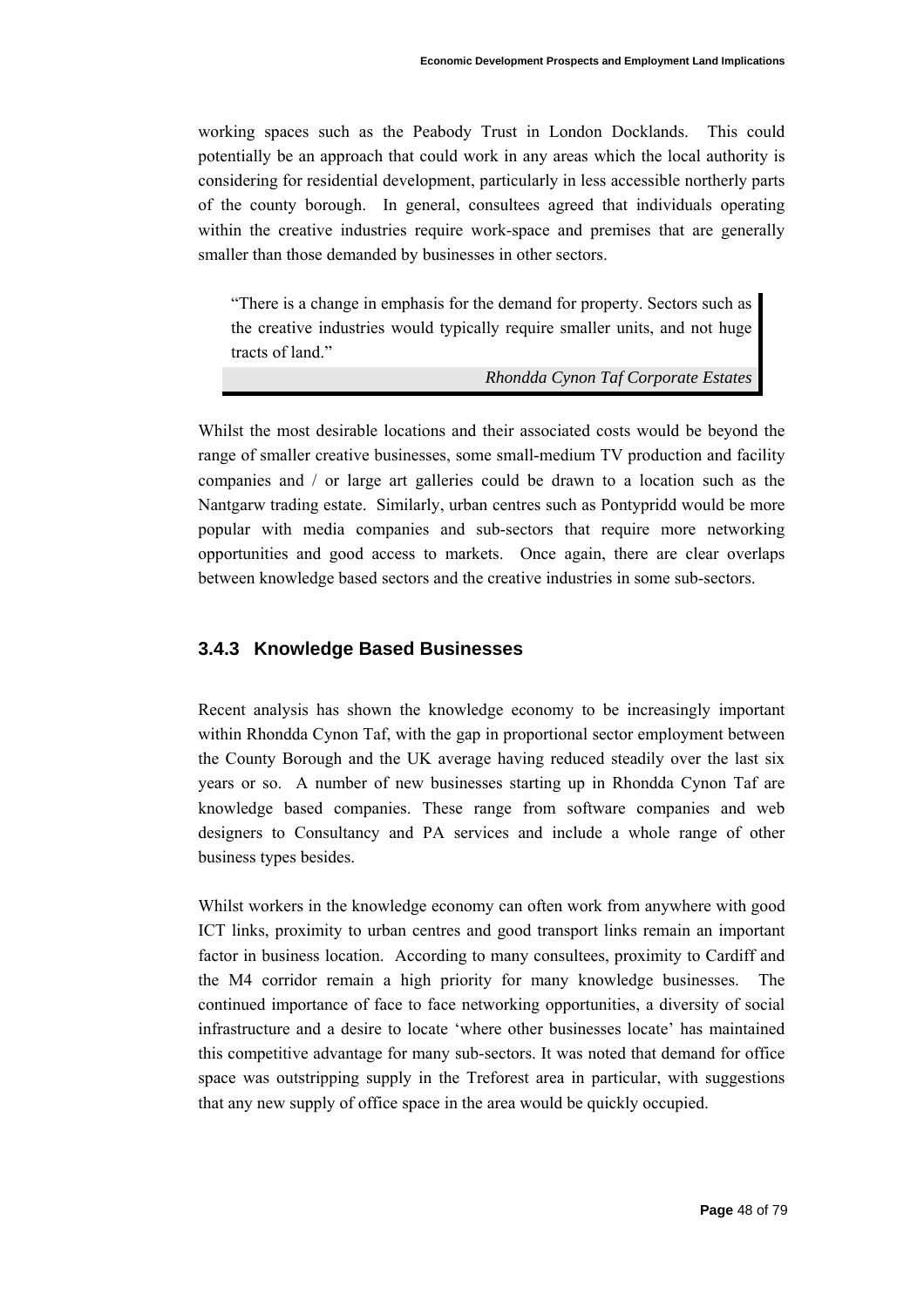"'Knowledge-based' businesses will always tend to locate in and around Cardiff (which includes the southern areas of Rhondda Cynon Taf)."

*Rhondda Cynon Taf Regeneration Officer* 

Nevertheless, appropriate public sector intervention can entice knowledge businesses to locate in more northerly areas of the county borough, particularly start-up businesses. For example, the GTi business incubation project in Abercynon offers enterprise support for new businesses of this nature. GTi provides a hot desk business incubation service for undergraduates, graduates and entrepreneurs in Rhondda Cynon Taf. The GTi Centre also provides dedicated support to help individual businesses at whatever stage (including pre start up); reception facilities and meeting areas. The facilities can be accessed 24 hours a day seven days a week for free for the first 18 months. The centre has been supported by Objective 1 money until now and Glamorgan University is bridging the funding from the end of Objective 1 support until the centre accesses further European Structural Funds.

"There is a large demand for small offices, even in some of the northern areas of Rhondda Cynon Taf. One such example is the Exchange building near Monk Street in Aberdare."

*Property Agent* 

The GTi centre offers more than managed workspaces as it assists new and emerging businesses to fill gaps in their business knowledge as well provide the opportunity to access and gain knowledge of a range of software in a risk free environment. GTi considers incubation to be a process and not just the provision of space.

"A Knowledge-based business will always need quality workspace." *Business Intermediary* 

The GTi dos not only provide incubation space for knowledge based businesses, but due to the nature of the facilities available it is often new knowledge based businesses that take up the opportunities. The centre provides a more creative environment than could be accessed from home, for example, and also provides access to a network of other business start ups as well as business support agencies and the public sector as a whole; all of which are considered to be important to new business start ups.

Although new business start ups are wide ranging in nature, there appears to be a particular increase at the moment in digital based media companies. Many new businesses of this nature that start up in Rhondda Cynon Taf relocate elsewhere. An anecdotal example was offered during consultations of a new digital media company moving from Rhondda Cynon Taf to Cardiff Bay. The reason for this was not to gain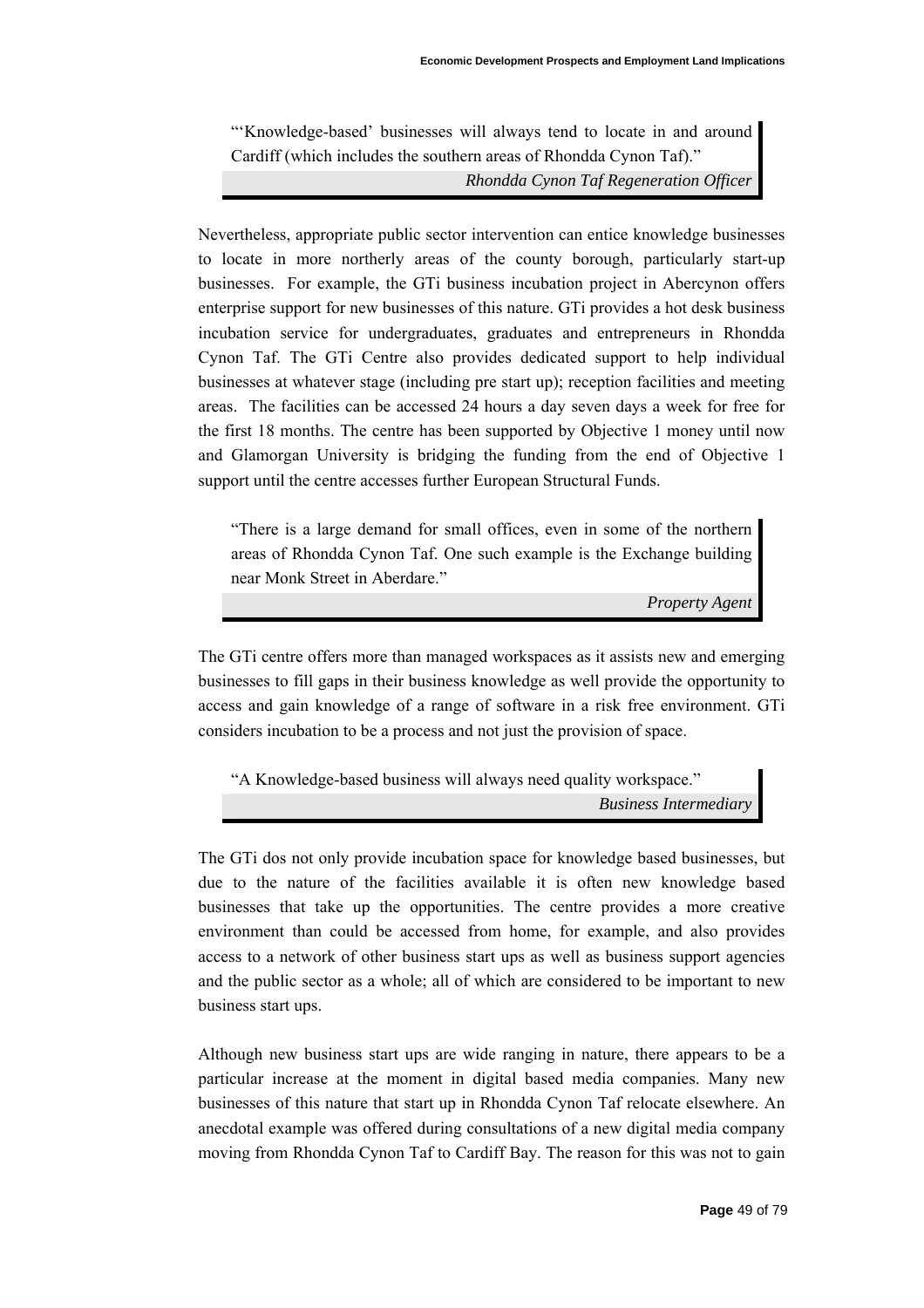a location advantage from having a physical presence near like minded companies but because the office space in Cardiff Bay was more affordable and the facilities provided, including high-speed internet access, more appropriate. Had similar offices been available in Rhondda Cynon Taf, the company would have stayed and located there. Whilst this situation may not be true in the majority of cases, according to those consulted it is far from uncommon and, according to staff at the GTi centre, there are also a large number of individuals who are finding it difficult to access small well equipped office space within the county borough. Although the GTi centre offers good opportunities for those who can access it, it is still relatively far away from a number of residents across the local authority area.

According to consultees, the demand for office space in Rhondda Cynon Taf ranges from units 200 sq ft in size up to 500 sq ft. Demand from small companies with just a few employees is growing in sectors such as design and ICT. Typically, these companies require good quality office space with broadband access seen as essential, particularly given the growth of new technologies such as VoIP. It was suggested that more business incubators may be required in the geographically harder to reach areas of Rhondda Cynon Taf. However, such facilities would also need to be fully equipped with broadband internet access as well as other communication technology services.

"Demand for land in the northern parts of Rhondda Cynon Taf tends to be for residential uses rather than employment uses."

*Property Agent* 

The ability to live and work nearby could make more northerly parts of Rhondda Cynon Taf increasingly attractive areas for small knowledge based businesses in future. The increasing trend toward individuals working from home, or from premises near home could potentially provide opportunities for developing mixed use residential sites with a limited number of small office units. The combination of lower property prices in the upper valleys with lower cost office space could prove attractive to start-up businesses of this type in particular those looking to lower their costs by avoiding property and commuting hotspots. However, the provision of good quality office space with broadband access would be essential in any such developments.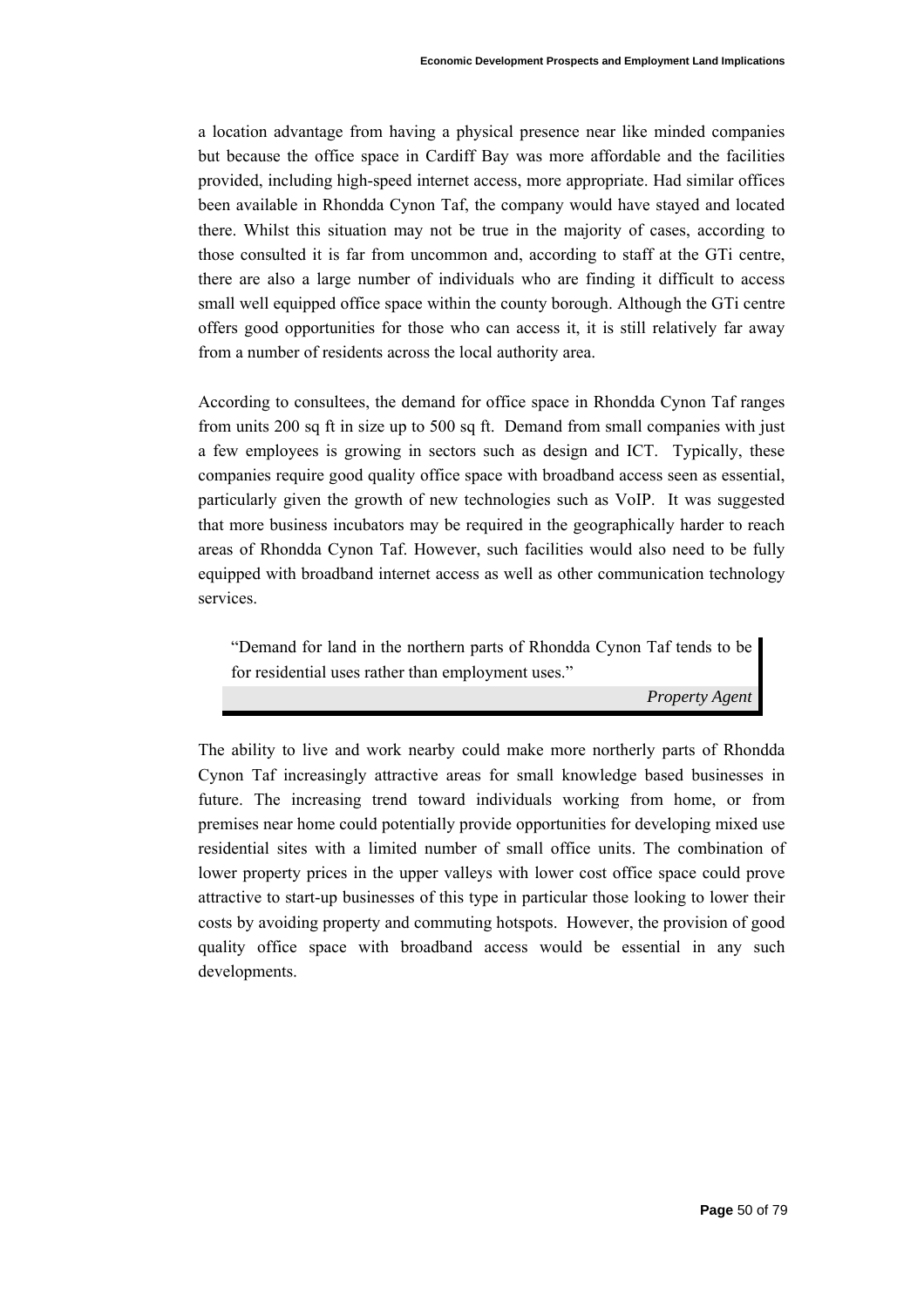## **3.4.4 Construction**

Employment in the construction sector has fluctuated considerably in recent years. Location quotient analysis reveals that relative specialisation for the sector within Rhondda Cynon Taf in comparison with Great Britain as a whole has fallen between 2000 and 2004, whilst it has remained steady in comparison with Wales. The sector currently employs around 3000 people in Wales according to 2004 Annual Business Inquiry estimates. The fluctuation of employment means that a comparison of two separate years does not tell the whole story. Employment in the construction sector, expressed as a proportion of total employment is subject to large variations throughout Wales and Rhondda Cynon Taf.

Employment projections for the sector remain relatively static. The sector, however, can be particularly sensitive at a local area, and schemes and local projects can clearly influence future employment levels within the County Borough. The Wales Spatial Plan and the Heads of the Valleys Strategy are likely to have an impact upon the development of the construction sector within Rhondda Cynon Taf. The Heads of the Valleys Strategy clearly places Merthyr Tydfil as the hub of the strategy implementation. As such, neighbouring local authorities, including Rhondda Cynon Taf, need to recognise this and develop their own strategies with this in mind.

Consultations suggested that construction employment will continue to grow for the next ten years as a result of housing transfer and upgrade policies in Rhondda Cynon Taf, as well as the major development plans in Cardiff acting as the key drivers of this growth. Views expressed during consultations however, considered that a number of skills issues may need to be addressed, alongside some policy changes on the side of the local authority (as outlined below), if the opportunities emerging from this growth are to be capitalised upon.

Most of the construction businesses within Rhondda Cynon Taf are either micro businesses (often employing fewer than 5 individuals) or sole traders. These small businesses have sufficient skills and ability to meet the cost estimation, planning and building requirements of most small construction contracts. However, larger contracts often require detailed bids from contractors and sometimes require specialist construction skills. Small construction companies often lack the skills and capacity to successfully bid for contracts of this size and opportunities of this nature are often lost to larger construction companies located further afield. As such, many of the developments in the sector may be focussed on assisting construction companies within the county borough to collaborate and compete for larger contracts.

"We receive many enquiries from companies such as builders merchants looking for 'lock-up compound' type space."

*Property Agent*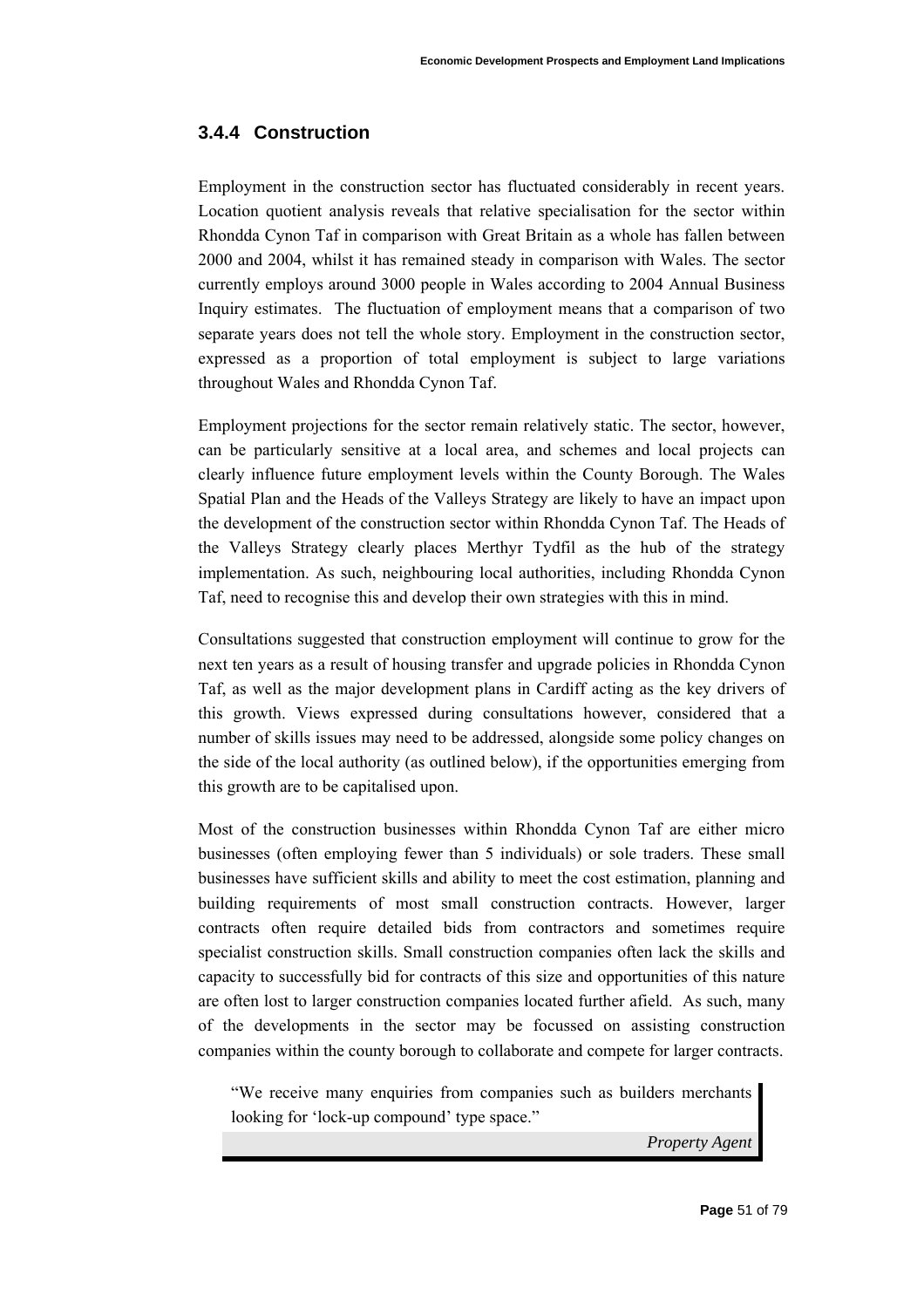Smaller construction companies tend to be less selective about the location of their business, tending to locate near their place of residence or local work catchments area. However, larger companies would tend to be more selective and less affected by the higher costs associated with 'prime' locations on the M4 / A470 corridors.

In terms of property requirements the range of requirements can be very wide. One consultee noted that he had received enquiries from construction businesses looking for premises that combined office buildings as well as a yard for storage / distribution. Whilst such requests are not uncommon many land and premises requests are for much smaller sites. Another consultation noted a case of one construction company owner who had leased a small office unit at Navigation Park simply in order to meet clients in a more welcoming environment away from his company depot. Requirements of individual construction companies are therefore likely vary considerably and as such the Local Authority may wish to consider approaching businesses within the sector on an individual basis with regard to their property requirements as opposed to addressing the needs of the sector as a whole.

"The local authority needs to ensure that investment / development includes the needs of construction industry itself. Greater engagement with the sector is needed to encourage them into the area. "

*Key sector contact* 

#### **3.4.5 Social Enterprise**

l

Social enterprise<sup>[9](#page-51-0)</sup> is becoming an increasingly important sector bridging gaps in the economy which the market does not fill. Social enterprises are diverse, both in terms of the nature of their operations and the business model within which they operate. They include companies limited by guarantee, industrial and provident societies, and companies limited by shares; some organisations are unincorporated and others are registered charities. They cover a number of sectors and as such their property and land requirements are varied. Social enterprise may often overlap with the other sectors mentioned above, particularly the creative industries sector.

Clearly, the not-for-profit nature of social enterprises mean that reducing costs is an important consideration for them and therefore the cost of premises is a key factor for their location decisions. This means that in contrast to other sectors, the M4 and A470 corridors are not regarded as highly appealing areas due to the high demand for such areas from commercial sectors which lead to higher costs. Other more

<span id="page-51-0"></span> $^{9}$ Defined by the Welsh Assembly Government, in its Social Enterprise Strategy for Wales of June 2005, as "…a business with primarily social objectives whose surpluses are principally reinvested for that purpose in the business or in the community, rather than being driven by the need to maximise profit for shareholders and owners."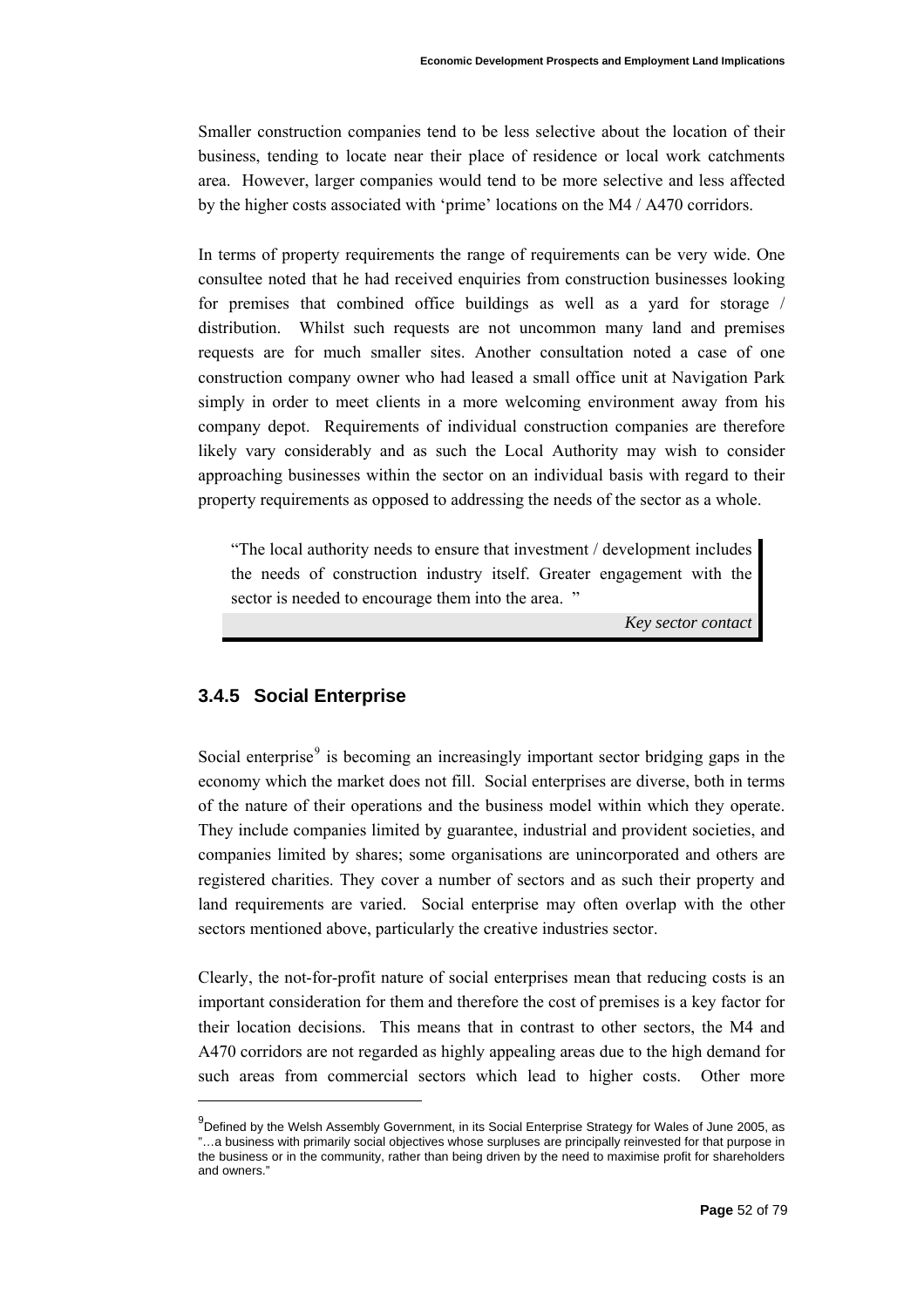"desirable" areas such as Talbot Green were also considered to be less attractive to social enterprises for the same reasons. Furthermore many social enterprises prefer to locate where the need which they are addressing is most prominent.

Whilst it was noted in consultations that developments in the social enterprise sector could, in theory, occur anywhere within the County Borough; the most desirable sites for social enterprises were seen as town centres, the corridors of the A4058 and A4059 and in particular, Navigation Park. After cost, car parking and good access to centres of population were noted by consultees as the most important factors in the location of social enterprises. Clearly whilst these are desirable factors for many sectors, the local authority may wish to consider balancing improvements in public transport provision, particularly in town centre areas, against any increased parking provision.

"Social enterprises require welcoming offices or buildings that could be used as centres or workshops. They need the offices to be modern, clean and accessible."

*Key sector contact* 

Promoting cluster development within the sector was also seen as a way of creating cost advantages for many social enterprise businesses. Porth and Llanharan were seen as particular areas for promoting clusters in the media, arts and creative industries with Model House (craft businesses) in Llantrisant noted as an example which could be replicated in other parts of the county borough. It was suggested that a similar proposal could work for Welsh language businesses (with bilingual reception services), creative industries, publishers or training agencies. Shared serviced offices with appropriate meeting rooms could be provided to a number of businesses in such developments.

As well as accessibility and cluster development, another important consideration for social enterprises is the availability of relevant funding. Whilst the whole of Rhondda Cynon Taf benefits from being within the Objective 1 area; Communities First wards are areas of particular interest for many social enterprises in terms of local need and funding availability.

"In order to appeal to social enterprises, sites need to be located within easy reach of the three valleys, ideally in areas where communities first funding is available. Town centre locations would be ideal or at least areas near centres of population"

*Key sector contact*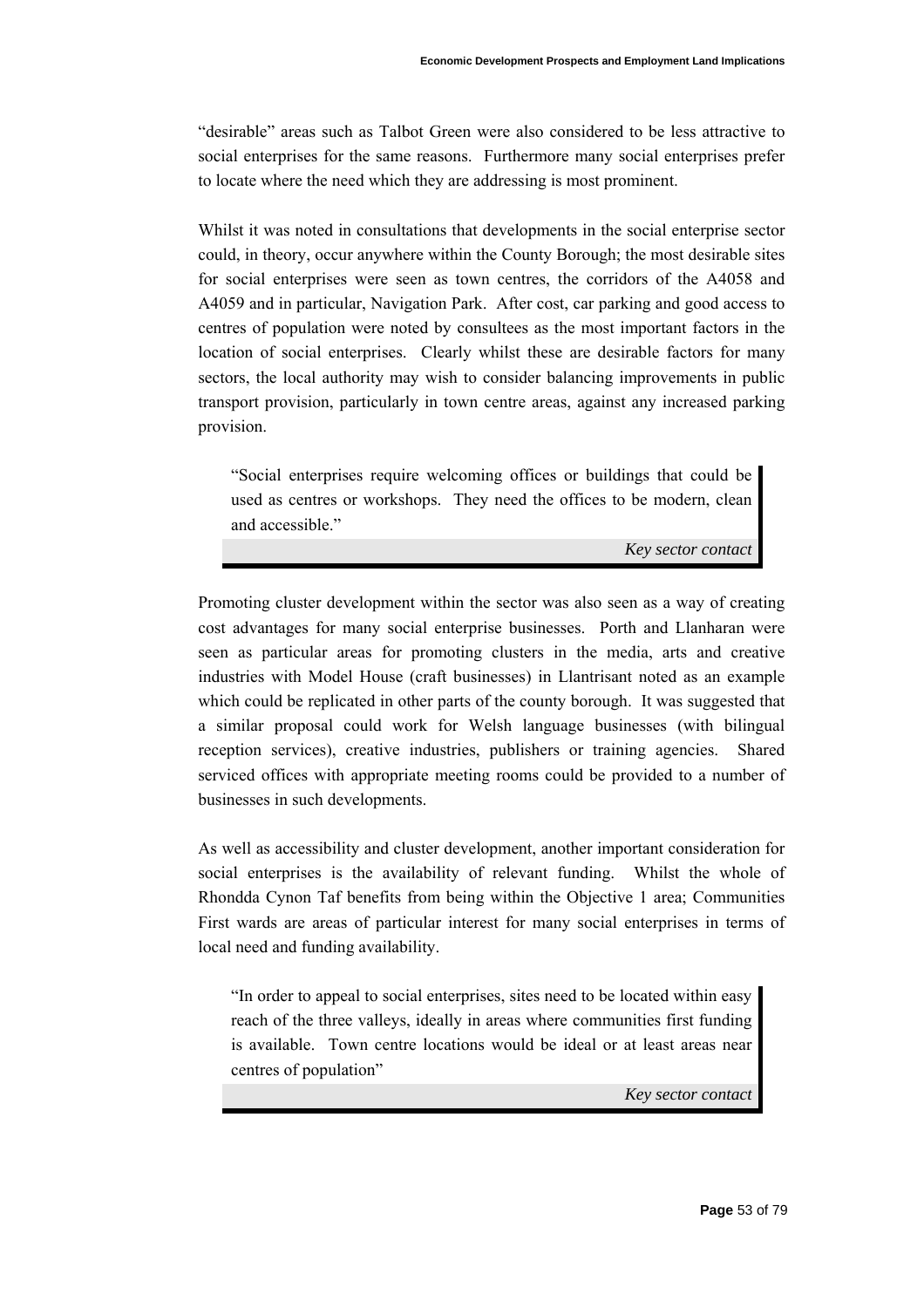Whilst costs of premises are an important consideration for social enterprises, they still require good quality buildings on sites which are well maintained and have good access. As with other sectors, poor quality buildings and badly maintained sites are seen as particularly negative factors for the location of social enterprises.

"Damp or old buildings on dirty, untidy sites are particularly unappealing to social enterprises. Isolated locations with poor parking that are difficult to access are also negatives"

*Key sector contact* 

Consultations revealed a desire for the Local Authority to produce a list of available sites and premises suitable for social enterprises. It was also evident that there have been barriers to social enterprises getting access to suitable premises for many years. One consultee noted that they had sought access to school, office and other sites for around 15 years but had not been successful in relocating. The potential for using former school buildings and sites which have become available due to falling pupil numbers was reiterated by other consultees.

"There are a number of school sites that may be ideal as employment sites. Many of these sites, however, would have covenants placed upon them that would restrict their usage for other purposes. This is a common problem with many businesses in Rhondda Cynon Taf."

*Rhondda Cynon Taf Corporate Estates* 

Clearly overcoming barriers such as these is a key factor in enabling social enterprise to flourish in many parts of Rhondda Cynon Taf. It was noted that the availability of a list of potential sites, their status, location and other details would be advantageous to social enterprises in making location decisions.

#### **Key Sectors - Summary**

- There has been a move towards demand for smaller, more specialised premises in the high tech manufacturing sector. This mirrors the trend of a higher proportion of small businesses in the sector seen in recent years within Rhondda Cynon Taf;
- Whilst demand for larger premises / sites should not altogether be discounted, it should be noted that demand is generally for units built for the specific needs of companies;
- The creative industries present employment opportunities across the County Borough, however sub-sectors such as music, design and multimedia tend to favour creative hubs in town centre locations such as Porth or Pontypridd;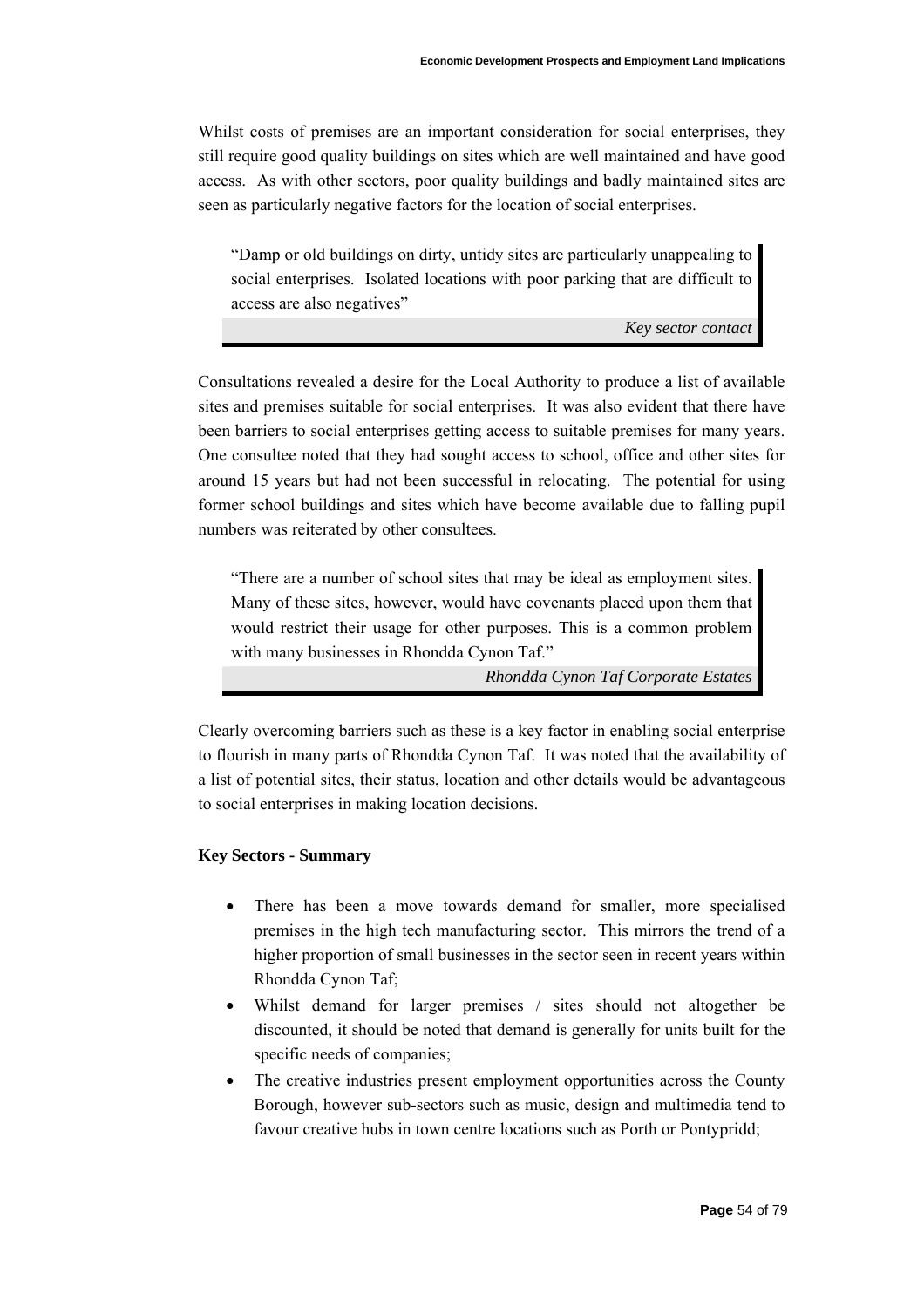- Other creative industries sub-sectors such as artists, sculptors and painters tend to be less focussed on town centre locations and more focussed on lower cost premises. These sub-sectors also present an opportunity to include elements of regeneration within employment sites (e.g. improving aesthetic quality of deprived areas / renewal of disused buildings);
- Location in and around centres of population remains an important consideration for knowledge based businesses. This means that sites along the M4 / A470 corridors, town centres and near Cardiff retain a big competitive advantage for the sector;
- However, evidence shows that there is demand for office space in northerly parts of the County Borough, particularly amongst start-up companies. There may be further scope for looking at developing mixed use residential and office space, targeting start up companies with cheaper rents and housing costs;
- Broadband access and quality space is essential for attracting knowledgebased businesses to any location;
- Most of the construction firms in Rhondda Cynon Taf are micro companies or sole traders. Many of the developments in the sector may be focussed on assisting construction companies within the county borough to collaborate and compete for larger contracts;
- There is great variation in the demands of companies in the construction sector. The local authority should consider engaging more directly with companies regarding their property needs;
- The not-for-profit nature of social enterprises means that the cost of premises is a key factor for their location decisions. This means that in contrast to other sectors, the M4 and A470 corridors are not regarded as being as appealing areas due to the likelihood that competition from profit focussed sectors would lead to higher costs;
- In order to appeal to social enterprises, sites ideally need to be located in areas where Communities First funding is available. Given the correct support and incentives, more social enterprises could be drawn to locations in more northerly town centres where other sectors may be less likely to locate;
- It was noted that the availability of a list of potential sites, their status, location and other details would be advantageous to social enterprises in making location decisions.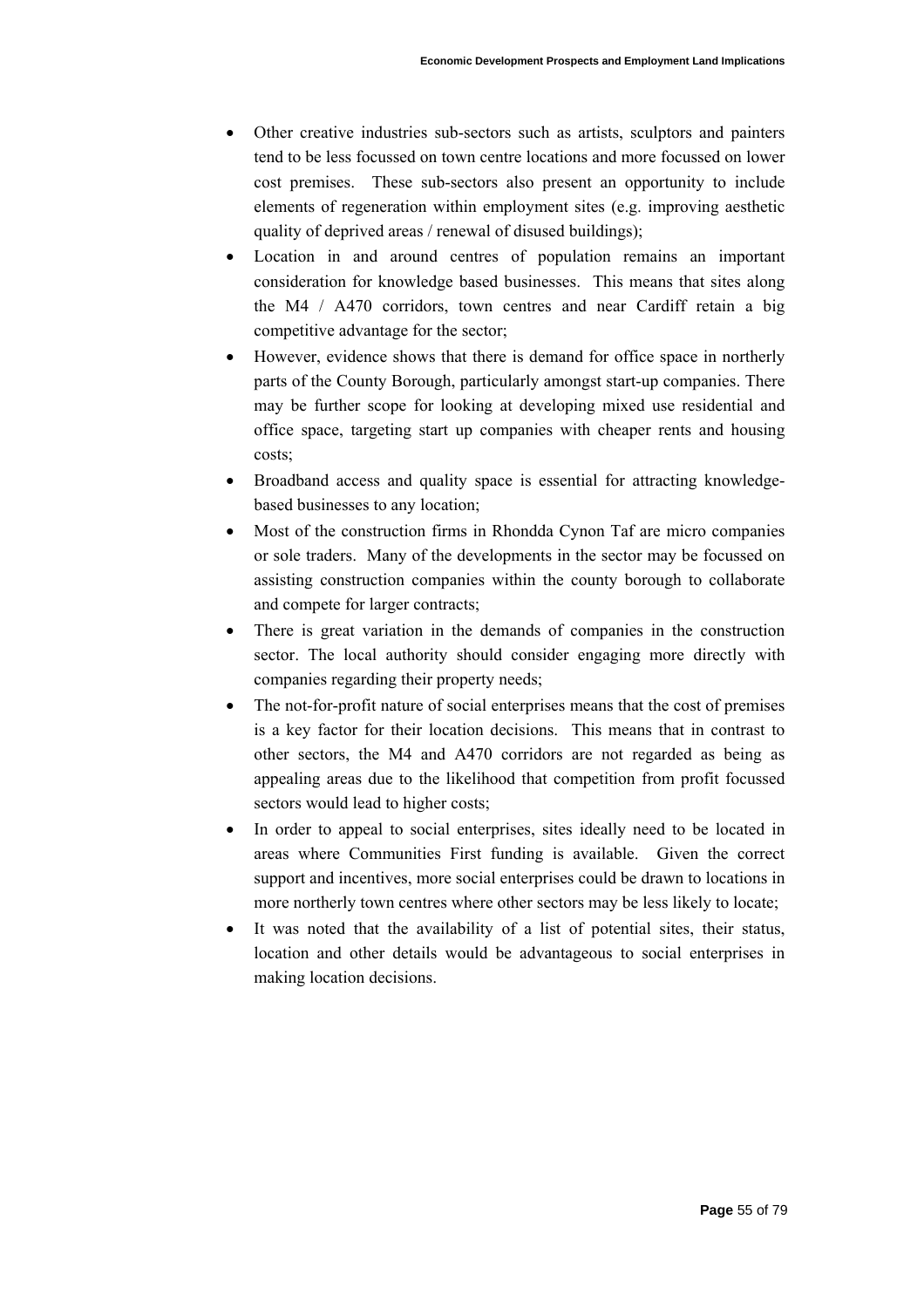# 4 Current Supply

The supply of land and premises will clearly have an influence on economic development in Rhondda Cynon Taf. Business requirements are changing as global economic drivers change the focus to higher value added, knowledge based, globally competitive economies. The changing nature of demand for employment sites and premises means that the size and number of sites is of little importance if the available premises does not meet the quality and locational requirements of businesses in Rhondda Cynon Taf and potential investors. This section reviews the current allocation and supply of employment sites and premises in Rhondda Cynon Taf.

# **4.1 National Overview**

Research indicates a number of issues in relation to Wales's industrial and commercial property offer, including:

- historically weak yields and low rental values in the property market, particularly in relation to industrial space provision;
- in many areas there is a "gap" between the cost of building accommodation and its rental value;
- the public sector has been involved in funding much of the property provision over the last 20 years, and;
- there is some evidence of an accommodation and business location "mismatch" in property provision.

A major issue is the need to up-grade the quality of the land / property offer in terms of both sites and premises. An important factor is the need to give particular priority to the anticipated demand from investors where the availability of a quality site or building is one of the major factors influencing the decision on location.

In addition to market failures in the provision of commercial property, there remains an oversupply of general employment land. The latest WDA appraisal of employment land and premises suggested a total provision throughout Wales of some 6,226 acres (2,519 hectares) of employment land and some 11.8 million sq.ft (1.1 million sq.m.) of buildings for employment uses. In practice, only a relatively small proportion of the land is both available for development and relevant to the "new" property market requirements. In relation to the buildings, a large proportion of the stock is neither new nor modern.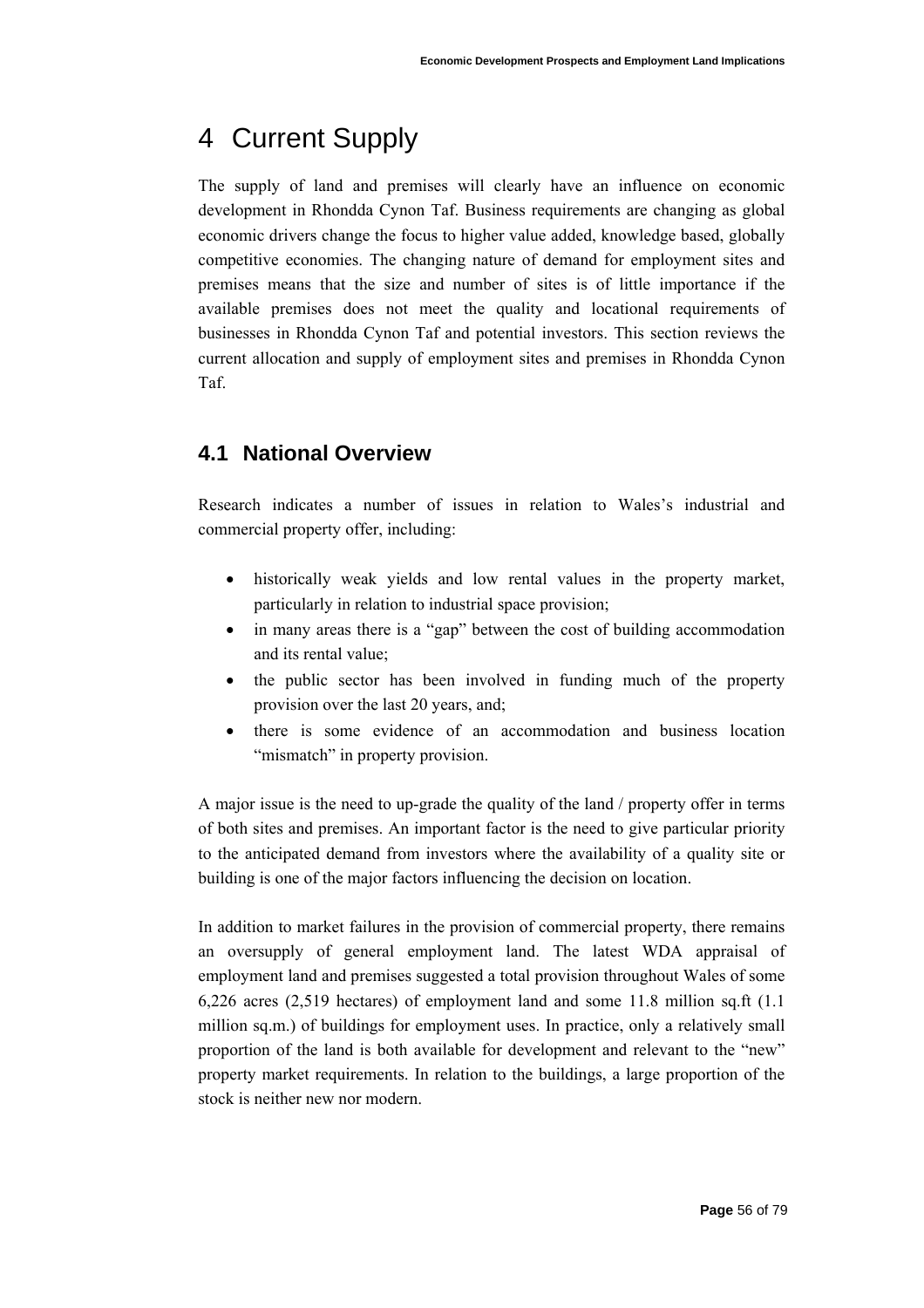The overall supply for new employment in South East Wales is currently not very strong, especially since a lot of the property that is nominally available is of such poor quality that it is effectively redundant. Demand and supply within the subregion is more concentrated along the M4 corridor; however, research commissioned by the WDA (PWC / Kings Sturge 2003) also identifies that the gaps in provision are more apparent along the M4 corridor.

A key issue identified within the South East Wales Economic Development Strategy is the need to "inspire the private sector into investing in high quality property provision within the region matching sector-cluster demand side needs with excellent urban and non-urban infrastructures and opportunities."

# **4.2 Overview of Current Provision in Rhondda Cynon Taf**

## **4.2.1 Overview**

A survey of Commercial and Industrial Land carried out in November 2003 by the South East Wales Land and Property Group established that 451 acres of land was potentially available for development in Rhondda Cynon Taf. Of this, 52.72 acres was developable in the short term (i.e. within 1 year), 83.57 acres in the medium term (1 to 3 years), and the remainder not known, but assumed to be longer term.

A more recent study carried out by Council officers in April 2005 for the purpose of preparing an Interim Policy Statement and developing the LDP Evidence Base established that 222 hectares of previously allocated employment land remains undeveloped throughout Rhondda Cynon Taf This does not include vacant previously developed land. Of this total, 161 hectares lie in the Taff Ely area, 53 hectares in the Cynon Valley and 8 hectares in the Rhondda. As the take up rate for employment land in Rhondda Cynon Taf as a whole is approximately less than ten hectares per annum, this supply will require review through the Local Development Plan process. However maintaining a sufficient range and choice of land for employment purposes needs to take into account the locational demands of businesses, and is a major objective of the land use planning system.

There are some real issues in terms of the available stock of industrial and commercial property in Rhondda Cynon Taff which indicates a mismatch between supply and demand. In addition, the majority of sites are located over 45 minutes journey time from the M4, where demand is more concentrated.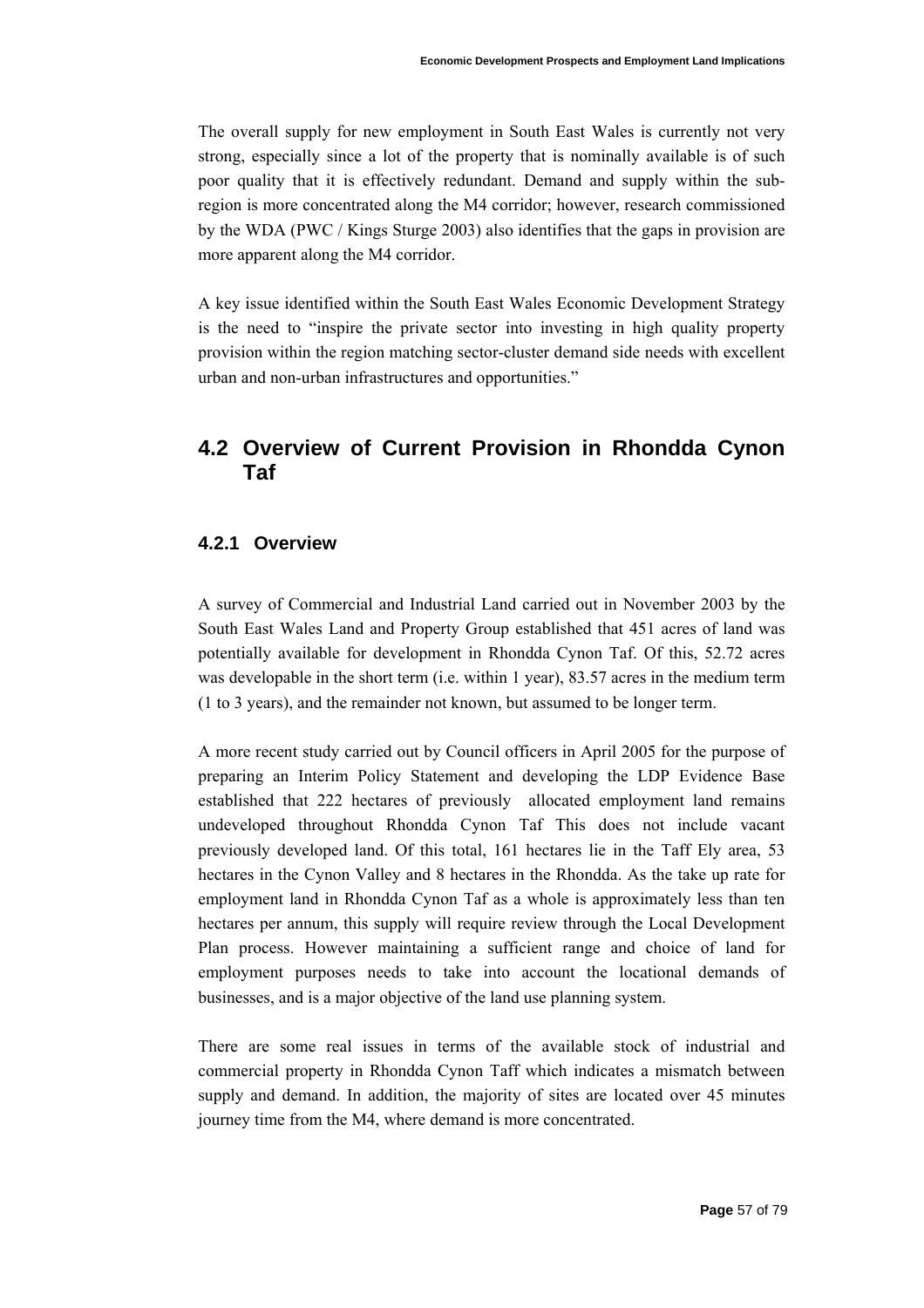# **4.2.2 Area Overview**

#### **Taff Ely**

The largest concentration of industrial and commercial property is available in the Taff Ely Local Plan area. Taff Ely is in a strong position to attract inward investment. The M4 is the key driver for the region's economy, serving as a gateway to the region's external markets and providing access for bought-in items. Despite the fact that virtually all land adjacent to M4 junctions in Wales is already developed, or subject to committed or proposed developments, sites within the M4 corridor need to be protected for large-scale inward investment projects.

The current Local Plan indicates that:

 "the level of industrial development is to be no greater than the capacity of land already committed for this use, as there is more than sufficient land identified already to meet the needs of both Taff Ely and the Rhondda and to allow opportunities to exploit the development potential of the M4. The Llantrisant policy area holds 62% of this total land supply, whilst the valley community policy holds 37%. This again allows growth in the valley communities, and reduced dependence on travelling south to work."

Taff Ely Local Plan: 1991 – 2006

In terms of future provision, the strategy is to at least maintain the balance of employment land in favour of the Tonyrefail and Pontypridd areas. The Local Plan indicates that 200 ha of land allocated for business and industrial development, which more than fulfils the Structure Plan policy requirement to provide 170ha. The majority of business and industrial land allocations, B1 and B2, is located in:

- Llantrisant policy area (total 47.9ha)
- Tonyrefail area (61.3ha)
- Pontypridd (18.7ha)

A number of key "Special Employment sites" are identified including:

- Land northwest of Mwyndy and potential for a large special employment site east of A4119 at Mwyndy Park;
- Miskin Park (office development) as an alternative to motel.
- Land adjacent to Sony at junction 35
- Large site at Llanillid with access from junction 35 via Llanharan bypass identified for B1 special employment purposes.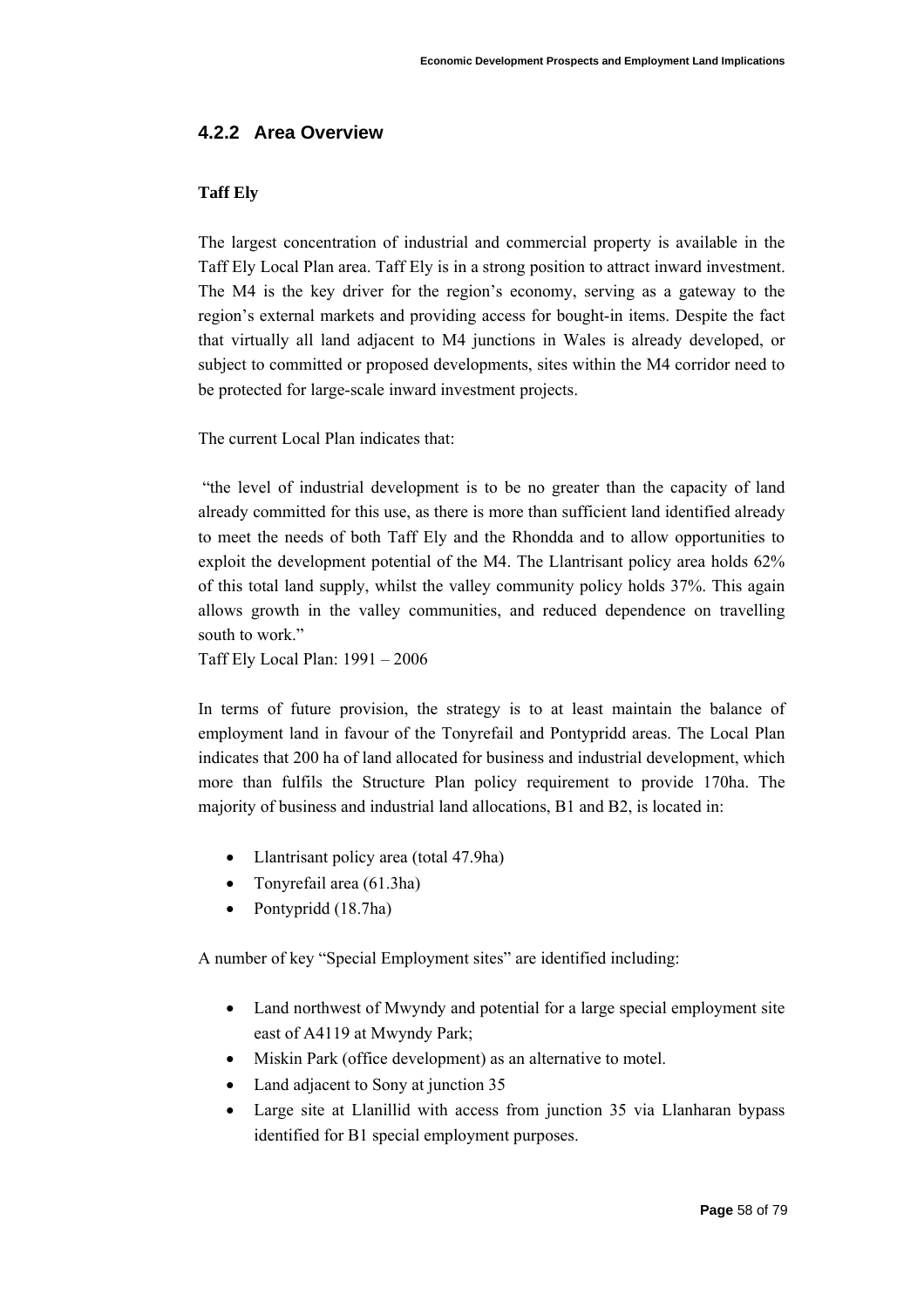The major concentrations of manufacturing activity are at the Treforest Industrial Estate and Llantrisant area. The area needs to retain its position as the premier location for large-scale high quality inward investment.

#### **Rhondda Valleys**

The Local Plan does include key employment objectives, specifically to provide for increased and improved employment opportunities in the area, and to actively encourage the growth and diversity of industrial and service sector employment, to protect existing levels of employment and to provide new and improved job opportunities.

The limited employment sites (within class B1 and B8) include:

| Land at Tydraw Reclamation site, Treherbert:     | $3.09$ ha |
|--------------------------------------------------|-----------|
| Land to the east of Station Terrace, Treherbert: | 1.85ha    |

The main sites allocated for employment purposes are at Ynyshir Industrial Estate, Ynshir (0.59ha).

The Rhondda Local Plan indicates that the total amount of land available for employment is 9.87ha.

However, there are major barriers and constraints in terms of the supply of employment land in the Rhonnda Valley area, specifically:

- topography;
- poor transport access and movement:
- densely built up and mixed uses on the valley floors.

The area is not going to attract major employment through inward investment. Future planning requirements must take account of the dependency of the Valleys on employment opportunities in surrounding districts and the importance of improving connectivity and transportation links critical to employment areas.

Whilst it is important that people in the Valleys should be able to access the jobs of their choice across the region, there is a need to build sustainable local communities, in which jobs are available for people as well as jobs further away. This is likely to mean the provision of sites and premises to support start-up activity as well as meeting expansion requirements of indigenous firms.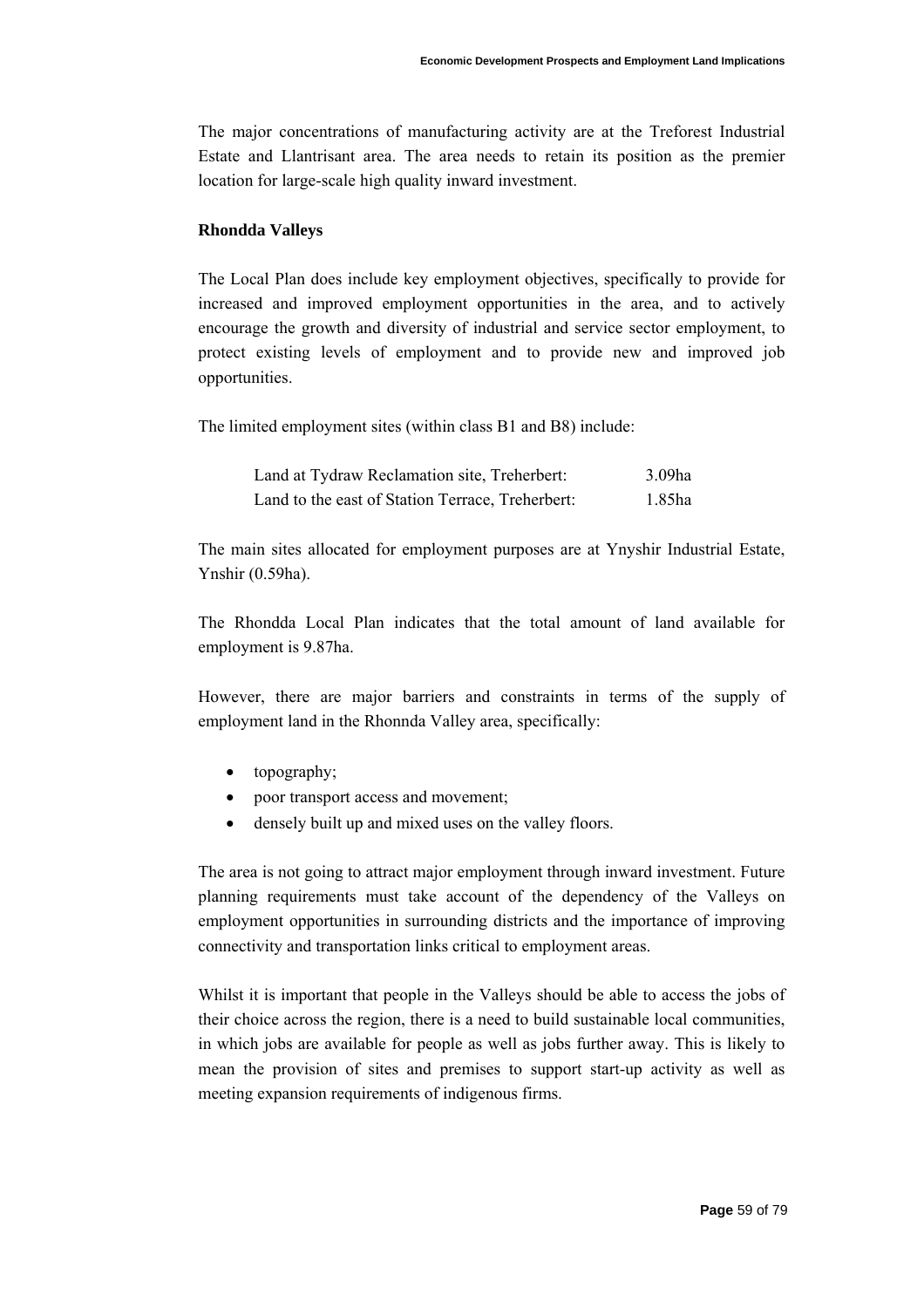# **Cynon Valley**

The significant commitment and investment made by the Assembly in the Heads of the Valley, specifically the upgrading of the A465, provides opportunities to provide a high quality business infrastructure. The Cynon Valley Local Plan sets a clear economic development focus for the area:

"To secure the economic regeneration of the Cynon Valley by providing opportunities for new investment through the allocation of land and the control of new development, without prejudice to the conservation and enhancement of the built and natural environment."

Cynon Valley Local Plan 1991-2006

The priority is to continue the trend to diversify the economy away from the traditional declining industries and to encourage the establishment of small firms and other industries.

A total of 44.89 ha of land is identified as being suitable for industrial and business development within the plan area, offering a variety of sites for different uses. This includes 27.10ha of land bank sites, including Hirwaun Industrial Estate, which is the key industrial site (some 105ha) of which 7.5ha remains to be develop. Improvements to transport infrastructure should mean greater demand.

Further priority areas include:

- Aberman Park Industrial Area (key industrial site of some 43.2ha of which 10.61ha is available for development)
- Canal Rd / Cardiff Rd, Cwmbach
- Cwm Cynon, Mountain Ash (regarded as one of the flagship employment sites – visual prominence etc.)
- Navigation Park has been identified as a Special Employment site and has been subject to a draft Development Brief. 4.85ha allocated for employment (within mixed use development).

In addition, 17.79ha is categorised as reserve sites which are not capable of immediate development and are dependent on land reclamation schemes and provision of infrastructure. These include:

| Pontcynon Ind Estate, Aberman      | $2.69$ ha         |
|------------------------------------|-------------------|
| Former Phurnacite Land, Abercwmboi | 8.8ha             |
| Phurnacite Land, SW of A4059       | 6.3 <sub>ha</sub> |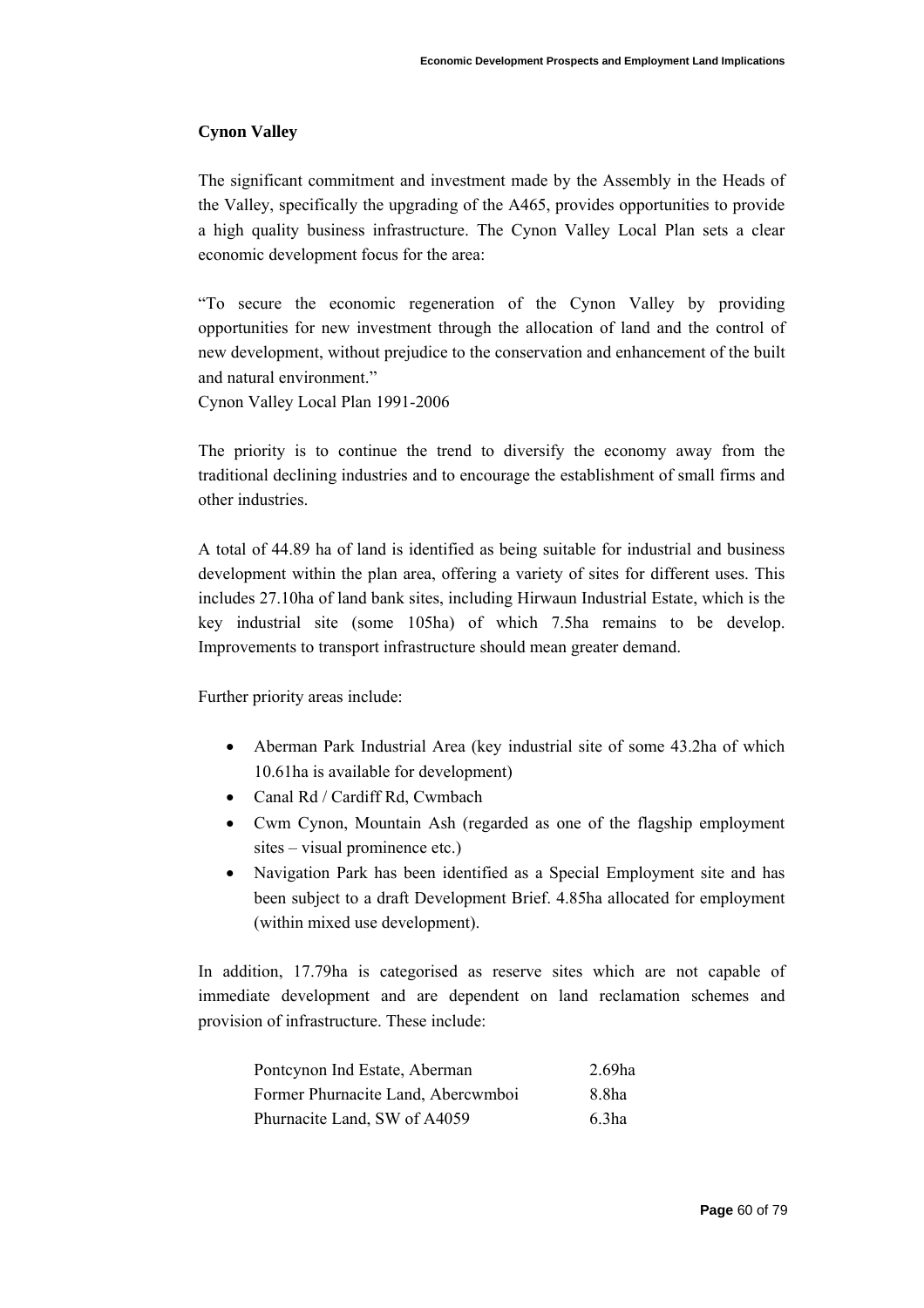Despite improvement to the road infrastructure, an important issue is that many of the sites are adjacent to rivers (Aman and Cynon), which means flooding may be a problem. Such sites would not be suitable for vulnerable uses such as housing.

# **4.2.3 Qualitative review**

The overall impression gained from consultations was that the supply of premises in Rhondda Cynon Taf is generally poor. Our discussions with property agents confirmed the view that good standard units were generally very easy to let; however, much was made of the link between the demand for premises and their overall quality – in areas of high demand there was willing investment in property, whilst those areas where demand was not as high clearly suffered from an overall lack of investment.

As highlighted in the demand analysis, many of the southern areas of Rhondda Cynon Taf are attractive to businesses, and it is here that we find the most attractive sites. These sites are also considered desirable due to their accessibility, as well having access to a relatively large labour market in south east Wales.

Slough Estates recent acquisition of the 130 acres Treforest Industrial Estate for £63 million from Dunedin Property indicates the attractiveness of industrial sites close to the M4. The purchase is Slough Estates first entry into the Welsh market and is part of the company's overall strategy to acquire large business parks in strategic locations with good revenue streams and strong development potential. The 9.6 acres of development land provides Slough Estates with solid foundation for growth in what is seen as a prestigious location with excellent prospects for growth over the coming years.

However, the quality of employment sites in the northern parts of the Rhondda Valleys is particularly poor. Accessibility is one of the main problems for these sites, as well as barriers to development in the form of the topography of the Rhondda Valley. Another issue that was identified was that many of the sites in the northern parts of the Rhondda Valleys lay within residential developments, which again creates accessibility problems for businesses, as well as traffic and other problems for local residents.

Accessibility is not only an issue in the northern parts of the Rhondda Valleys. One company that had cited problems with their location was FSG, who suffered from poor accessibility. They have since moved to Llantrisant, where there is good access to the M4.

Transport remains an issue for many sites in Rhondda Cynon Taf. The central routes through both the Rhondda Valleys and the Cynon Valley are single carriageway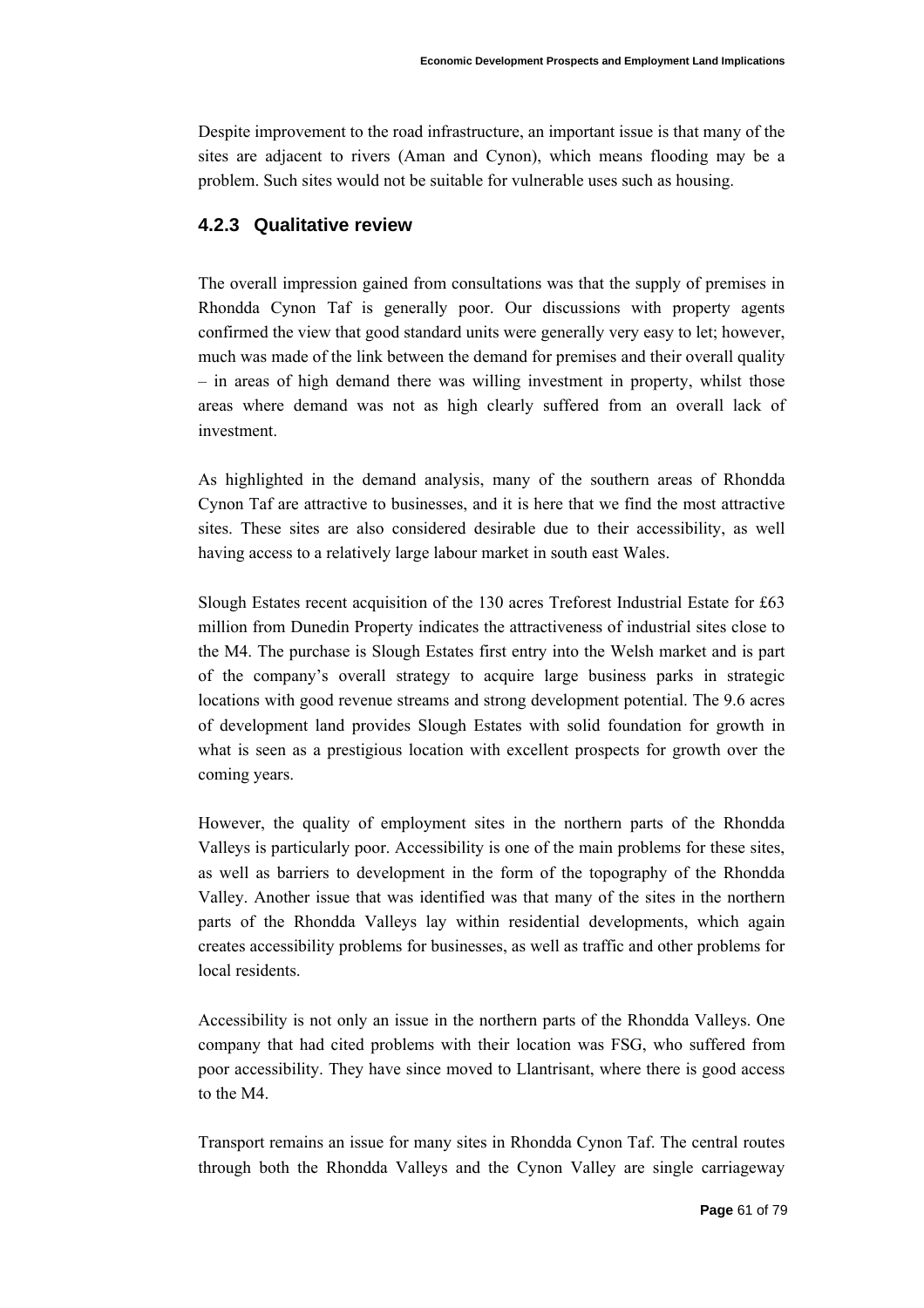roads. The quality of the transport infrastructure will improve, especially given the improvements that are being made to the A465 and the construction of the Porth Relief Road.

Quality and size were often the issues that were most likely to be a problem for those seeking to locate or develop a business in Rhondda Cynon Taf.

"Enquiries often fail because a competitor may offer something more attractive. The typical shortfalls are property needs, in terms of quality and size. Property often doesn't meet what clients need. This can often be access, or quality. It is rarely price; costs are similar between an area like Treforrest and Cardiff. There is also an issue regarding the length of time it takes to get a property grant approved."

*Capital Wales Representative* 

One common issue raised during consultation was that the supply of premises in Rhondda Cynon Taf was generally too big for what businesses needed. In the northern areas of Rhondda Cynon Taf many of those consulted remarked that there was a large number of underused 'large sheds'. There was difficulty in finding tenants for many of these sites.

Conversely, in Rhondda Cynon Taf there is a dearth of the small premises that are being required by many businesses.

The supply of land in Rhondda Cynon Taf is also likely to be affected by changes in the demographic profile of the area. A fall in school numbers in some of the northern areas of Rhondda Cynon Taf is likely to have an impact on the availability of land. Some of this land may be considered for employment purposes.

"Demographic changes are also affecting the demand and use of other property throughout the County Borough. One such example can be found when looking at local school provision. In Maerdy a primary school has seen pupil numbers fall from 450 children to closer to 150 children. This will have an obvious knock-on effect for the amount of land they will need to use. This is not true throughout all schools in the County Borough; some (such as Y-Pant Comprehensive School) have experienced an increase in pupil numbers."

*Rhondda Cynon Taf Corporate Estates*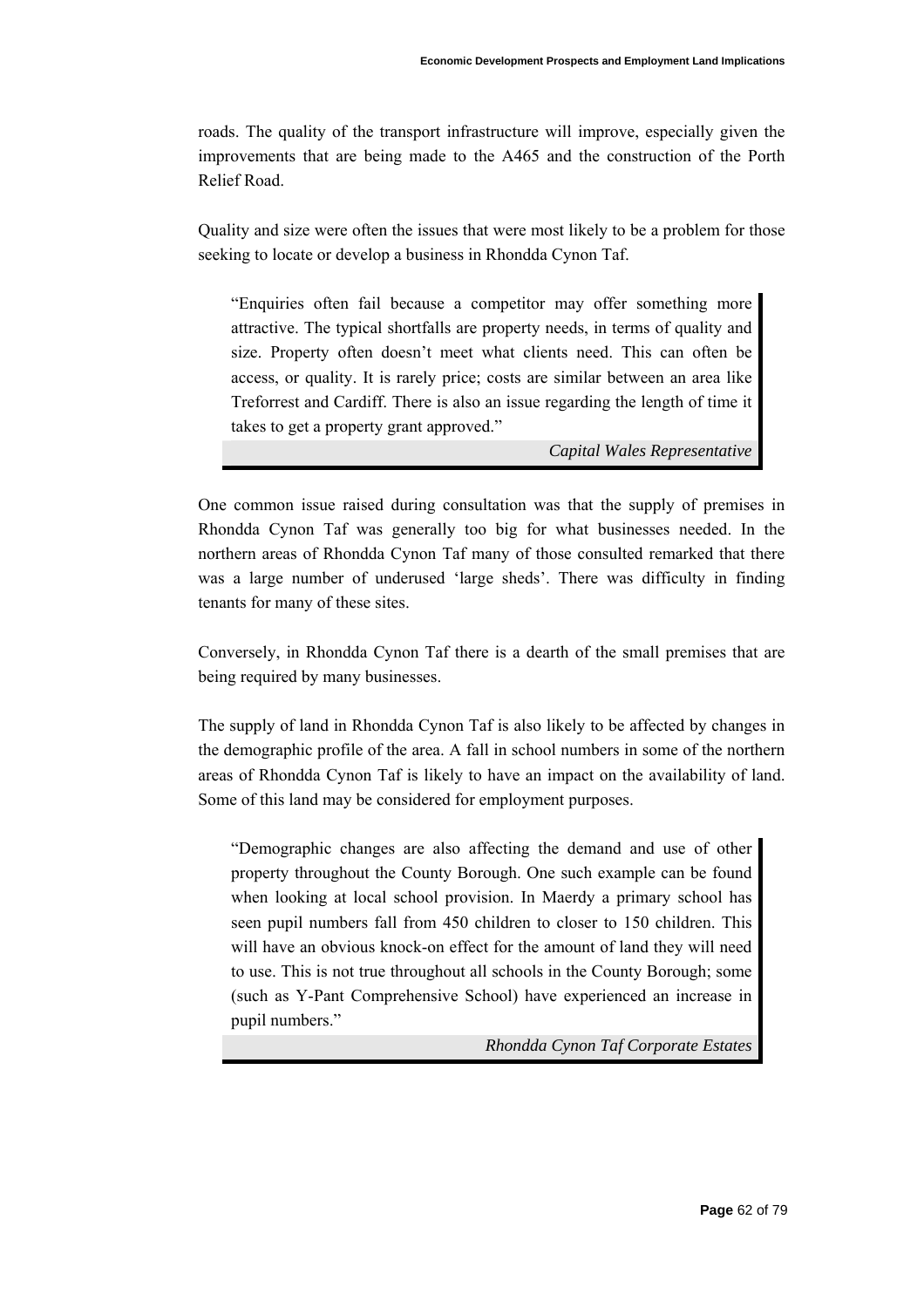# **4.3 Future Development Sites**

A wrath of developments are currently being explored, proposed and undertaken in and around Rhondda Cynon Taf. The Borough Council has recently initiated a series of town centre regeneration initiatives. There are also a number of key sites throughout the County Borough that have been earmarked for development, either privately or using a mixture of public/private funding. The emerging Local Development Plan Strategy is also identifying large, strategic sites which can potentially accommodate mixed use schemes. Examples of such sites are listed below.

# **4.3.1 Taff Ely**

# **Pencoed Technology Park**

The Pencoed Technology Park will have some large scale units, supplemented by some smaller units. The Technology Park will be based upon an image of clean, good quality units. Examples of the type of hi-tech facilities available at the Pencoed Technology Park include:

- Environmental testing chambers
- Anechoic chamber
- Clean room facilities
- Advanced manufacturing facilities

The Pencoed Technology Park will supply a range of units for high-technology manufacturing businesses.

## **Llanilid Film Studio Development**

The Llanilid Film Studio development will come with a multimedia tag with the view to developing a cluster of multimedia businesses within the development. It will provide a home to the creative industries in Rhondda Cynon Taf and south east Wales. The development will include hi-spec TV studio and other technical facilities, as well as office accommodation.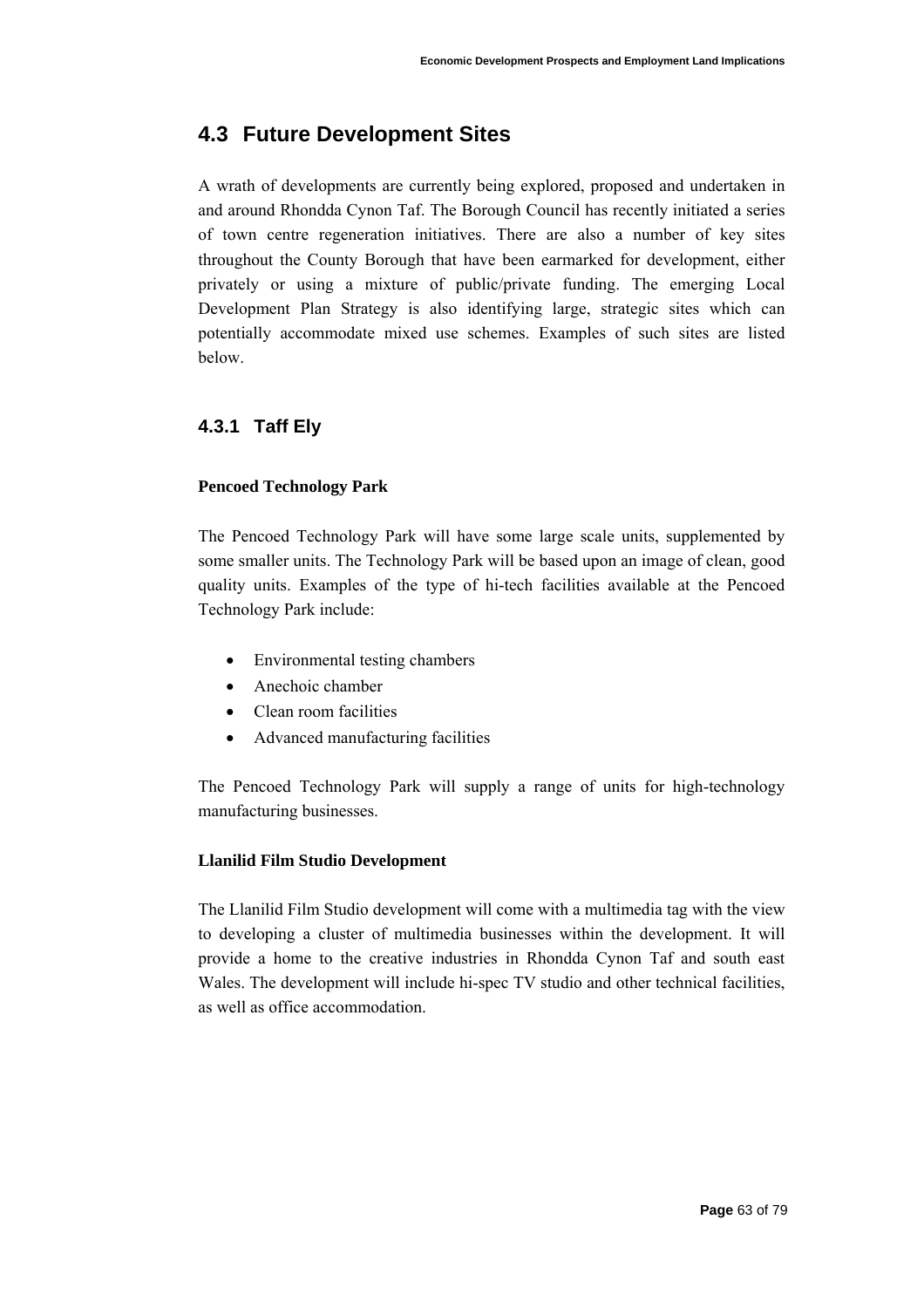#### **Cwm Colliery and Coking Works, Beddau**

The restored Cwm Colliery site is currently being used for open air storage, whilst the former Coking Works site needs improvements including land reclamation, decontamination and addressing issues such as flood risk and land stability. The Beddau sites have potential for a mixed use development comprising residential, employment, community and amenity related uses.

#### **Mwyndy/Talbot Green Area**

Development of a potential large-scale mixed use site would consolidate existing employment uses in the Mwyndy area, and give Llantrisant enhanced status as a principal settlement. Phased and managed development of the site would provide for long term growth with improved transport links along the A4119 and to M4 junctions 33 and 34.

# **4.3.2 Cynon Valley**

Aberdare and Hirwaun are areas where development is expected to take place. In Aberdare there are proposed developments of the Robertstown area, as well as possible retail development on the remainder of the Tesco site, and expansion of the Ty'r Founder Fields site near Asda . .

#### **Mountain Ash**

There is land in Mountain Ash, north of the Cwm Cynon south of Mountain Ash town centre that is available for development. There is limited scope for development in the town centre itself, mostly around the land created by the rail diversion.

#### **Former Phurnacite Plant, Abercwmboi, Cynon Valley**

The former phurnacite plant is a key brownfield site in a central position in the Cynon Valley. The site is to be found on the reclaimed land of the old Phurnacite Plant that lay between Abercwmboi and Fernhill in the Cynon Valley. The site runs alongside the main thoroughfare through the Cynon Valley, the A4059.

The Welsh Assembly Government has commissioned consultants who are currently reviewing existing constraints in the former phurnacite plant site. Current constraints to development include residual contamination, flood risk and access. The local community have also taken part in the consolation process. The site is currently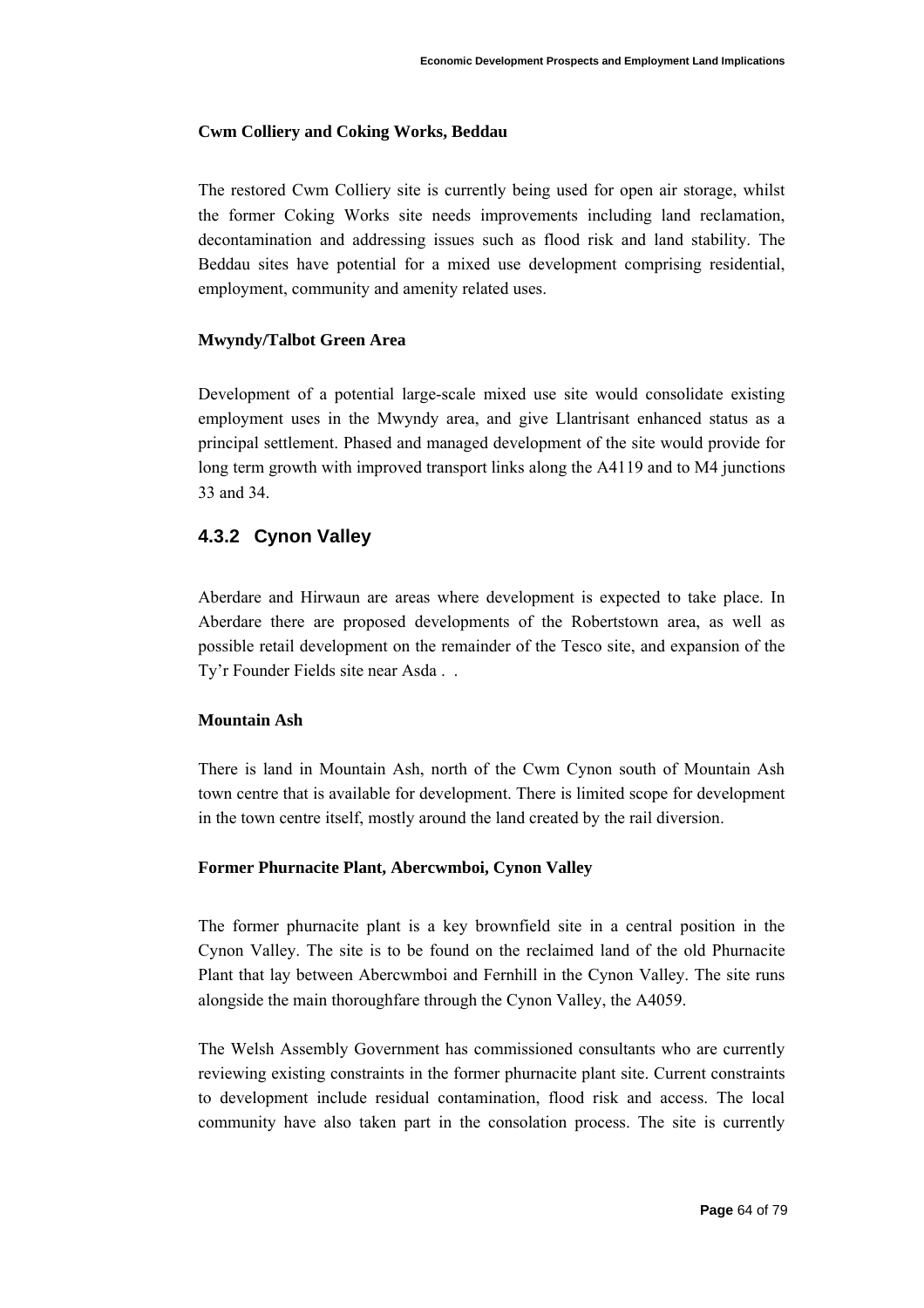allocated for employment purposes, but there is potential for the site to be utilised as a mixed use development.

#### **Robertstown / Abernant – Aberdare**

The Robertstown/Abernant site comprises of land in the Robertstown area and the Aberdare General Hospital. The site is close to Aberdare town centre, sports centre and railway station and provides potential for mixed use development including employment, residential and commercial uses. Accessibility and flooding issues are currently barriers to development.

#### **Land South of Hirwaun/Penywaun**

The development of the A465 'Heads of the Valleys' road and the associated regeneration initiatives, accompanied with the expected changes in operations at Tower Colliery means that there is significant potential for employment and residential land uses in and around a strategic corridor of land south of the A465.

There are areas around Penywaun/Hirwaun and Tower Colliery that have possibility for development - in terms of housing and business use. The closing of Tower Colliery, where there would be a need to address job losses, and the dualling of the A465 would favour such a potential mixed use form of development, a large proportion of which would be on brownfield land. This is an area that the Local Development Plan will be considering for strategic development opportunities over the next fifteen years.

A number of consultees highlighted that incentives would need to be put in place to fully develop Hirwaun Industrial Estate. The A465 improvements will improve the investment potential, but there may still be a need for an extra carrot for developers/new businesses to invest in the area. Many consulted also suggested that a specific target sector would help to develop Hirwaun Industrial Estate, with the possibility of an 'Eco-park' cluster centring upon the development of environmental industries.

#### **4.3.3 Rhondda Valleys**

Market failure has been identified as a major problem for development in the northern areas of Rhondda Cynon Taf, particularly northern areas of the Rhondda Valleys. The returns are not sufficient to drive new investment in these areas. This has an obvious impact upon the supply of premises in these areas, where quality is poor and the provision is often not suited to modern businesses.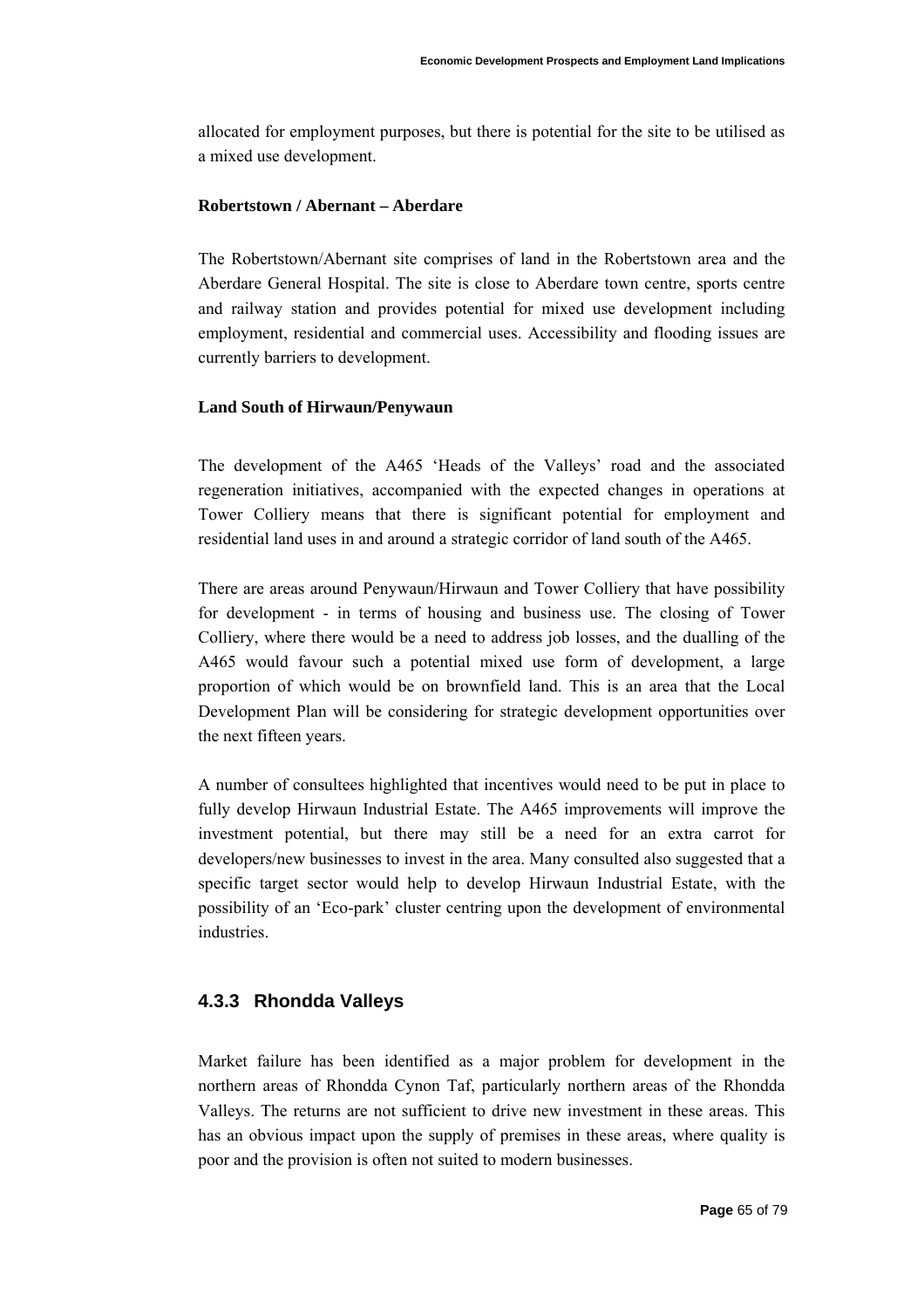Such market failure also has an affect on the ability to use private funds to lever in further investment into an area. For example, initiating section 106 agreements for local labour and investment becomes more difficult because of smaller profit margins for investors. This is also true for residential property, where smaller margins (as a result of lower house prices, especially in the more deprived areas of Rhondda Cynon Taf) mean that the ability to lever private investment into the local area is made more difficult.

In many cases public investment may be needed if the quality of the supply of business premises in northern areas of Rhondda Cynon Taf is to be improved.

#### **Cae Mawr Industrial Estate**

In Treorchy one area of possible development is the Cae Mawr Industrial Estate. The Cae Mawr Industrial Estate is home to traditional industrial premises which have been particularly difficult to let. The site is typical of many in the Rhondda Valleys, in that it requires investment, both in terms of the property that is available, as well as in terms of access. Within the town centre of Treorchy the only other area where development is possible is the abattoir site.

#### **Chubb Factory Site**

The Chubb Factory Site in Ferndale has potential for a mixed use development. The Chubb Factory had closed in 2004, resulting in the loss of over 150 jobs. The site is again symptomatic of problems with employment sites in the Rhondda Valleys, in that access is difficult and the site is out-of-date in comparison with the needs of modern businesses.

#### **Former Maerdy Colliery Site, Rhondda Fach**

The former Maerdy Colliery site in Rhondda Fach is one of the few areas where development can be undertaken at the head of the Rhondda Fach Valley. Further land reclamation, environmental enhancements and improvements in access would provide potential to use the land for employment, tourism and leisure uses.

The risk of allowing housing development or other changes of land use, in some areas of Rhondda Cynon Taf is that returning a site to employment use would be extremely difficult, if not impossible. In areas such as the Rhondda Valley where there is a limited supply of flat land available this could result in the permanent loss of employment land sites.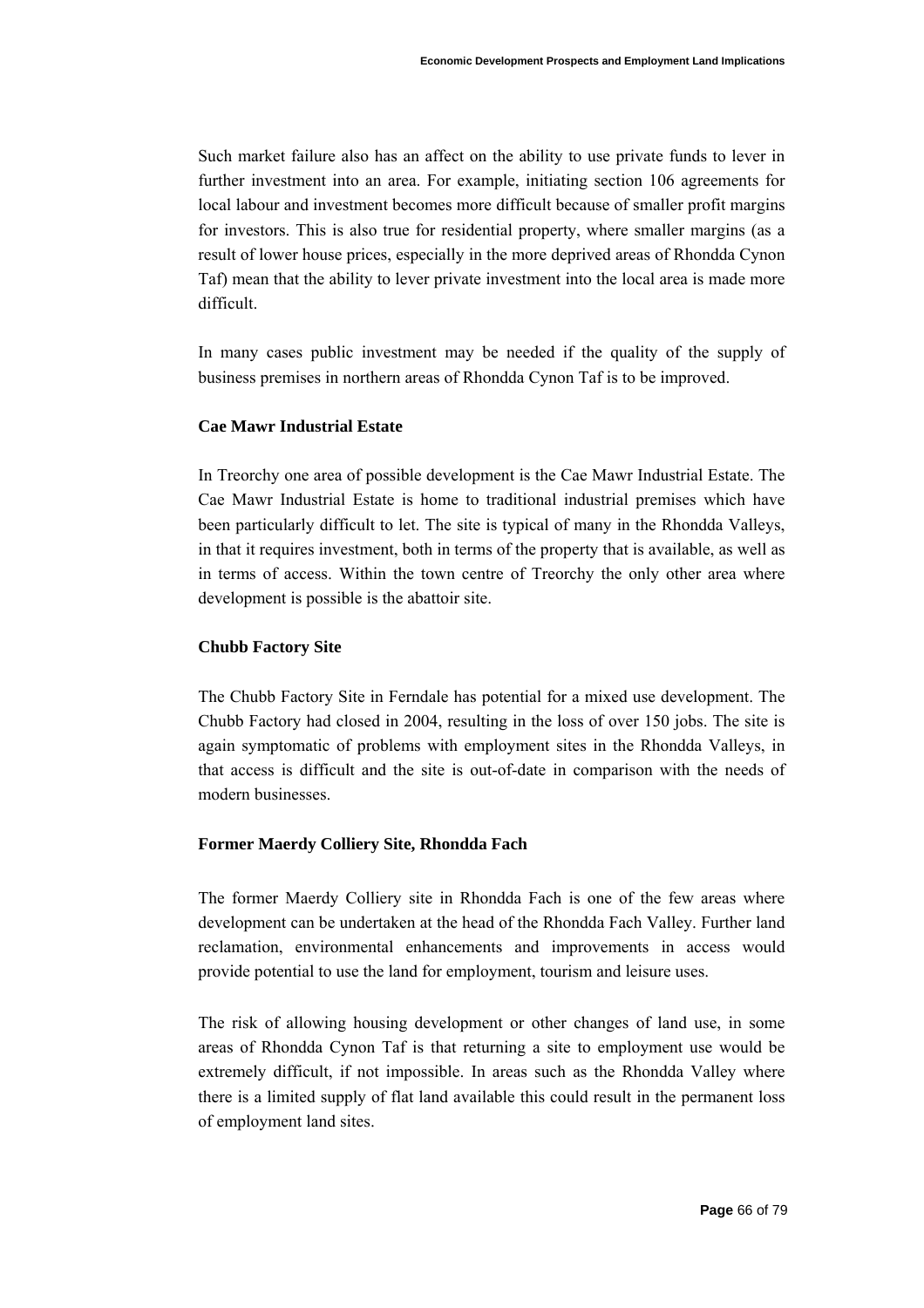# **4.3.4 Town Centre Developments**

The eight centres that comprise the focus of the Rhondda Cynon Taf town centre regeneration strategy are:

Sub-Regional Centres

- **Aberdare**
- **Pontypridd**

#### **District Centres**

- Ferndale
- Llantrisant
- Mountain Ash
- Porth
- Tonypandy
- **Treorchy**

There are a number of large developments taking place in Pontypridd. The St. Catherine's Corner development will comprise 40,000 sq.ft office space and 313 space car park. There will also be a redevelopment of the Taff Vale Centre, and possibly a development of the Sardis complex

The majority of the town centre regeneration schemes now have framework strategies and action plans in place, although these are at different stages of overall development. The exception is the regeneration scheme for Ferndale, for which the planning framework is still being completed. Also, development in Aberdare and Tonypandy is already fairly well progressed as a result of previous development initiatives, particularly relating to the infrastructure and physical regeneration aspects of economic development in and around these towns. In terms of most of the other schemes, it is now largely a matter of securing and downloading the funding required to implement the agreed actions, such as the regeneration plans for Llantrisant (Old Town) and Treorchy.

Vacancy rates in town centres are less than 7%, and there is still demand for smaller units. Demand, however, would be expected to rise for more appropriately sized units. There is evidence of a lack of suitable premises for large national retailers in areas such as Pontypridd, and to a lesser extent Aberdare and Tonypandy.

A 2003 retail capacity assessment report by Nathaniel Lichfield & Partners Ltd highlighted that there is scope in the short and medium term to "improve significantly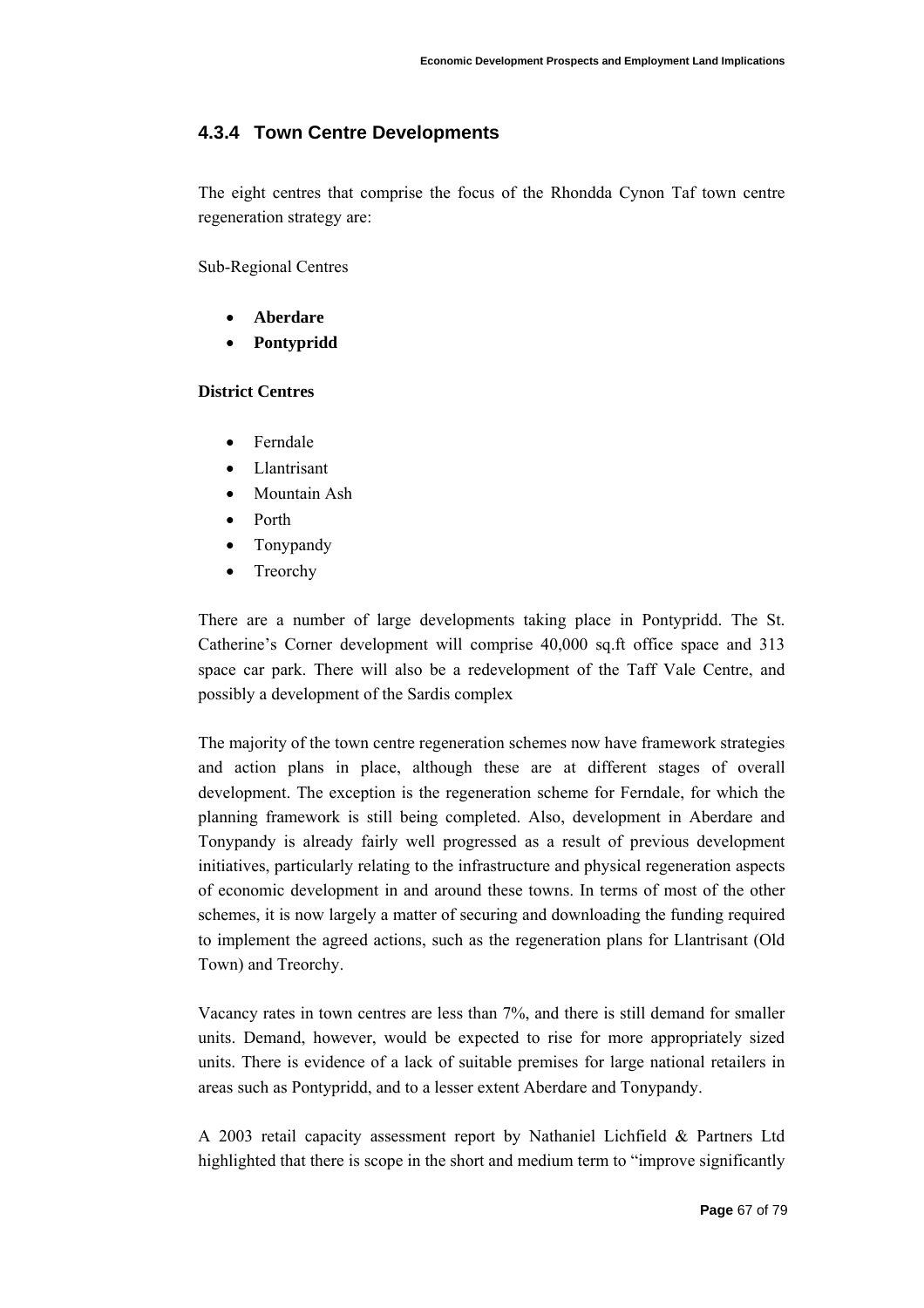high street comparison retail floorspace in the County Borough" based upon evidence gathered as part of their study. The same report also highlighted "there is a need to identify further opportunities to accommodate high street comparison shopping in the County Borough". The report also highlights the importance of town centres within Rhondda Cynon Taf, both as a means of supporting the needs of the local populace, as well as a way of reducing leakage in expenditure from the County Borough.<sup>[10](#page-67-0)</sup>

<span id="page-67-0"></span><sup>10</sup> Rhondda Cynon Taf County Borough Retail Capacity Assessment Nathaniel Lichfield & Partners Ltd, August 2003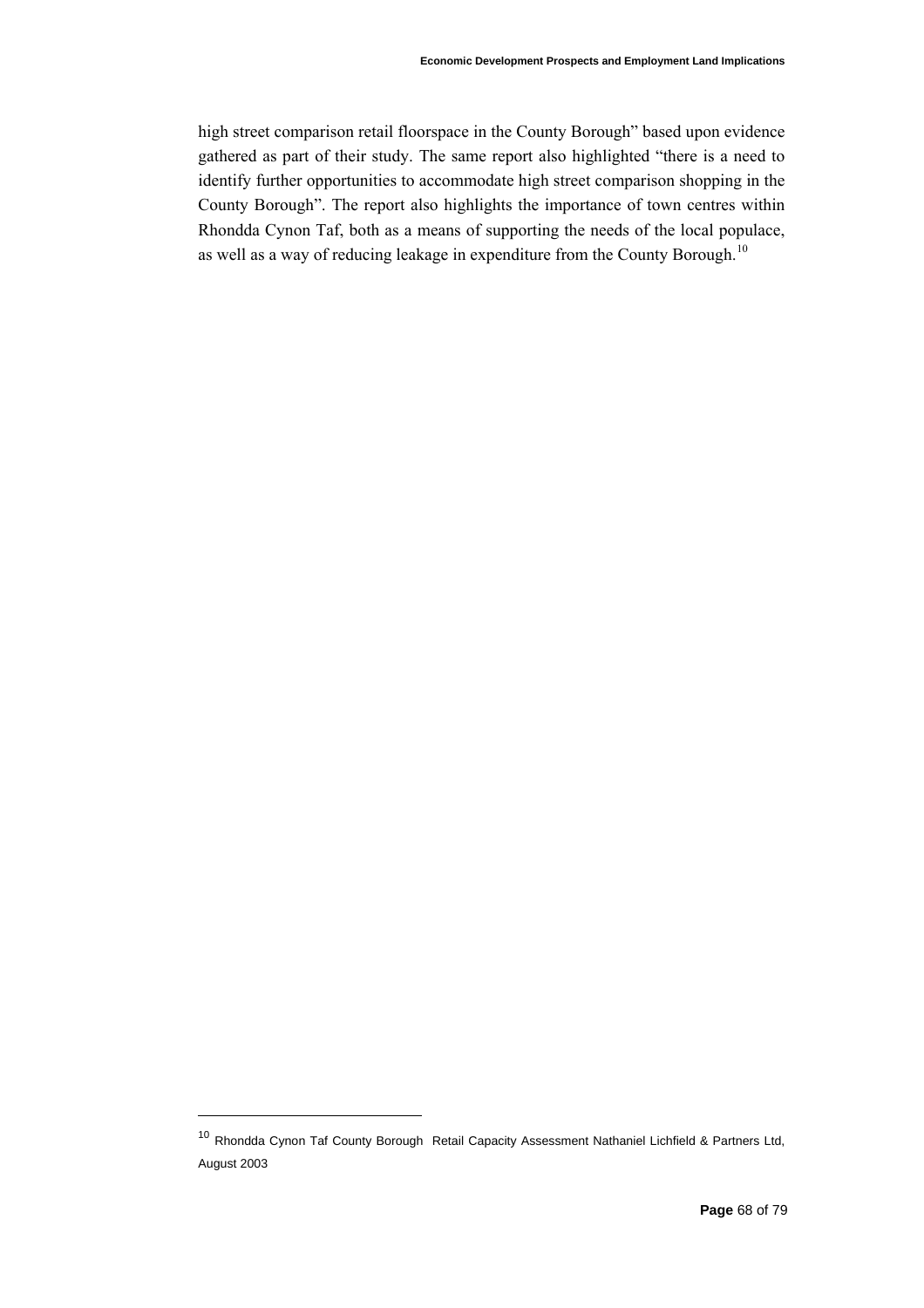## **Supply Summary**

- Mix of sites available throughout the local authority area;
- Plenty of property available, but not always in the right areas, and not always the right quality;
- Generally poor standard of premises;
- Better standard of sites in the southern areas, mostly as a result of demandled investment;
- The quality of employment sites in the northern parts of the Rhondda Valleys is particularly poor;
- Many of the sites in the Rhondda Valleys are particularly difficult to access;
- Good transport links and premises available in the southern areas of Rhondda Cynon Taf;
- Developments in Taff Ely will produce high-quality employment sites;
- In the Rhondda Valleys development is more difficult due to a mixture of topography, market failure and access;
- Development sites in the Cynon Valley relatively more attractive than those in the Rhondda Valleys;
- Incentives may be required to development sites in northern areas of Rhondda Cynon Taf to reach their potential;
- Town centre regeneration schemes are making town centres more attractive place to live, work and visit;
- Town centres in Rhondda Cynon Taf remain important for the local populace in terms of delivering local services, as well as reducing leakages in spending;
- A 2003 retail capacity assessment report by Nathaniel Lichfield & Partners Ltd highlighted that there is scope in the short and medium term to "improve significantly high street comparison retail floorspace in the County Borough;
- Dearth of suitable sites for large national retailers in towns such as Pontypridd, Aberdare and Tonypandy.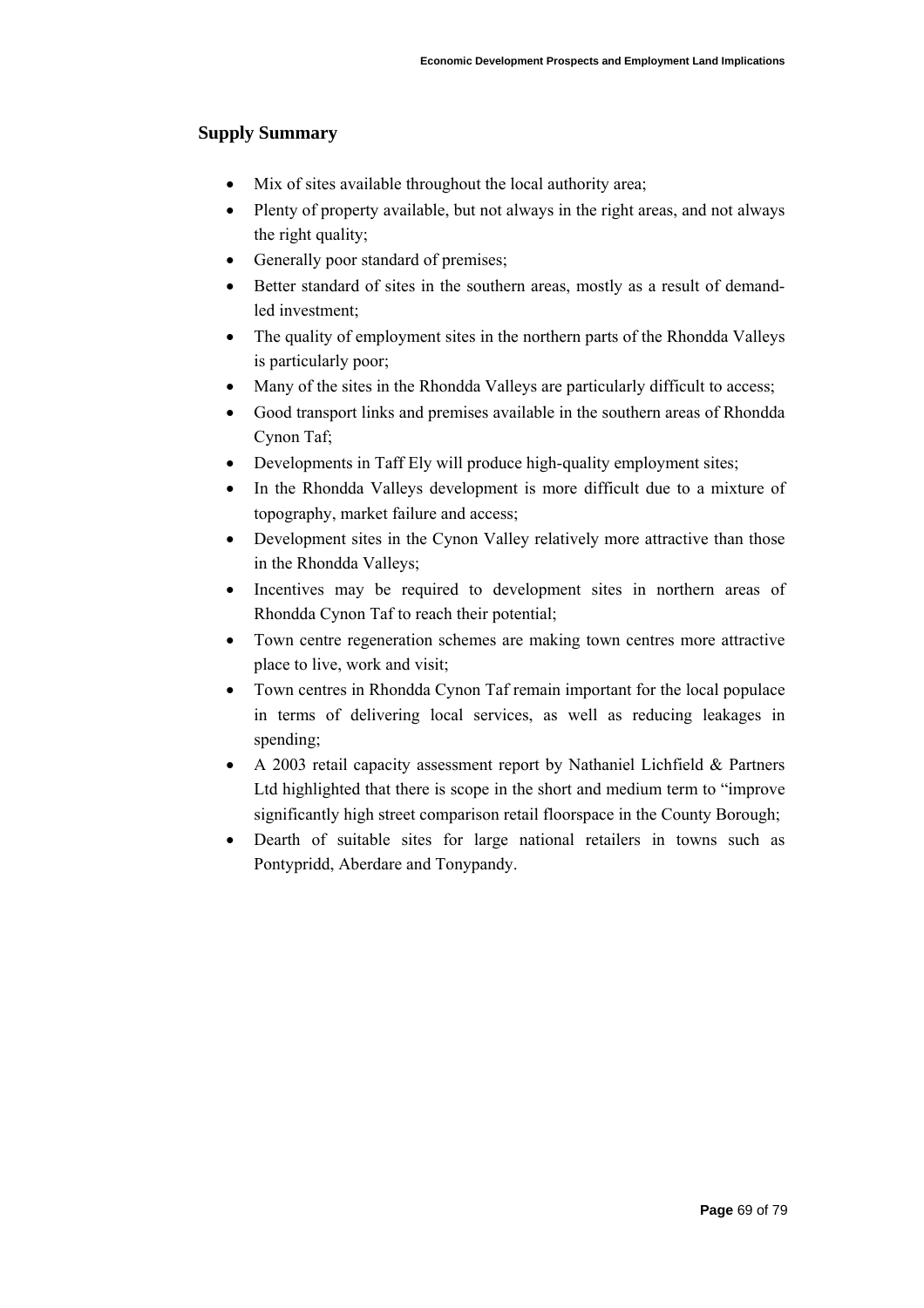# 5 Conclusions and Recommendations

# **5.1 Conclusions**

There have been recent changes in the economy of Rhondda Cynon Taf that are likely to have an impact upon employment land sites. These include decreasing employment in manufacturing sectors; increasing levels of employment in construction; distribution, hotels  $\&$  restaurants; transport  $\&$  communications; banking, finance  $\&$  insurance; etc; and public administration, education  $\&$  health. Forecasts predict a continued fall in manufacturing employment and continued increase in employment in the service sector. The key issue is to ensure that the changing needs of businesses in Rhondda Cynon Taf are reflected in the supply of employment sites throughout the County Borough. During the course of this study we found that:

- The current level of allocation and supply of employment land is not an issue throughout Rhondda Cynon Taf;
- Indeed, there is some indication of an oversupply;
- There is a lack of prioritisation of key sites, and a need to make sites more marketable;
- Key issue is that current supply does not meet future needs, in terms of:
	- o Type of employment sites and units available specifically smaller flexible space
	- o Meeting the demand from micro-businesses
	- o The quality of office space, including town centre provision
- Concerns regarding the redundant nature of industrial space the 'large box syndrome' of provision built during the 1980s;
- Poor environment within which many employment sites sit;
- Poor accessibility in many areas.
- There us a mismatch of supply around the M4 area
- There is still a perception that the Heads of the Valleys area is seen as 'Valleys' – i.e., poor accessibility and difficult topography

# **Geographic Differences**

• There are significant geographical differences in terms of both demand and supply of employment land in Rhondda Cynon Taf. The southern areas of Rhondda Cynon Taf are relatively popular as a location for businesses. Good transport links, especially the M4 and A470 roads are often cited as the main attractions for businesses seeking to locate in the southern areas of Rhondda Cynon Taf.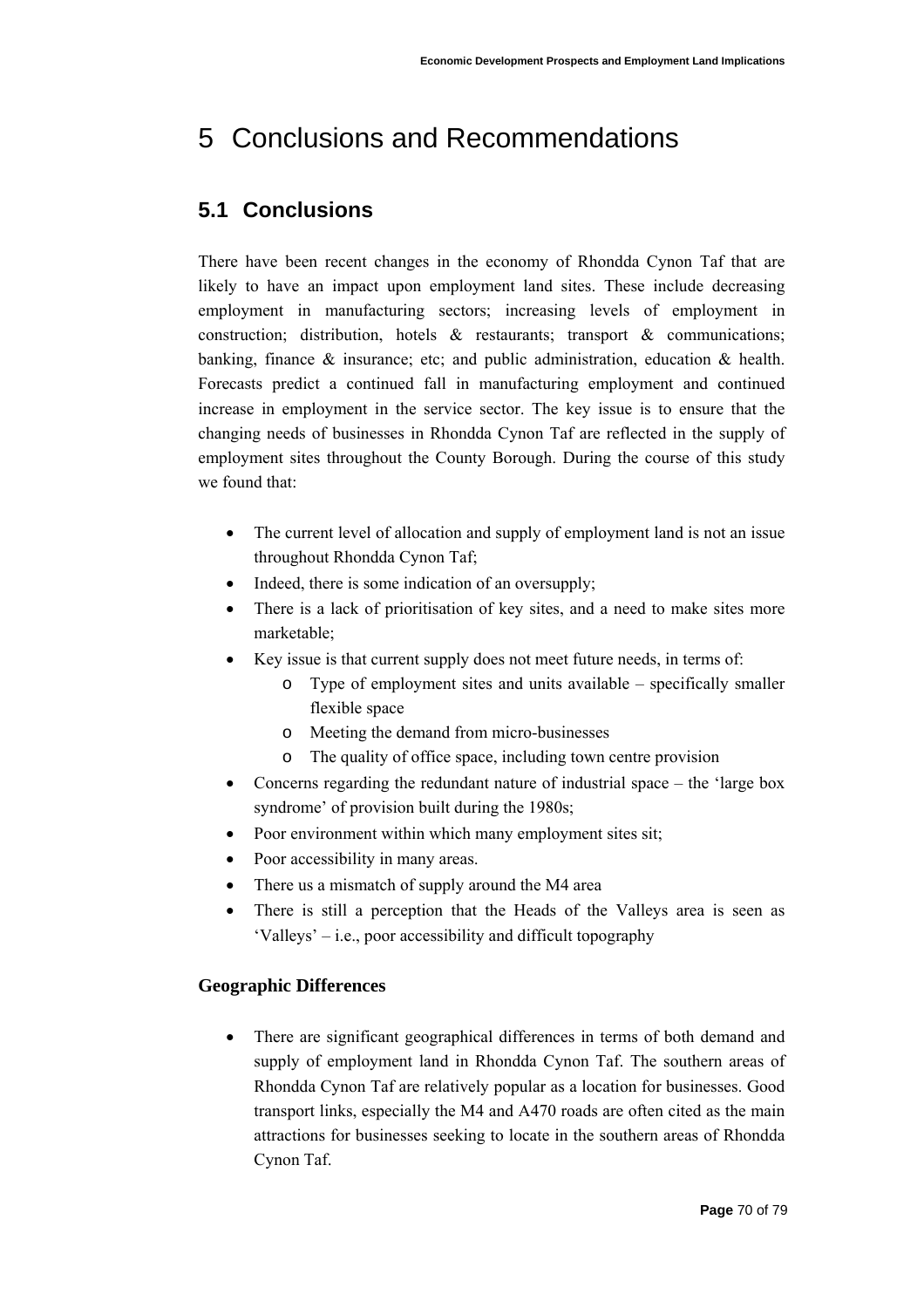- The Rhondda Valleys, especially northern areas, possess a poor supply and experience low demand for employment land. The poor supply is as a result of topographical and accessibility issues, as well as a lack of investment caused by low levels of demand and poor rates of return. The Cynon Valley is perceived as more desirable for businesses than the Rhondda, although demand for business premises lags that of the southern areas of Rhondda Cynon Taf.
- Consultation evidence was also backed by employment data that highlighted increases in employment in the Pontypridd constituency between 1998 and 2004 and low levels of employment growth in the Cynon Valley over the same period. During the same period data analysis reveals that employment levels actually fell in the Rhondda Valley between.
- Price incentives are unlikely to have an impact upon the locational decisions of businesses in Rhondda Cynon Taf, mainly because businesses would be more likely to choose another location along the M4 rather than locate in the northern valleys.
- In the short –term the development of the Heads of the Valleys is unlikely to have a significant impact upon the demand for employment land and premises. In the long term, however, there are more opportunities for development. Whilst it is impossible to accurately predict the effects that the dualling of the A465 will have in the distant future, it remains one of the best catalysts of development of some of the most deprived areas of Rhondda Cynon Taf.

## **Key Settlements**

• There is healthy demand for town centre property, especially retail premises, as documented by relatively high occupancy rates for ground level retail space throughout Rhondda Cynon Taf, with a movement in the main settlements towards more 'up-market' developments. There has also been a big demand for large national retailers for big retail units in areas such as Pontypridd, and to a lesser extent Aberdare and Tonypandy. Levels of demand for town centre premises do not vary much between northern and southern areas of Rhondda Cynon Taf as for traditional industrial premises. There is also demand for small office space in northern areas of Rhondda Cynon Taf.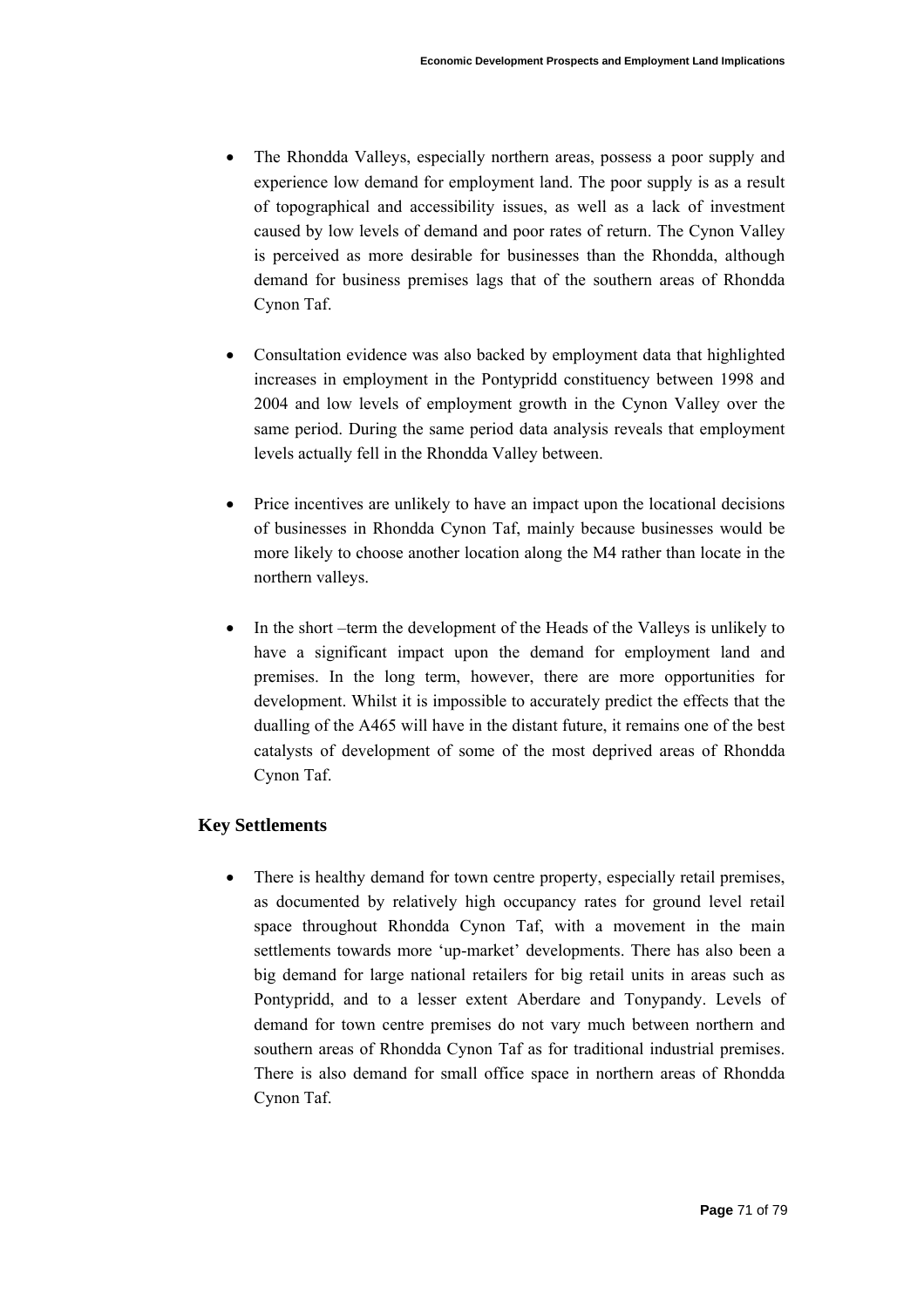• There is scope in the short and medium term to "improve significantly high street comparison retail floorspace in the County Borough."<sup>[11](#page-71-0)</sup> there is also a current dearth of suitable sites for large national retailers is towns such as Pontypridd, Aberdare and Tonypandy.

# **Business Starts and Indigenous Growth**

- Overall the levels of enterprise in Rhondda Cynon Taf have been growing. The number of VAT registrations in Rhondda Cynon Taf between 2000 and 2004 rose with wholesale, retail and repairs; hotels and restaurants; and financial & business services experiencing the greatest numbers of VAT registrations.
- As a result of growth in indigenous business there have been sizable levels of demand for office space, with particularly high levels of demand for office accommodation of less than 500sq.ft in size. Demand for office space has been greatest for small, high quality office space.
- Demand for industrial space concentrated on premises of less than 3,000 sq ft in size, and in many cases much smaller. There is also a sizable demand for 'lock-up compound' type space.

# **Inward Investment**

- Despite falling levels of inward investment, it is still an important source of employment for Rhondda Cynon Taf. However, the movement towards more higher-value added inward investment projects is having a significant impact on the property needs of potential inward investments in Rhondda Cynon Taf. Specifically, there is very little demand for 'large sheds', and there are very few inward investment enquires for sites of more than 10,000 sq.ft for industrial use
- Inward investment is more prevalent in the southern areas of Rhondda Cynon Taf which are perceived by many inward investors as 'Northern Cardiff'.
- In terms of the quality of premises, proximity to the M4 and location within an Objective 1 (soon to be EU Structural Funds Convergence Programme) are the main attractions for potential inward investors.

<span id="page-71-0"></span><sup>&</sup>lt;sup>11</sup> Rhondda Cynon Taf County Borough Retail Capacity Assessment Nathaniel Lichfield & Partners Ltd, August 2003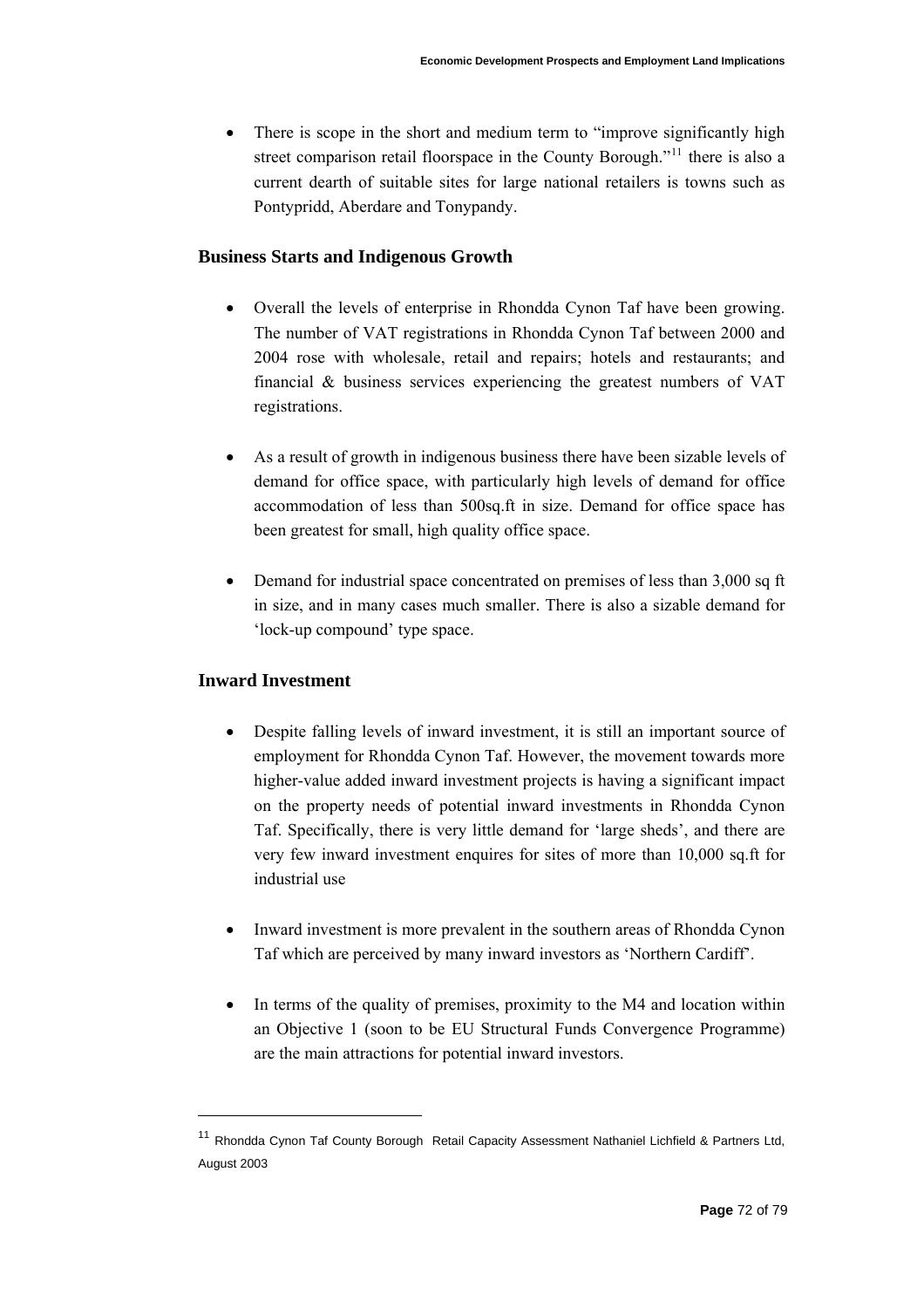#### **Needs of Key Sectors**

- There has been a move towards demand for smaller, more specialised premises in the high tech manufacturing sector. This mirrors the trend of a higher proportion of relatively small businesses in the sector emerging in recent years within Rhondda Cynon Taf.
- Whilst demand for larger premises / sites should not altogether be discounted, it should be noted that current demand is generally for purpose built units designed for the specific needs of companies.
- The creative industries present employment opportunities across the county borough, however sub-sectors such as music, design and multimedia tend to favour creative hubs in town centre locations such as Porth or Pontypridd.
- Artists, sculpture and painters tend to be less focussed on town centre locations and more focussed on lower cost premises. These individuals also present an opportunity to include elements of regeneration within employment sites (e.g. improving aesthetic quality of deprived areas / renewal of disused buildings).
- Location in and around centres of population remains an important consideration for knowledge based businesses. This means that sites along the M4 / A470 corridors, town centres and near Cardiff retain a big competitive advantage.
- However, evidence shows that there is demand for office space in northerly parts of the county borough, particularly amongst start-up companies. There may be further scope for looking at developing mixed use residential and office space, targeting start up companies with cheaper rents and housing costs.
- Broadband access and quality space is essential for attracting knowledge based businesses to any location.
- Most of the construction firms in Rhondda Cynon Taf are micro companies or sole traders. Many of the developments in the sector may be focussed on assisting construction companies within the county borough to collaborate and compete for larger contracts.
- There is great variation in the demands of companies in the construction sector. The local authority should consider engaging more directly with companies regarding their property needs.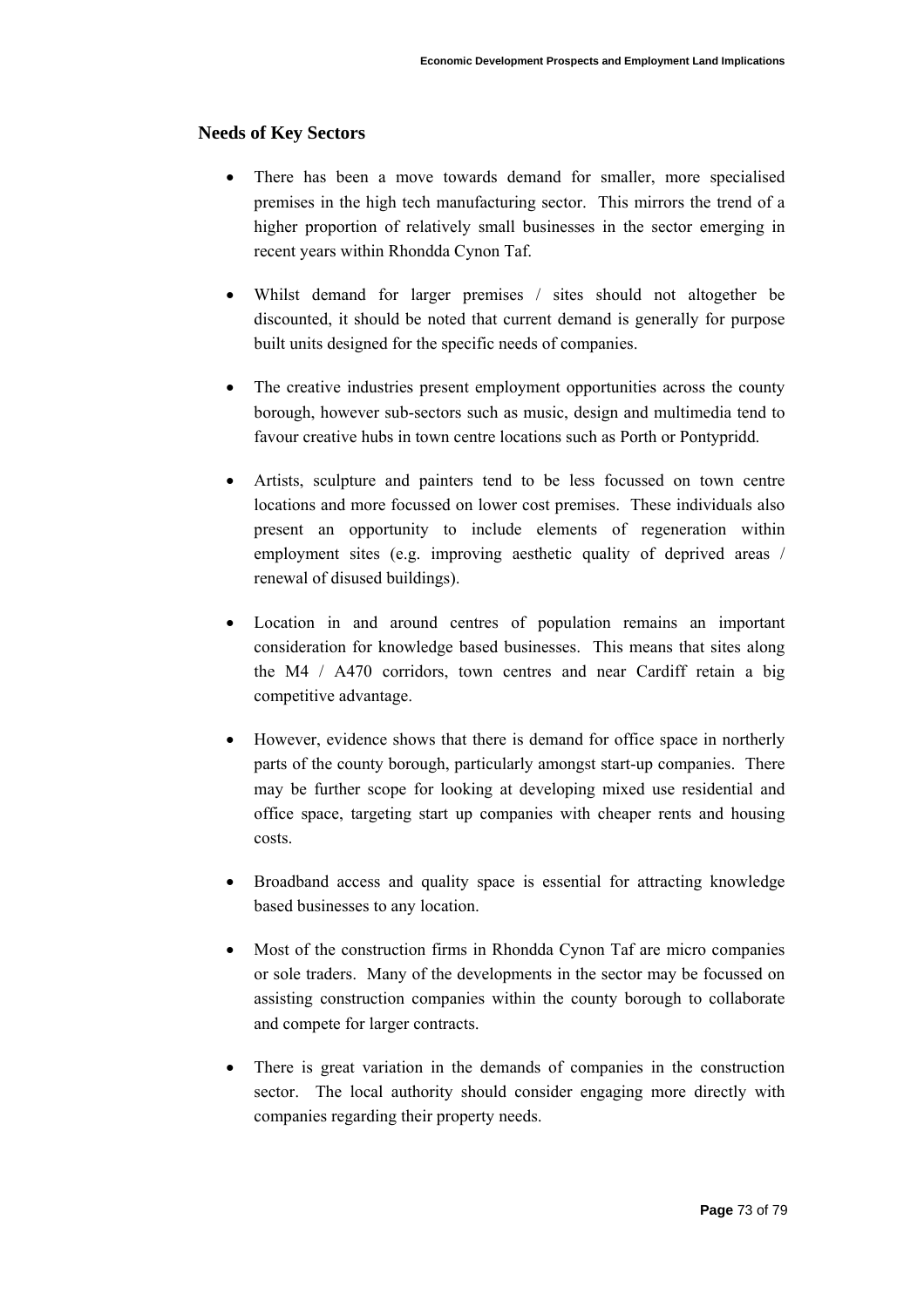- The not-for-profit nature of social enterprises means that the cost of premises is a particularly key factor for their location decisions. This means that in contrast to other sectors, the M4 and A470 corridors are not regarded as as appealing areas due to the likelihood that competition from commercial sectors would lead to higher costs.
- In order to appeal to social enterprises, sites ideally need to be located in areas where Communities First funding is available. Given the correct support and incentives, more social enterprises could be drawn to locations in more northerly town centres where commercial sectors are less likely to locate.
- The availability of a list of potential sites, their status, location and other details would be advantageous to social enterprises in making location decisions.

# **Supply Summary**

- There is a mix of sites available throughout Rhondda Cynon Taf, and there is plenty of property available. However the property available is not always in the right area, and not always of the right quality. Generally the standard of premises in the County Borough is often poor.
- The standard of sites in the southern areas is generally better, mostly as a result of demand-led investment, whilst the quality of employment sites in the northern parts of the Rhondda Valleys is particularly poor. Many of the sites in the Rhondda Valleys are also particularly difficult to access.
- Good transport links and premises available in the southern areas of Rhondda Cynon Taf; and developments in Taff Ely will produce high-quality employment sites. In the Rhondda Valleys development is more difficult due to a mixture of topography, market failure and access. Development sites in the Cynon Valley are relatively more attractive than those in the Rhondda Valleys.
- Town centre regeneration schemes are making town centres more attractive places to live, work and visit, and town centres in Rhondda Cynon Taf remain important for the local populace in terms of delivering local services, as well as reducing leakages in spending. Within town centres, however, there is a dearth of suitable sites for large national retailers in towns such as Pontypridd, Aberdare and Tonypandy.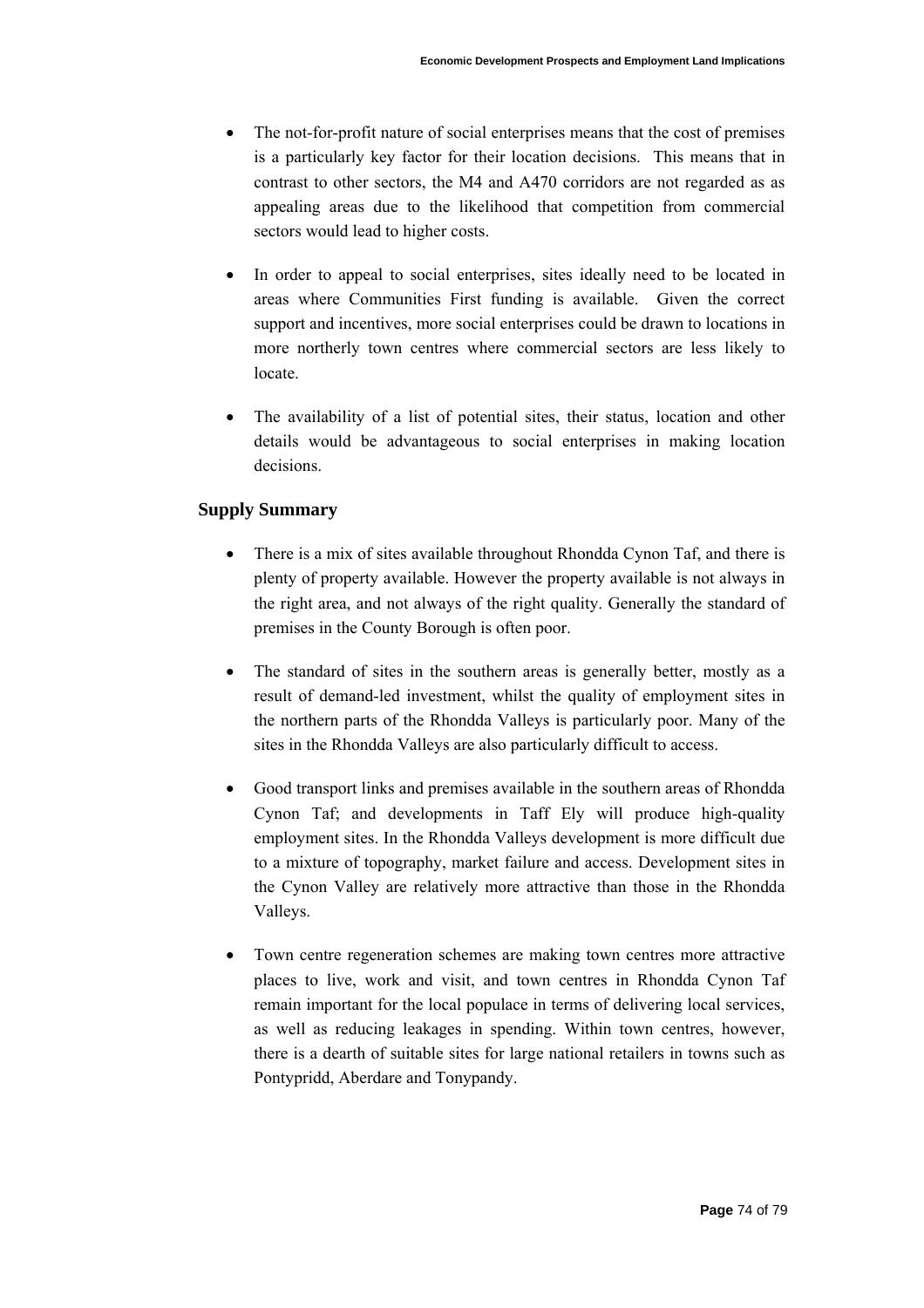# **5.2 Recommendations**

Recommendations that arose from consultation and appropriate literature reviews were as follows:

- There is a need develop a clear framework for investment intervention;
- There is a need to develop a more responsive planning policy framework that offers more flexibility, especially with regard to mixed use developments.
- Employment sites need to be rationalised;
- Investment is needed to ensure that sites are improved in terms of access and connectivity;
- There is a need for greater dialogue with the private sector to encourage better design and environmental improvements.

More detailed recommendations are outlined below.

# **Rationalisation of Current Land Bank**

Evidence gained from consultations and desk research highlighted a proliferation of employment sites throughout Rhondda Cynon Taf. Whilst there is a requirement for small employment sites, there is a clear need to rationalise the current land bank within Rhondda Cynon Taf. A hierarchy of employment land would comprise around twenty sites with a sub-set of flagship sites that would consist of around a quarter of these sites.

The rationalisation of land sites could also be undertaken within a geographic framework, ensuring that in southern areas of Rhondda Cynon Taf there are ample and appropriate sites to meet demand, whilst a northern presence remains that will aid the economic development of the more deprived areas of Rhondda Cynon Taf. A northern 'node' of employment of this nature could centre upon the development of the A465 Heads of the Valleys road.

The rationalisation of employment sites would also include a designation of some sites for specific markets. This would enable the County Borough to aggressively pursue specific sectors. An example of a particular designation would be the development of an 'eco-park' environmental services cluster based in Hirwaun. The *eco-park* would comprise a cluster of environmental service businesses. Such a development would take advantage of the development of the A465 road, and become a focal point for development in the northern Valleys area of Rhondda Cynon Taf. Such a development may need a 'kick start' to help accelerate development – including the possibility of developing the area as an enterprise zone.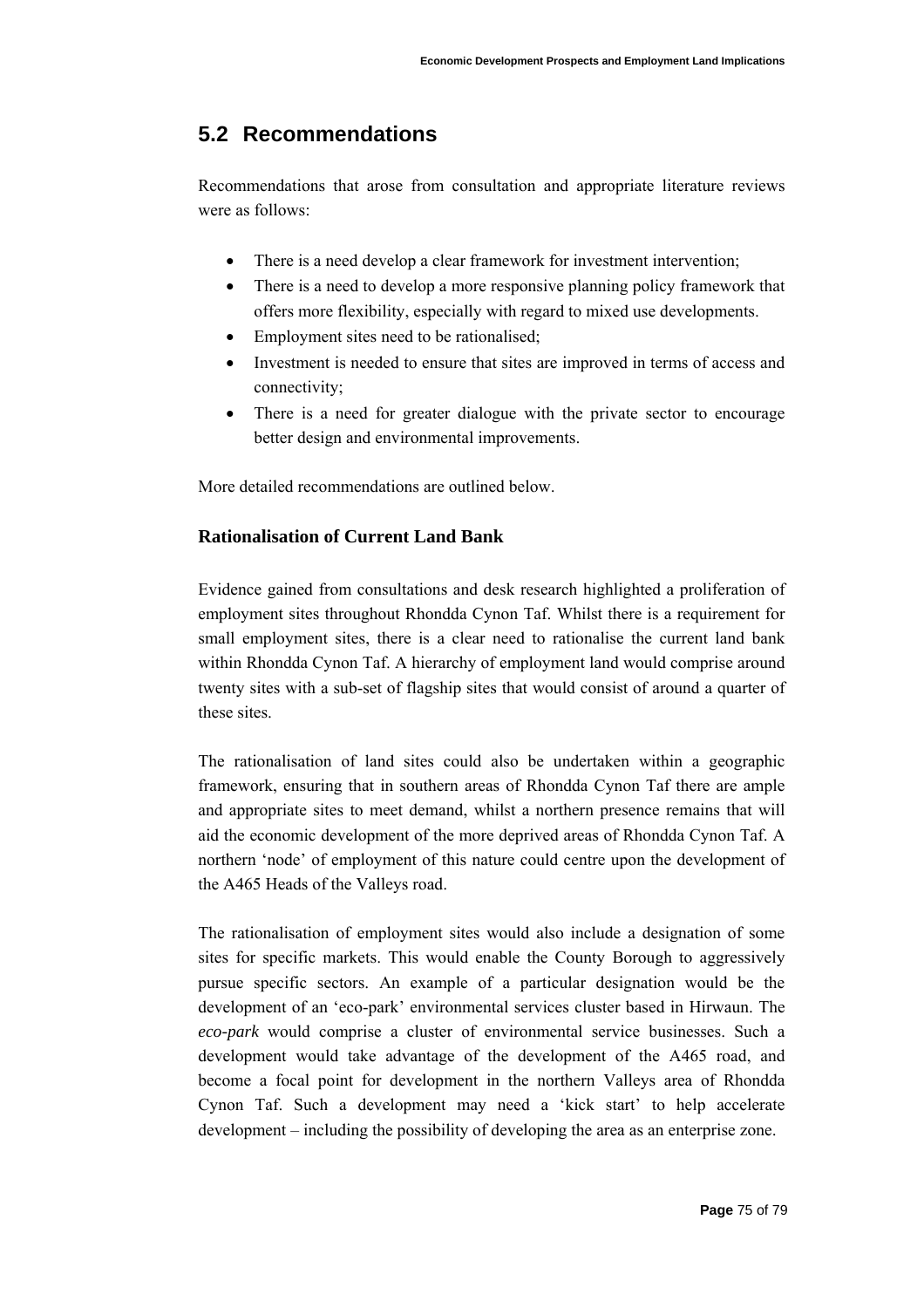#### **Marketing Employment Land Sites**

Rationalising employment sites would help to aid marketing of such sites in Rhondda Cynon Taf, by providing a more coherent offer for potential inward investors and growing businesses in Rhondda Cynon Taf. Focusing resources upon a rationalised hierarchy of employment sites would mean that council resources could be more efficiently utilised.

The marketing strategy should also include ensuring that the current provision of employment sites is visible and attractive. Much of the employment land in Rhondda Cynon Taf is relatively unattractive, and simple measures such as ensuring that signage is clean would help to increase the attractiveness of sites at a relatively low cost.

#### **Redundant Sites**

Throughout much of the northern areas of Rhondda Cynon Taf there are a number of redundant employment sites. For many of these sites it is unlikely that demand will change much in the medium term, and many businesses are 'put off' locating in northern valley areas by issues such as poor quality of premises, poor access and inappropriate types of units available. One of the greatest problems in addressing such issues is the poor levels of return on investment available to potential property developers, which acts as a barrier to improving the offer to businesses at such sites.

It has been highlighted that one avenue to addressing this market failure would be to allow the development of mixed use sites. Many of the consultees were of the opinion that some employment sites in the less accessible parts of Rhondda Cynon Taf would be best suited to residential development. It was mentioned by many during consultations that residential developments, accompanied with measures to capture local spend, could have a significant positive effect on the economy of neighbouring communities. Mixed use, rather than pure residential use, would help to retain employment possibilities if a change of use of difficult to let employment sites was proposed. Housing and retail development would prove more attractive to many developers and would help to draw in investment that would help make employment sites look more attractive.

The development of low density 'executive' housing at such sites would reduce the impact of housing development on local services and infrastructure, as well as help to attract higher earning residents that would increase spending in the local area. Such developments, however, would need to ensure that the local transport infrastructure and services could accommodate any changes in residential and retail land use.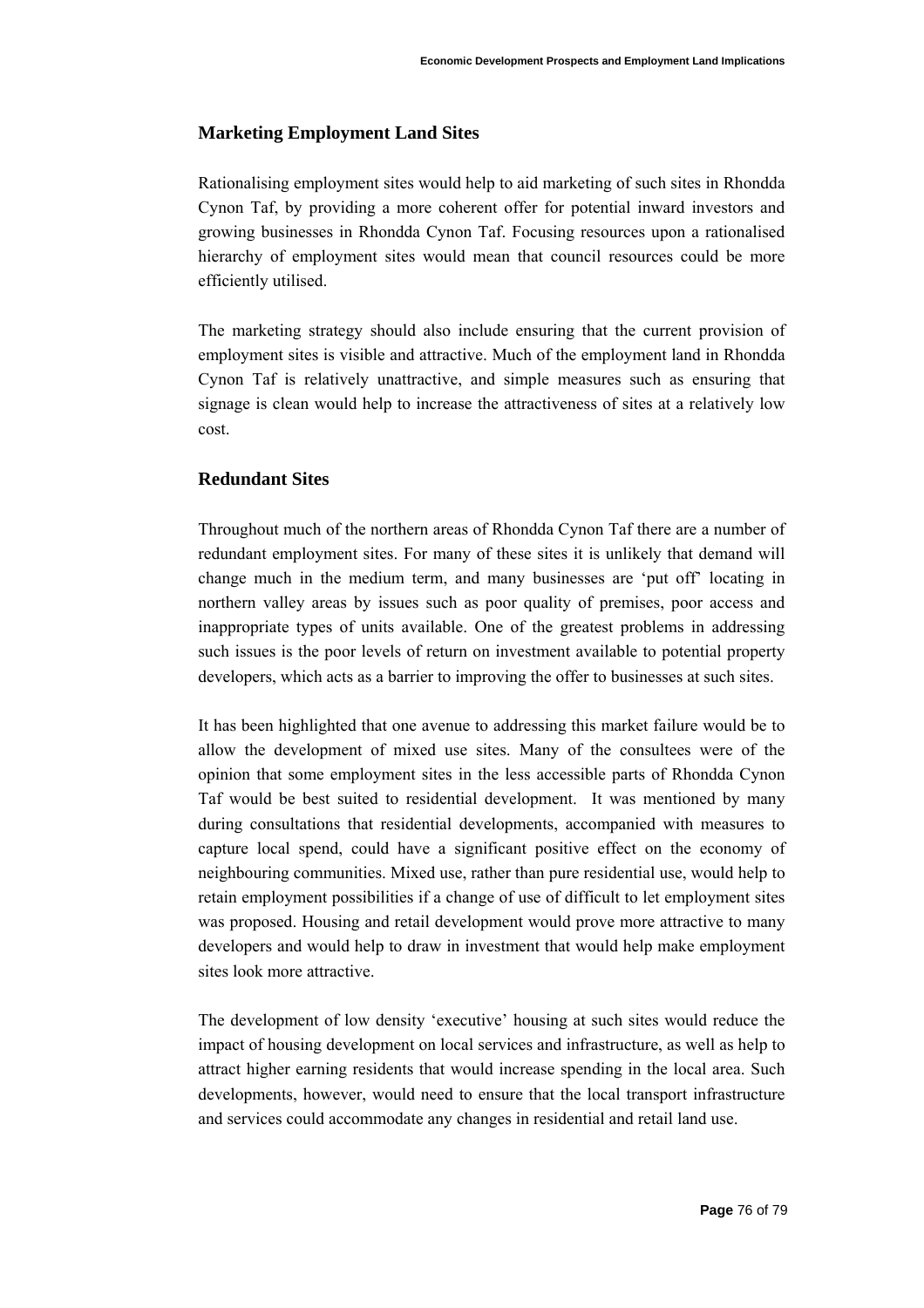It should also be noted that there is a need to retain employment sites that may currently be unpopular. In the Rhondda Valleys for example there is very little space, as a result of topographical and accessibility issues, where additional employment sites could be developed. As a result any re-designation of employment land should recognise the need to retain some potentially unpopular employment sites of this kind as their availability cannot be reclaimed once they have been released for other use.

An example of where a mixed use development would be appropriate would be the Cae Mawr estate. This site has experienced severe difficulty in finding tenants or investors, and is unlikely to find tenants or receive investment in its current condition. The site remains, however, an important employment site within Treorchy, where there are few other options for employment site development. Mixed use development would help provide investment into a redundant employment site, whilst ensuring that a large proportion of the site is retained for employment purposes.

# **Geographic Strategy**

The differences that exist between northern and southern areas of Rhondda Cynon Taf would suggest that different approaches are needed for northern and southern areas of the County Borough. Two factors that would need to be taken into consideration would be:

- An appreciation of the higher levels of demand for employment sites within southern areas of Rhondda Cynon Taf;
- An appreciation that there is still a need to ensure that employment sites remain in the more northern areas of Rhondda Cynon Taf.

An effective geographic strategy can be developed by ensuring that the *appropriate* types of employment sites are developed with northern and southern areas of Rhondda Cynon Taf. In the northern areas there will be a requirement for smaller employment units that will aid the development of new businesses and ensure that employment opportunities remain in these more deprived areas. This would include, for example, ensuring that social enterprises are able to acquire suitable premises. As identified above, evidence shows that there is demand for office space in northerly parts of the county borough, particularly amongst start-up companies. There may be further scope for looking at developing mixed use residential and office space, targeting start up companies with cheaper rents and housing costs.

The southern area of Rhondda Cynon Taf should focus upon larger businesses that would require the accessibility afforded by the M4 and A40 road links. The one exception to such a strategy would be the Hirwaun area, where improvements to the A465 would increase the accessibility and saleability of the area to larger businesses.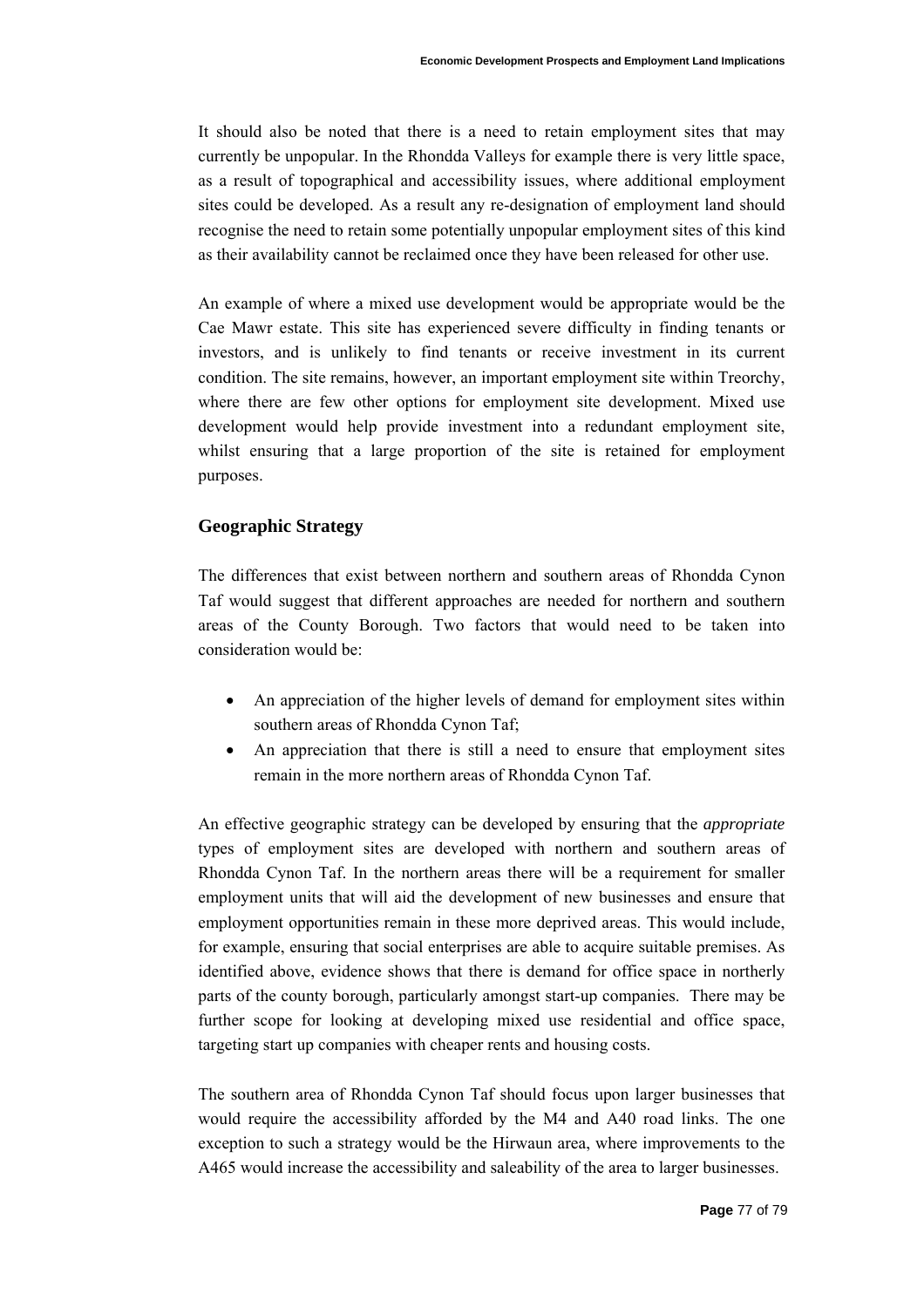# **Sector Spread**

Sector strategy should also adopt a geographic focus. In particular, many of the hightech manufacturing services and high-tech manufacturing businesses demand premises in southern areas of Rhondda Cynon Taf. whilst in northern areas there is demand for smaller office space and business start-up units. Particular sector issues with relation to geography (as highlighted above) are:

- Creative industries sub-sectors such as music, design and multimedia tend to favour creative hubs in town centre locations;
- Creative industries sub-sectors such as artists, sculpture and painters tend to be less focussed on town centre locations and more focussed on lower cost premises;
- Given the correct support and incentives, more social enterprises could be drawn to locations in more northerly town centres where commercial sectors are less likely to locate;
- Location in and around centres of population remains an important consideration for knowledge based businesses. This means that sites along the M4 / A470 corridors, town centres and near Cardiff retain a big competitive advantage;
- The not-for-profit nature of social enterprises means that the cost of premises is a particularly key factor for their location decisions. This means that in contrast to other sectors, the M4 and A470 corridors are not regarded as appealing areas due to the likelihood that competition from commercial sectors would lead to higher costs;
- In order to appeal to social enterprises, sites ideally need to be located in areas where Communities First funding is available. Given the correct support and incentives, more social enterprises could be drawn to locations in more northerly town centres where commercial sectors are less likely to locate.

# **Restrictions of Current Planning Policy**

Environmental restrictions are having a significant impact upon the ability to develop employment land sites in Rhondda Cynon Taf, many possible sites are also constrained by TAN 15 restrictions. Due to the topography of the valleys areas, many of the flat locations along the valley floors are often liable to flooding. However, there is not a blanket restriction for employment sites which applies to housing and other sensitive uses in C2 areas.

There are also a number of schools premises that may become available for alternative use in the future. These may be ideal employment sites subject to factors